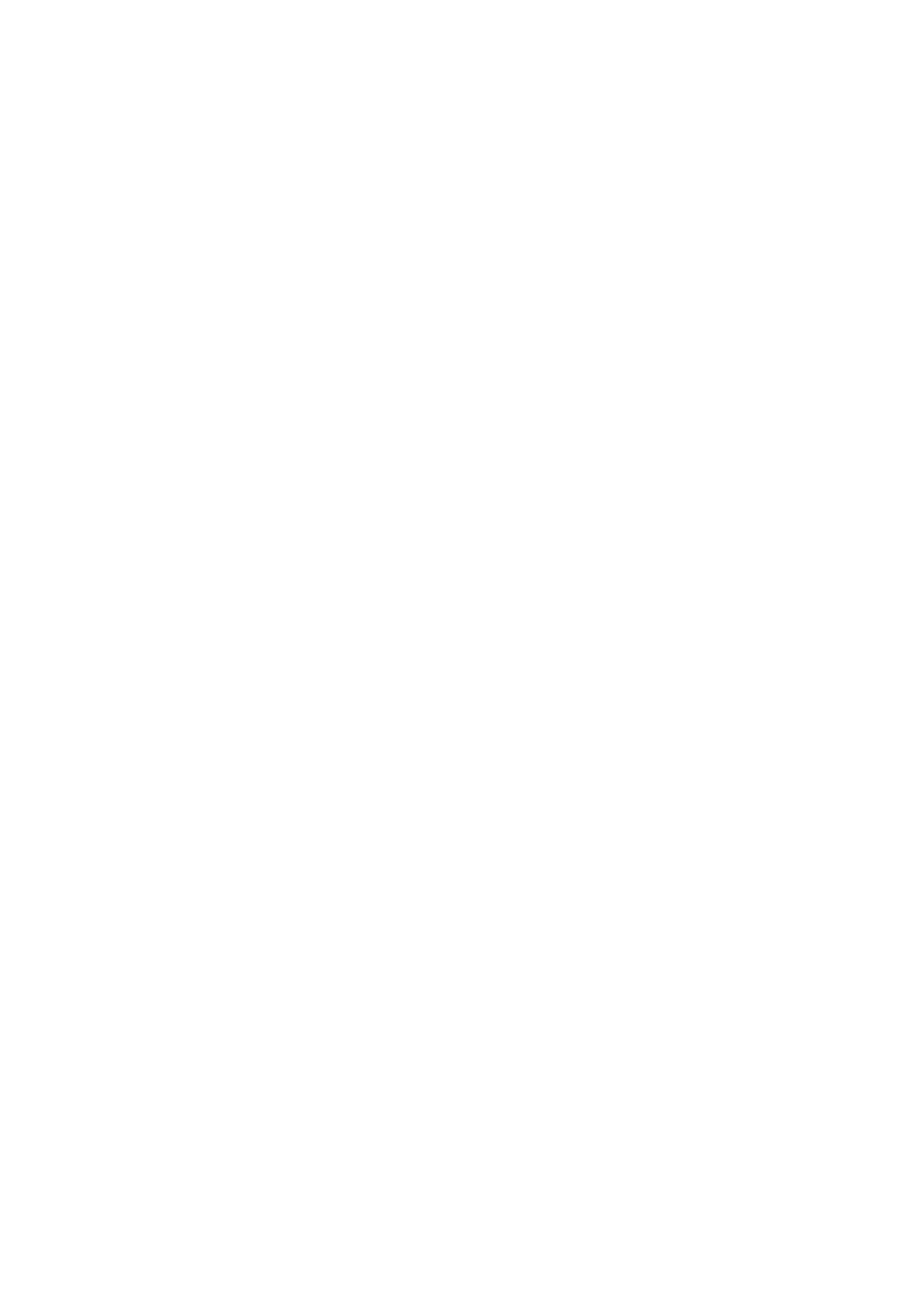**In the case of Vallianatos and Others v. Greece,** The European Court of Human Rights (Grand Chamber), sitting as a Grand Chamber composed of: Dean Spielmann*, President*, Josep Casadevall, Guido Raimondi, Ineta Ziemele, Mark Villiger, Isabelle Berro-Lefèvre, Peer Lorenzen, Danutė Jočienė, Mirjana Lazarova Trajkovska, Ledi Bianku, Angelika Nußberger, Julia Laffranque, Paulo Pinto de Albuquerque, Linos-Alexandre Sicilianos, Erik Møse, André Potocki, Aleš Pejchal, *judges,* and Michael O'Boyle, *Deputy Registrar,* Having deliberated in private on 16 January and 11 September 2013,

Delivers the following judgment, which was adopted on the last-mentioned date:

# **PROCEDURE**

1. The case originated in two applications (nos. 29381/09 and 32684/09) against the Hellenic Republic lodged with the Court under Article 34 of the Convention for the Protection of Human Rights and Fundamental Freedoms ("the Convention") on 6 and 25 May 2009 respectively. The first application (no. 29381/09) was lodged by two Greek nationals, Mr Grigoris Vallianatos and Mr Nikolaos Mylonas, born in 1956 and 1958 respectively, and the second (no. 32684/09) by six Greek nationals, C.S., E.D., K.T., M.P., A.H. and D.N., and by the association Synthessi – Information, Awareness-raising and Research, a legal entity based in Athens.

2. The applicants in application no. 29381/09 were represented by Greek Helsinki Monitor, a non-governmental organisation based in Glyka Nera (Athens). The applicants in application no. 32684/09 were represented by Mr N. Alivizatos and Mr E. Mallios, lawyers practising in Athens. The Greek Government ("the Government") were represented by their Deputy Agents, Ms A. Grigoriou and Ms G. Papadaki, Advisers at the State Legal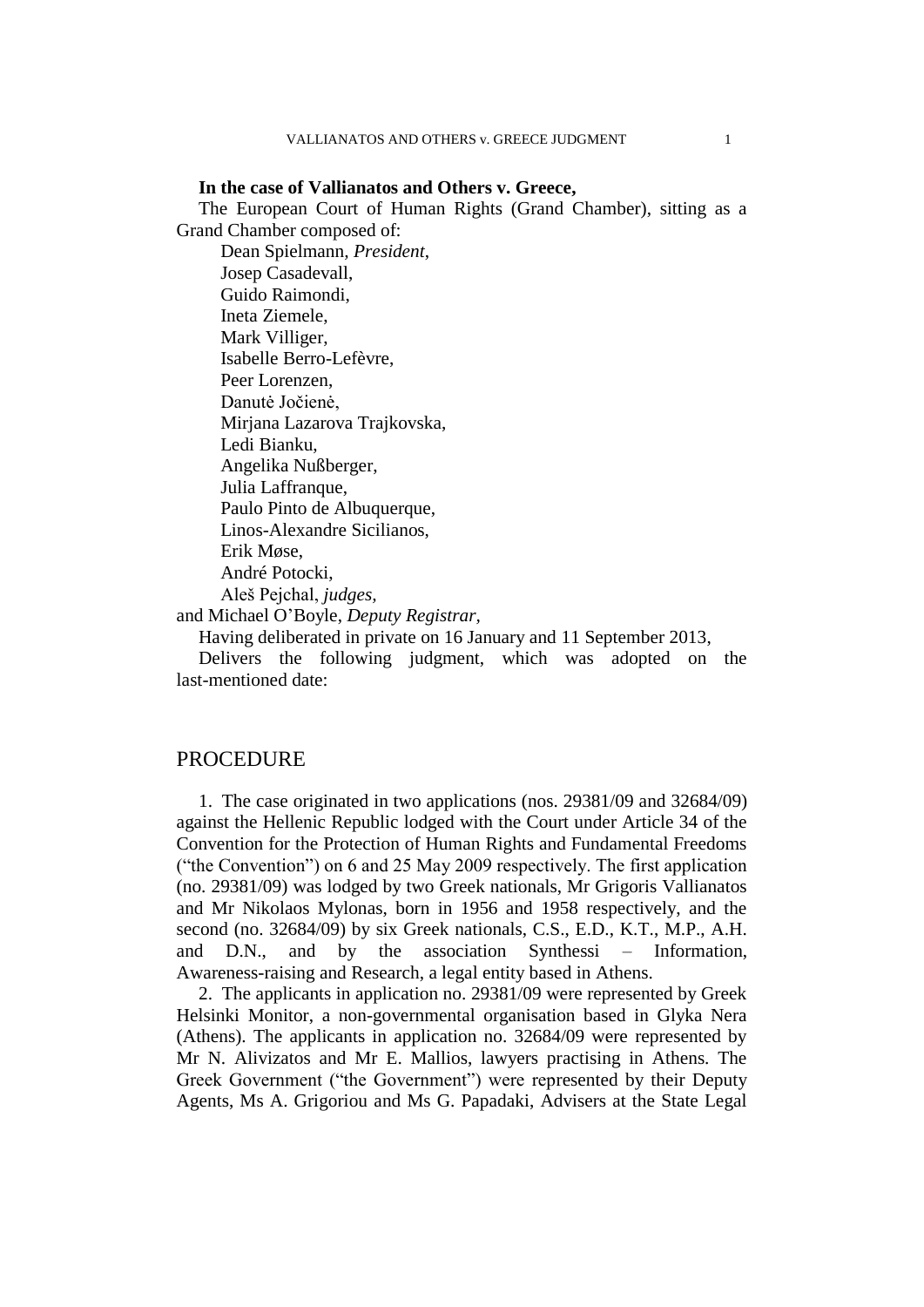Council, and by Mr D. Kalogiros, Legal Assistant at the State Legal Council.

3. The applicants alleged in particular, relying on Article 8 taken in conjunction with Article 14, that the fact that the "civil unions" introduced by Law no. 3719/2008 were designed only for couples composed of different-sex adults had infringed their right to respect for their private and family life and amounted to unjustified discrimination between different-sex and same-sex couples, to the detriment of the latter.

4. The applications were allocated to the First Section of the Court (Rule 52 § 1 of the Rules of Court). On 3 February 2011 that Section decided to give notice of the application to the Government. It also decided to rule on the admissibility and merits of the application at the same time (Article 29 § 1 of the Convention). Lastly, the acting President of the Chamber granted the request for anonymity made by the first six applicants in application no. 32684/09 (Rule 47 § 3).

5. On 11 September 2012 the Chamber, composed of Nina Vajić, Peer Lorenzen, Elisabeth Steiner, Mirjana Lazarova Trajkovska, Julia Laffranque, Linos-Alexandre Sicilianos and Erik Møse, judges, and Søren Nielsen, Section Registrar, relinquished jurisdiction in favour of the Grand Chamber, none of the parties having objected to relinquishment after being consulted (Article 30 of the Convention and Rule 72). The composition of the Grand Chamber was determined according to the provisions of Article 26 §§ 4 and 5 of the Convention and Rule 24.

6. The applicants and the Government each filed written observations on the admissibility and merits of the applications (Rule 59  $\S$  1). In addition, third-party comments were received from the Centre for Advice on Individual Rights in Europe (the AIRE Centre), the International Commission of Jurists (ICJ), the *Fédération internationale des Ligues des Droits de l'Homme* (FIDH) and the European Region of the International Lesbian, Gay, Bisexual, Trans and Intersex Association (ILGA-Europe), which had been given leave by the President to intervene in the written procedure (Article 36 § 2 of the Convention and Rule 44 § 3).

7. A hearing took place in public in the Human Rights Building, Strasbourg, on 16 January 2013 (Rule 59 § 3).

There appeared before the Court:

(a) *for the respondent Government*

- Ms A. GRIGORIOU, Adviser, State Legal Council,
- Mr D. KALOGIRIS, Legal Assistant, State Legal Council,
- Ms M. GERMANI, Legal Assistant, State Legal Council,

*Deputy Agents*;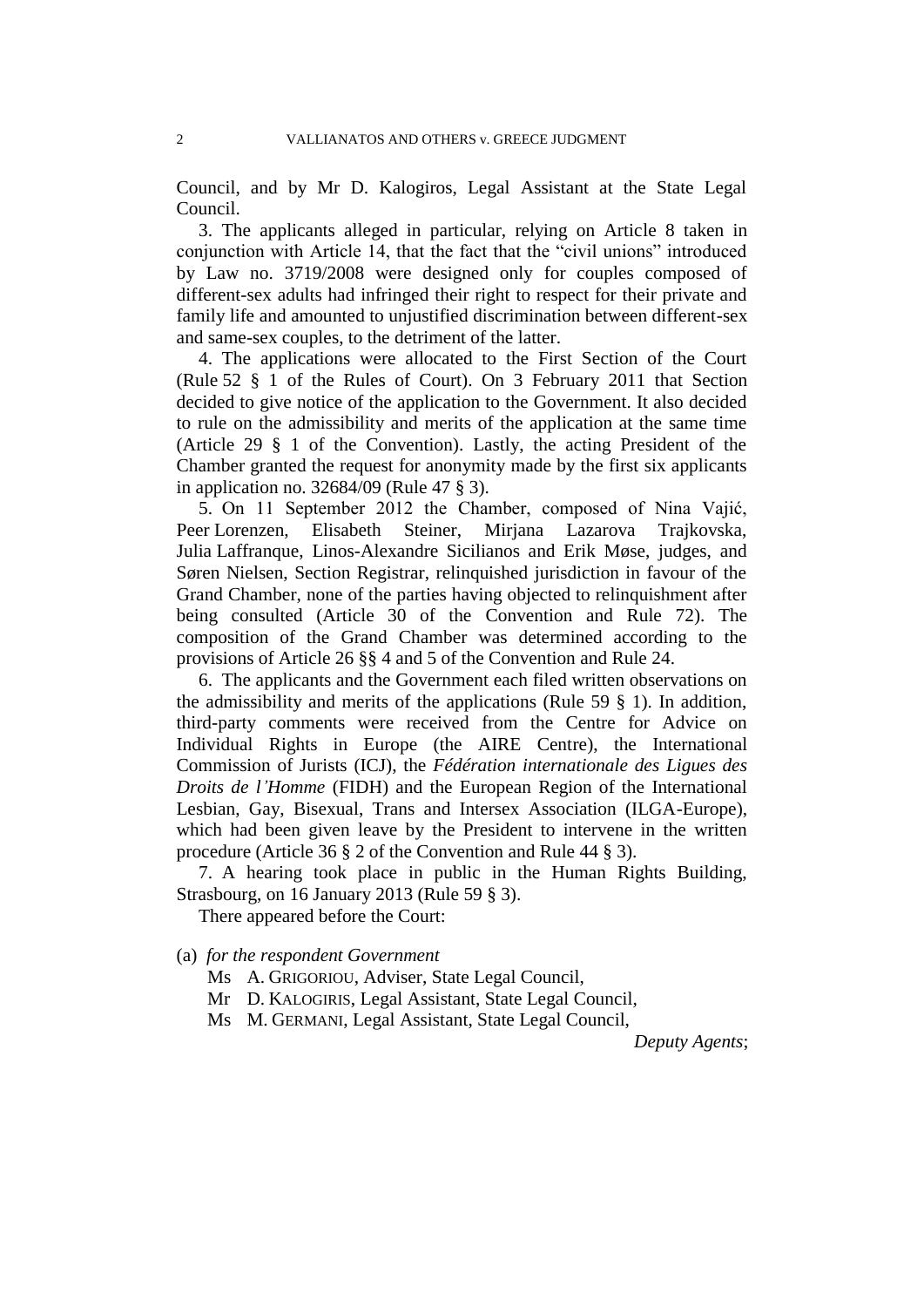#### (b) *for the applicants*

Ms C. MÉCARY, Lawyer,

Mr N. ALIVIZATOS, Lawyer, *Counsel*,

Mr P. DIMITRAS,

Mr E. MALLIOS, Lawyer, *Advisers.*

The Court heard addresses by Ms Germani, Ms Mécary and Mr Alivizatos.

# THE FACTS

# I. THE CIRCUMSTANCES OF THE CASE

8. The applicants in application no. 29381/09 live together as a couple in Athens. In the case of application no. 32684/09, the first and second applicants and the third and fourth applicants have lived together for a long time as couples in Athens. The fifth and sixth applicants are in a relationship together but for professional and social reasons do not live together. As shown by their bank statements, the sixth applicant pays the fifth applicant's social-security contributions. The seventh applicant is a not-for-profit association the aims of which include providing psychological and moral support to gays and lesbians.

9. On 26 November 2008 Law no. 3719/2008, entitled "Reforms concerning the family, children and society", entered into force. It made provision for the first time in Greece for an official form of partnership other than marriage, known as "civil unions" (*σύμφωνο συμβίωσης*). Under section 1 of the Law, such unions can be entered into only by two adults of different sex.

10. According to the explanatory report on Law no. 3719/2008, the introduction of civil unions reflected a social reality, namely cohabitation outside marriage, and allowed the persons concerned to register their relationship within a more flexible legal framework than that provided by marriage. The report added that the number of children born in Greece to unmarried couples living in *de facto* partnerships had increased over time and by then represented around 5% of all children being born in the country. It further noted that the position of women left without any support after a long period of cohabitation, and the phenomenon of single-parent families generally, were major issues which called for a legislative response. However, the report pointed out that the status of religious marriage remained unparalleled and, alongside civil marriage, represented the best option for couples wishing to found a family with a maximum of legal, financial and social safeguards. The report also made reference to Article 8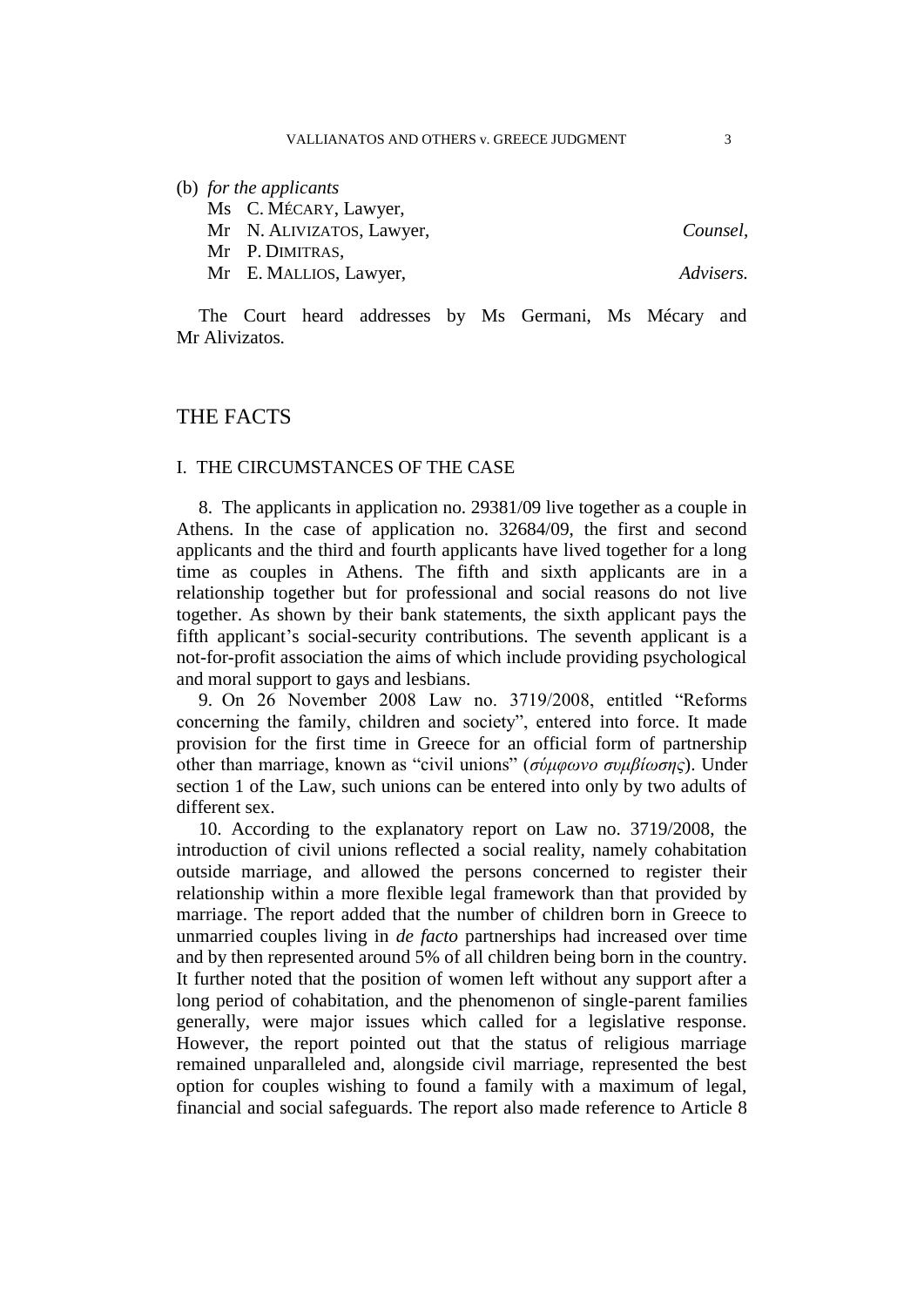of the Convention, which protected non-marital unions from the standpoint of the right to private and family life, and observed that a number of European countries afforded legal recognition to some form of registered partnership for different-sex or same-sex couples. Without elaborating further, it noted that civil unions were reserved for different-sex adults. It concluded that they represented a new form of partnership and not a kind of "flexible marriage". The report considered that the institution of marriage would not be weakened by the new legislation, as it was governed by a different set of rules.

11. A lively debate preceded the implementation of Law no. 3719/2008. The Church of Greece spoke out officially against it. In a press release issued on 17 March 2008 by the Holy Synod, it described civil unions as "prostitution". The Minister of Justice, meanwhile, addressed the competent parliamentary commission in the following terms:

"... We believe that we should not go any further. Same-sex couples should not be included. We are convinced that the demands and requirements of Greek society do not justify going beyond this point. In its law-making role, the ruling political party is accountable to the people of Greece. It has its own convictions and has debated this issue; I believe this is the way forward."

12. The National Human Rights Commission, in its observations of 14 July 2008 on the bill, referred in particular to the concept of family life, the content of which was not static but evolved in line with social mores (see paragraphs 21-24 below).

13. On 4 November 2008 the Scientific Council (*Επιστημονικό Συμβούλιο*) of Parliament, a consultative body reporting to the Speaker of Parliament, prepared a report on the bill. It observed in particular, referring to the Court's case-law, that the protection of sexual orientation came within the scope of Article 14 of the Convention and that the notion of the "family" was not confined solely to the relationships between individuals within the institution of marriage but, more generally, could encompass other ties outside marriage which amounted *de facto* to family life (page 2 of the report).

14. During the parliamentary debate on 11 November 2008 on the subject of civil unions the Minister of Justice merely stated that "society today [was] not yet ready to accept cohabitation between same-sex couples". Several speakers stressed that Greece would be violating its international obligations and, in particular, Articles 8 and 14 of the Convention by excluding same-sex couples.

15. On 27 September 2010 the National Human Rights Commission wrote to the Minister of Justice reiterating its position as to the discriminatory nature of Law no. 3719/2008. In its letter, the Commission recommended drafting legislation extending the scope of civil unions to include same-sex couples.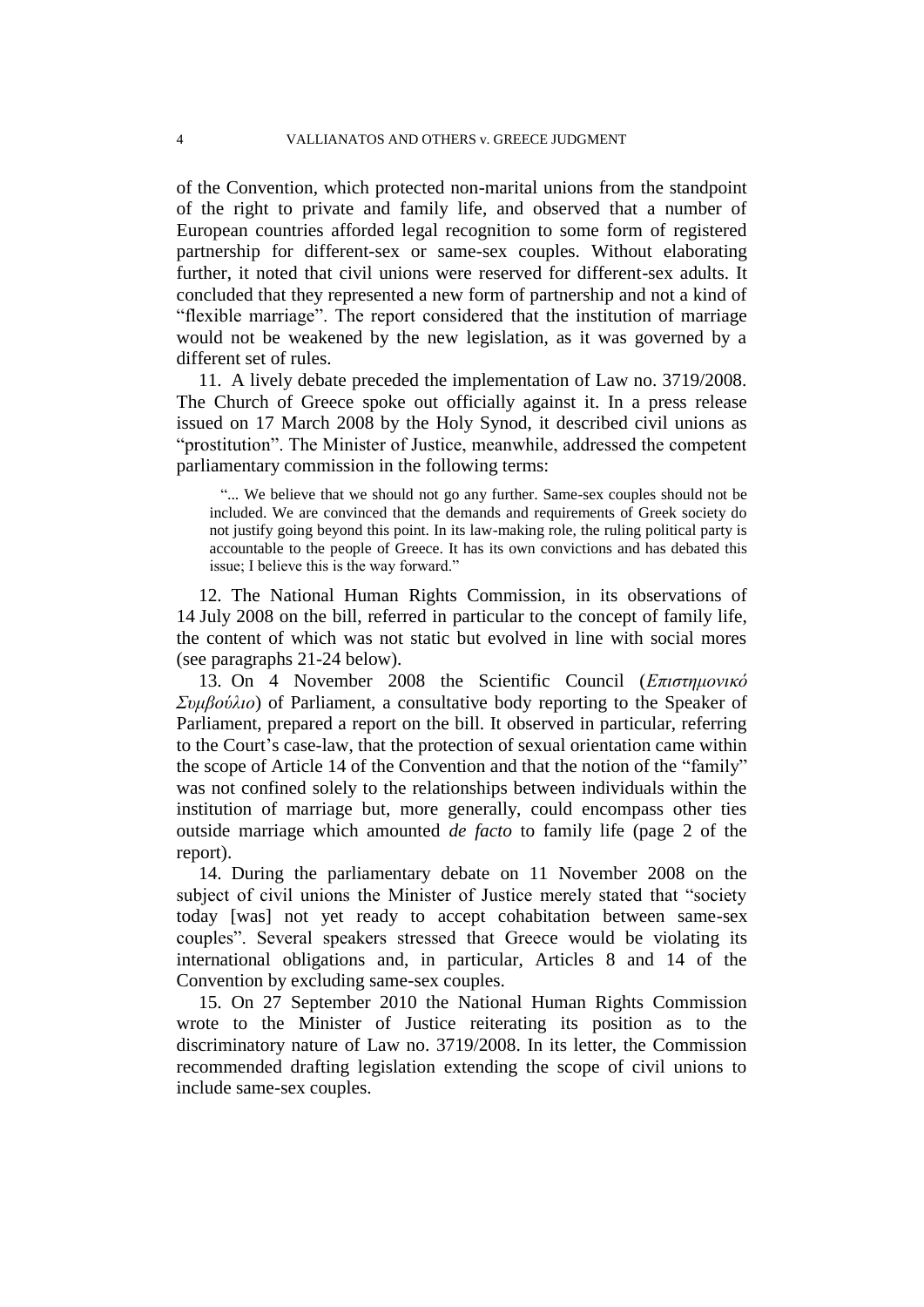# II. RELEVANT DOMESTIC AND INTERNATIONAL LAW AND PRACTICE

## **A. Domestic law and practice**

## *1. Law no. 3719/2008*

16. The relevant sections of Law no. 3719/2008 read as follows:

## **Section 1 Conclusion of a civil union**

"A contract between two different-sex adults governing their life as a couple ("civil union") shall be entered into by means of a notarised instrument in the presence of the parties. The contract shall be valid from the date on which a copy of the notarised instrument is lodged with the civil registrar for the couple's place of residence. It shall be recorded in a special civil register."

#### **Section 2 Conditions**

"1. Full legal capacity is required in order to enter into a civil union.

2. A civil union may not be entered into: (a) if either of the persons concerned is already married or party to a civil union, (b) between persons who are related by blood ... or by marriage ... and (c) between an adopter and adoptee.

3. Any violation of the provisions of this section shall render the civil union null and void."

## **Section 3 Nullity of the civil union**

"The parties and any person asserting a legitimate family or financial interest may invoke a ground of nullity of the civil union under the preceding section. The prosecutor may apply of his or her own motion for the civil union to be annulled if it breaches public order."

#### **Section 4 Dissolution**

"1. The civil union shall be dissolved: (a) by an agreement between the parties in the form of a notarised instrument signed in their presence, (b) by means of a unilateral notarised declaration, after service on the other party by a process server and (c) by operation of law if the parties to the civil union marry or if one of the parties marries a third party.

2. The dissolution of the civil union shall take effect once the notarised instrument or the unilateral declaration has been deposited with the civil registrar at the place of registration of the civil union."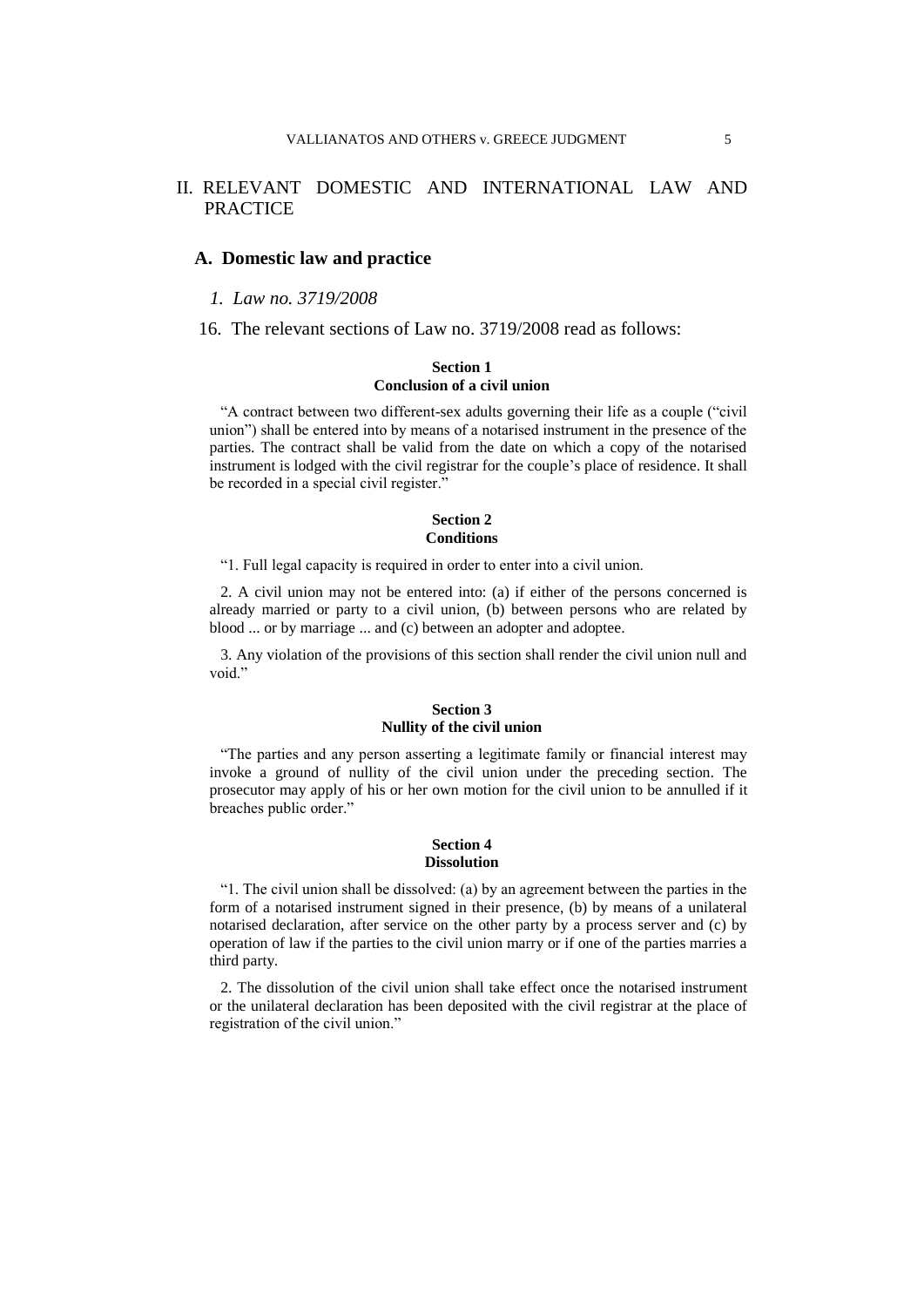#### **Section 5 Surname**

"The civil union shall not change the (family) name of the parties. Each party may, with the consent of the other party, use the other's surname or add it to his or her own in social relations."

#### **Section 6 Financial relations**

"The parties' financial relations, particularly regarding any assets they acquire during the lifetime of the civil union (after-acquired assets), may be regulated by the civil union contract or by a subsequent notarised instrument. If no agreement exists on after-acquired assets, upon dissolution of the civil union each party shall have a claim in respect of any assets the other party has contributed. No such claim shall vest in the heirs of the claimant; it may not be assigned or transferred by succession but may be made against the heirs of the debtor. The claim shall expire two years after dissolution of the civil union."

#### **Section 7 Maintenance obligation after dissolution**

"1. In the civil union contract or a subsequent notarised instrument, one of the parties or both parties mutually may undertake to pay maintenance only to cover the other in the event that, after dissolution of the union, the other party has insufficient income or assets to provide for his or her own upkeep. A party who, having regard to his or her other obligations, is unable to pay maintenance without compromising his or her own upkeep shall be exempt from the obligation to pay maintenance. The obligation shall not pass to the heirs of the debtor.

2. As regards the right to maintenance, the person entitled to maintenance by virtue of the civil union shall rank equally with the divorced spouse of the debtor.

3. After dissolution of the civil union, the party liable for payment of maintenance may not rely on that obligation in order to be exempted, in full or in part, from his or her obligation to contribute [to the maintenance of] his or her spouse or minor children or to pay maintenance for them.

4. Without prejudice to paragraphs 2 and 3, the contractual obligation referred to in paragraph 1 shall override the obligation to provide maintenance for persons other than the beneficiary [of the maintenance payments] if the latter, after dissolution of the union, has insufficient resources to provide for his or her own upkeep."

#### **Section 8 Presumption of paternity**

"1. The putative father of any child born during the lifetime of the civil union or within three hundred days of its dissolution or annulment shall be the man with whom the mother entered into the union. That presumption may be rebutted only by an irreversible judicial decision. Articles 1466 et seq. of the Civil Code and Articles 614 et seq. of the Code of Civil Procedure shall be applicable by analogy.

2. The nullity or annulment of the civil union shall have no effect on the paternity of the children."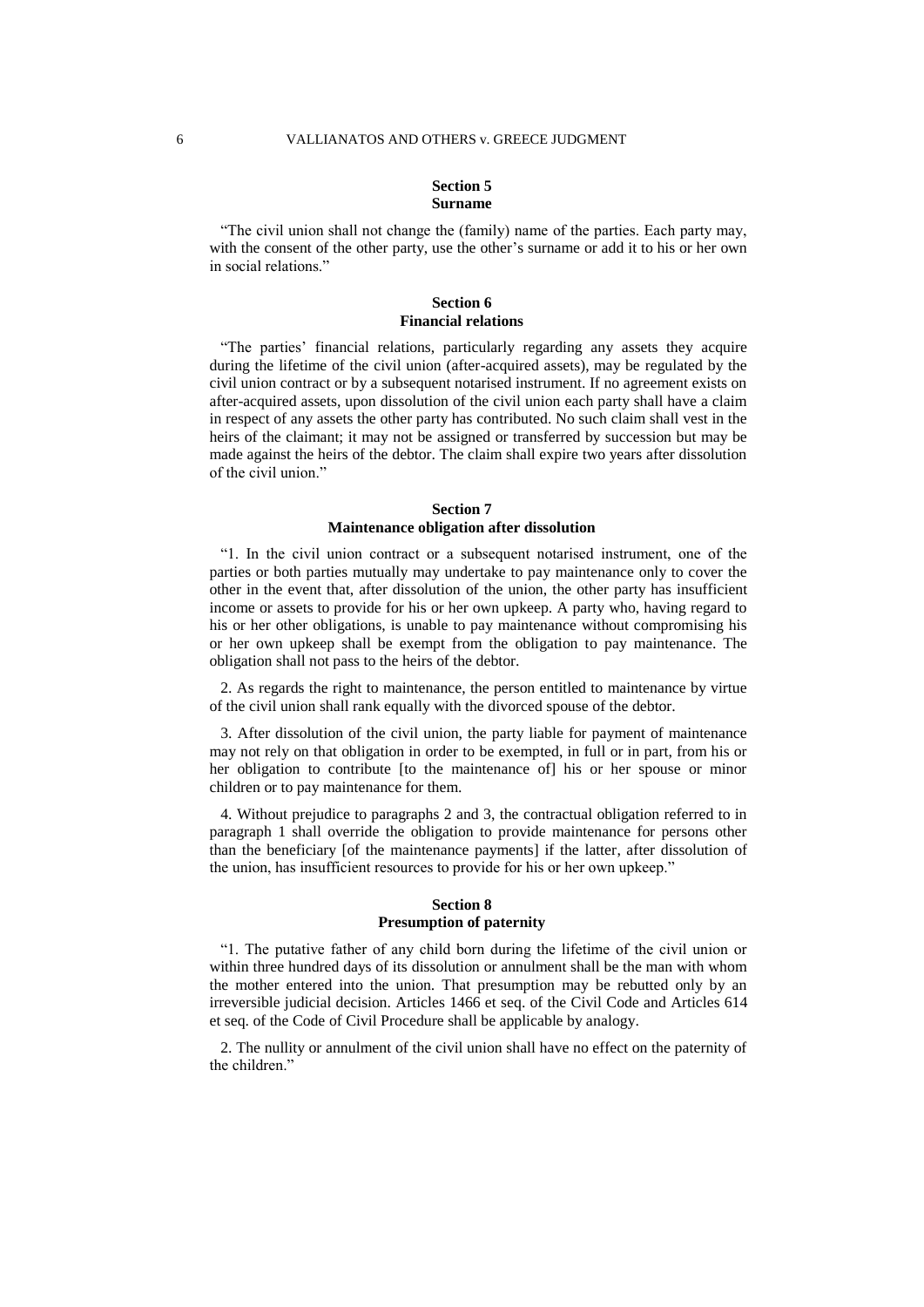### **Section 9 Children's surname**

"Any child born during the lifetime of the civil union or within three hundred days of its dissolution or annulment shall bear the surname chosen by its parents by means of a joint and irrevocable declaration contained in the civil union contract or in a subsequent notarised instrument drawn up before the birth of the first child. The surname chosen shall be given to all the children and must be the surname of one of the parents or a combination of their surnames. In no circumstances may it be made up of more than two surnames. If no declaration is made, the child shall be given a composite surname made up of the surnames of both parents. If the surname of one or both parents is a composite name, the child's surname shall be formed by the first of the two names."

#### **Section 10 Parental responsibility**

"1. Parental responsibility for a child born during the lifetime of the civil union or within three hundred days of its dissolution or annulment shall be held by both parents and exercised jointly. The provisions of the Civil Code concerning parental responsibility for children born within marriage shall be applicable by analogy.

2. If the civil union is dissolved for the reasons referred to in sections 2 and 4 of this Law, Article 1513 of the Civil Code shall apply by analogy for the purposes of parental responsibility."

#### **Section 11 Inheritance rights**

"1. After dissolution of the civil union as a result of death, the survivor shall be entitled to inherit on intestacy. If that survivor is in competition with heirs of the first class of persons entitled to inherit, he or she shall inherit one-sixth of the partner's estate. If in competition with heirs of any other classes, he or she shall inherit one-third, and if one of the partners dies intestate and without other heirs who may be entitled to inherit on intestacy, the survivor shall inherit the entire estate.

2. The survivor shall be entitled to a legally reserved portion of the estate equal to half the share that would be due to him or her on intestacy. ...

3. Articles 1823 et seq., 1839 et seq. and 1860 of the Civil Code shall apply by analogy."

#### **Section 13 Scope**

"This Law shall apply to all civil unions entered into in Greece or before a Greek consular authority. In all other cases the law designated by the rules of international private law shall apply."

## *2. Civil Code*

17. The relevant Articles of the Civil Code provide as follows: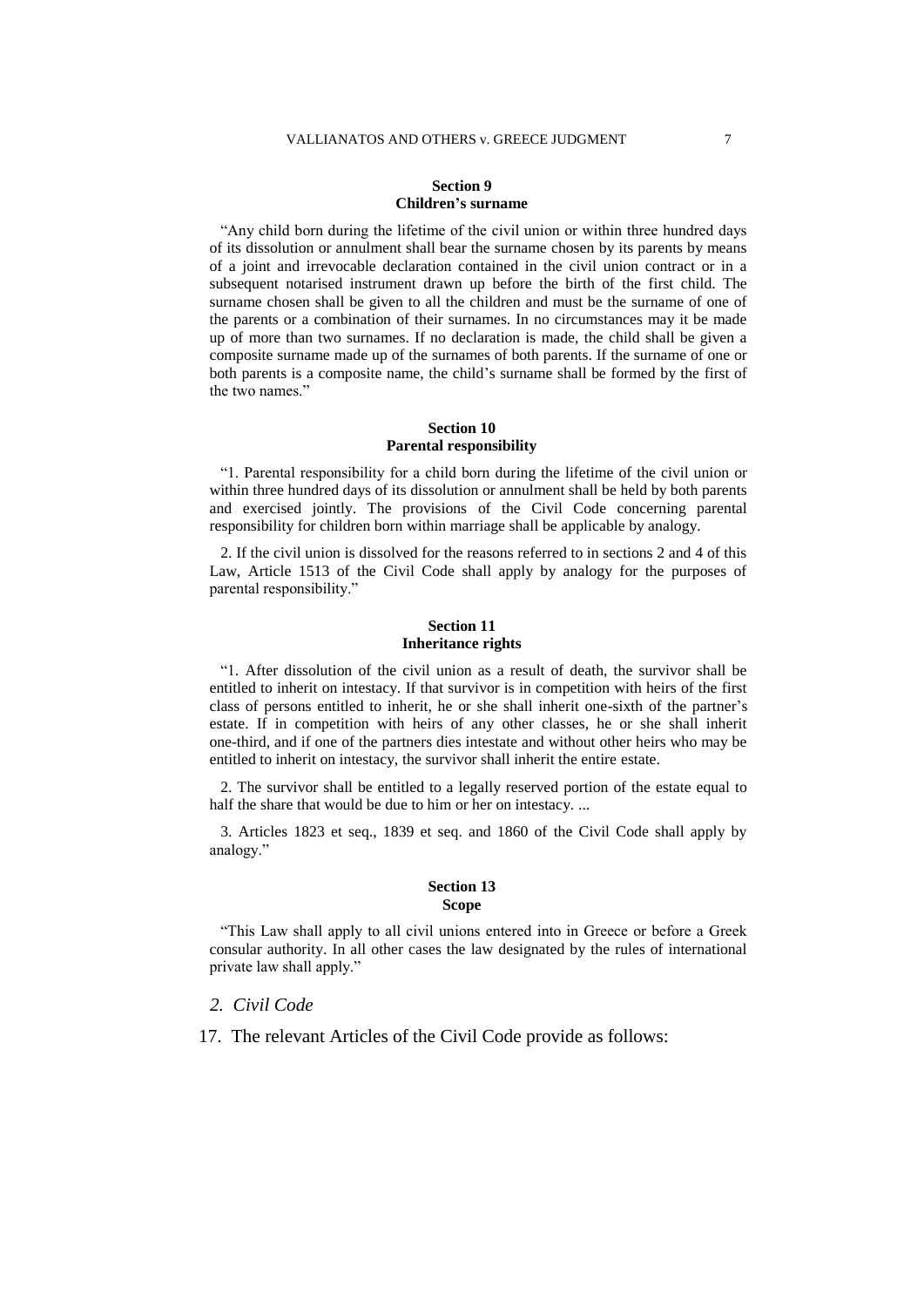#### **Article 57**

"Any person whose personal rights are unlawfully infringed shall be entitled to bring proceedings to enforce cessation of the infringement and restraint of any future infringement ...

In addition, the right to claim damages on the basis of the provisions concerning unlawful acts shall not be excluded."

#### **Article 59**

"In cases covered by the preceding two Articles, the court, in a judgment delivered at the request of the person whose rights have been infringed and taking account of the nature of the infringement, may also order the person at fault to afford redress for the non-pecuniary damage caused. This shall consist in payment of a sum of money as well as a public announcement and any other measure that is appropriate in the circumstances."

#### **Article 914**

"Any person who, in breach of the law, causes damage to another by his or her fault shall be obliged to afford redress."

#### **Article 932**

"Irrespective of any compensation due in respect of the pecuniary damage caused by an unlawful act, the court may award a reasonable amount, based on its own assessment, in respect of non-pecuniary damage. Beneficiaries under this rule shall include those whose health has been impaired, whose honour has been infringed, who have been subjected to indecent assault or who have been deprived of their liberty. In the event of loss of life, the compensation may be paid to the victim's family in the form of damages for pain and suffering."

#### **Article 1444**

 $\ddot{\cdots}$ 

Entitlement to maintenance payments shall cease if the beneficiary remarries or is in a stable relationship or a *de facto* partnership with another person ..."

## *3. Introductory Law to the Civil Code*

18. Sections 104 and 105 of the Introductory Law to the Civil Code provide as follows:

#### **Section 104**

"The State shall be liable, in accordance with the provisions of the Civil Code concerning legal persons, for acts or omissions of its organs regarding private-law relations or State assets."

#### **Section 105**

"The State shall be under a duty to make good any damage caused by the unlawful acts or omissions of its organs in the exercise of public authority, except where the unlawful act or omission is in breach of an existing provision but is intended to serve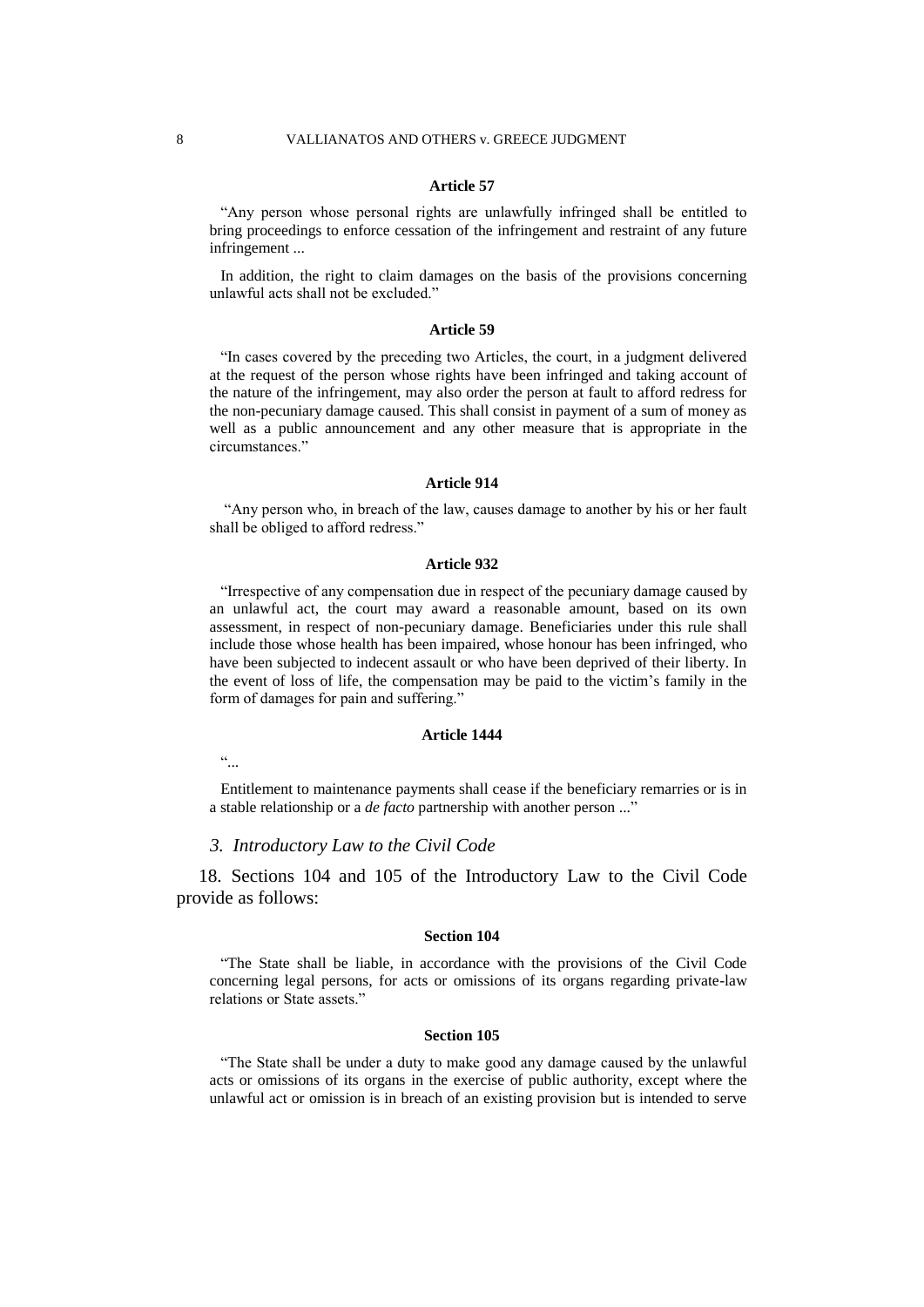the public interest. The person responsible and the State shall be jointly and severally liable, without prejudice to the special provisions on ministerial responsibility."

19. These provisions establish the concept of a special prejudicial act in public law, creating State liability in tort. Such liability arises out of unlawful acts or omissions, which may be not only legal acts but also physical acts by the administrative authorities, including acts which are not in principle enforceable through the courts. The admissibility of an action for damages is subject to one condition: the unlawfulness of the act or omission in question.

20. Judgments nos. 1141/1999, 909-910/2007, 1011/2008, 3088/2009, 169/2010 and 2546/2010 of the Supreme Administrative Court are examples of judicial rulings concerning the State's liability in tort in the event of unconstitutionality of a law. In particular, in judgment no. 1141/1999 concerning legislation revoking the right granted to parents of large families to operate public service vehicles, the Supreme Administrative Court dismissed the claim for damages on the grounds that the law applied was not unconstitutional. In judgments nos. 909-910/2007 and 169/2010, the same court recognised that the State had civil liability on account of the erection of advertising hoardings along the public highway in breach of the Vienna Convention on Road Signs and Signals. In judgment no. 1011/2008, concerning a claim for compensation on account of legislation limiting a property owner's right to build on his property, the Supreme Administrative Court dismissed the application, finding that the State's civil liability could not be engaged if a provision enacted in breach of a higher-ranking legal rule was intended to serve the public interest. In judgment no. 3088/2009, it recognised the State's obligation to compensate the persons concerned for the legislature's omission to enact provisions recognising the professional qualifications of a particular category of graduates of the higher technical institutes. Lastly, in judgment no. 2546/2010, the Supreme Administrative Court held that the State was civilly liable because it had awarded compensation to five farmers expressly named in a Law following storm damage that destroyed their crops, while omitting to compensate a sixth farmer who had incurred loss in the same conditions.

## *4. Report of the National Human Rights Commission*

21. This Commission was established in 1998 and placed under the authority of the Prime Minister. One of its objectives is to prepare and publish reports on human rights protection, either on its own initiative or at the request of the Government, Parliament or non-governmental organisations.

22. On 14 July 2008 the Commission unanimously adopted a report setting forth proposals regarding the bill entitled "Reforms concerning the family, children and society". The Commission stated that it could not understand why the bill bore this title given that it authorised a new form of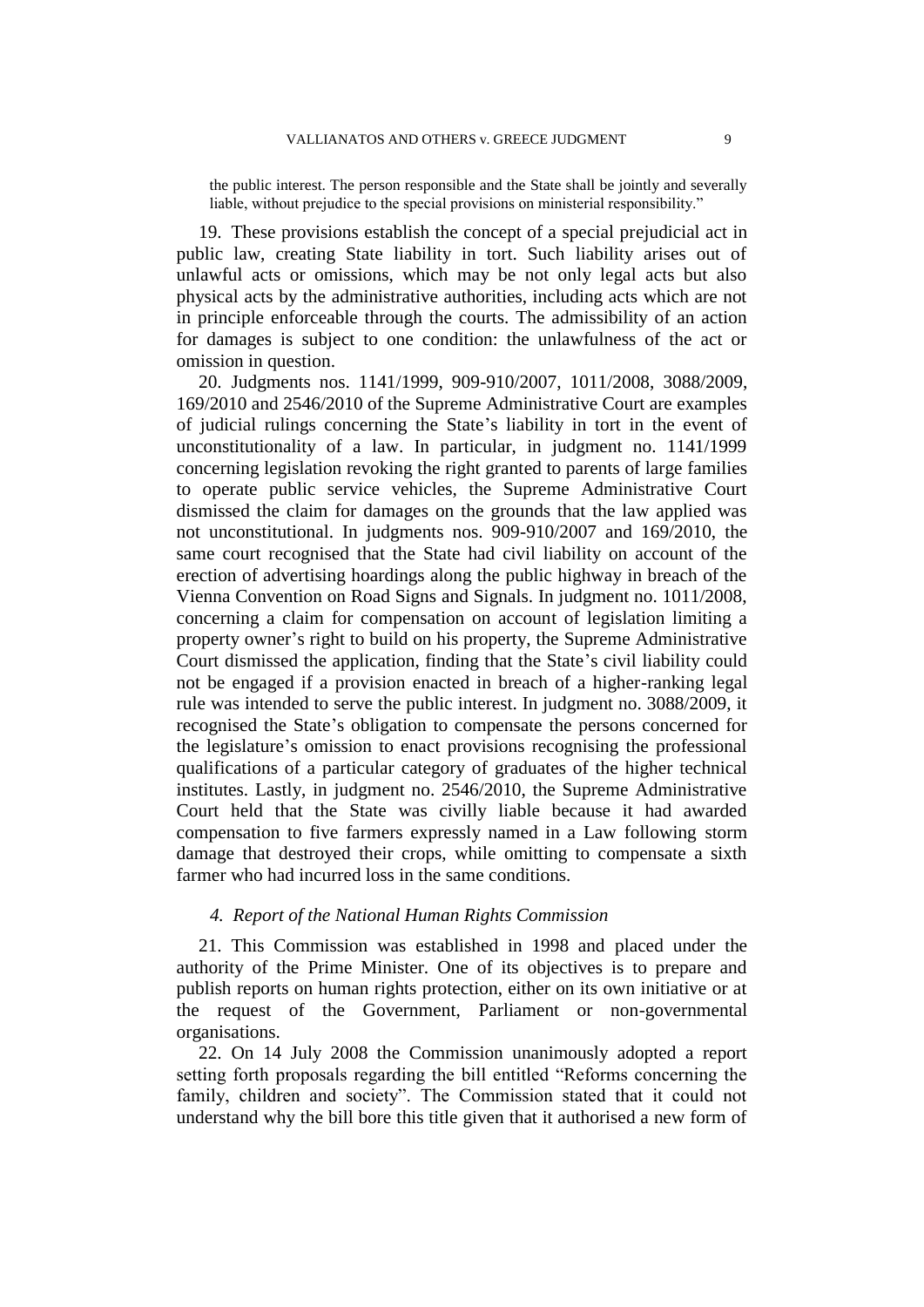non-marital partnership. It added that the bill amended the family-law provisions of the Civil Code in a fragmentary, hasty and inadequately reasoned manner, without prior public consultation of the social, academic and professional stakeholders.

23. In its report the Commission also observed that certain passages in the explanatory report on the bill implied that the authors saw civil unions as a legal institution ranking below that of marriage. It added that, despite referring explicitly to the fact that other European countries had introduced civil unions for same-sex couples, the explanatory report offered no justification for excluding same-sex couples from the scope of the bill.

24. With particular reference to the last point, the Commission noted that it had been calling on the competent authorities since 2004 to grant legal recognition to civil partnerships between same-sex couples. In its proposals, the Commission based its arguments on the evolution of international law on the subject, referring in particular to the Court's case-law on Articles 8 and 14 of the Convention. It considered that the Greek State had missed a unique opportunity to remedy the discrimination against same-sex couples with regard to the possibility of entering into legally recognised civil partnerships. It stressed that the legislation made reference to *de facto* partnerships as an alternative to marriage for different-sex couples, and considered that the introduction of civil unions was more suited to the needs of same-sex couples than different-sex couples.

## **B. Comparative, European and international law**

#### *1. Comparative law material*

25. The comparative law material available to the Court on the introduction of official forms of non-marital partnership within the legal systems of Council of Europe member States shows that nine countries (Belgium, Denmark, France, Iceland, the Netherlands, Norway, Portugal, Spain and Sweden) recognise same-sex marriage. In addition, seventeen member States (Andorra, Austria, Belgium, the Czech Republic, Finland, France, Germany, Hungary, Iceland, Ireland, Liechtenstein, Luxembourg, the Netherlands, Slovenia Spain, Switzerland and the United Kingdom) authorise some form of civil partnership for same-sex couples. Denmark, Norway and Sweden recognise the right to same-sex marriage without at the same time providing for the possibility of entering into a civil partnership.

26. Lastly, Lithuania and Greece are the only Council of Europe countries which provide for a form of registered partnership designed solely for different-sex couples, as an alternative to marriage (which is available only to different-sex couples).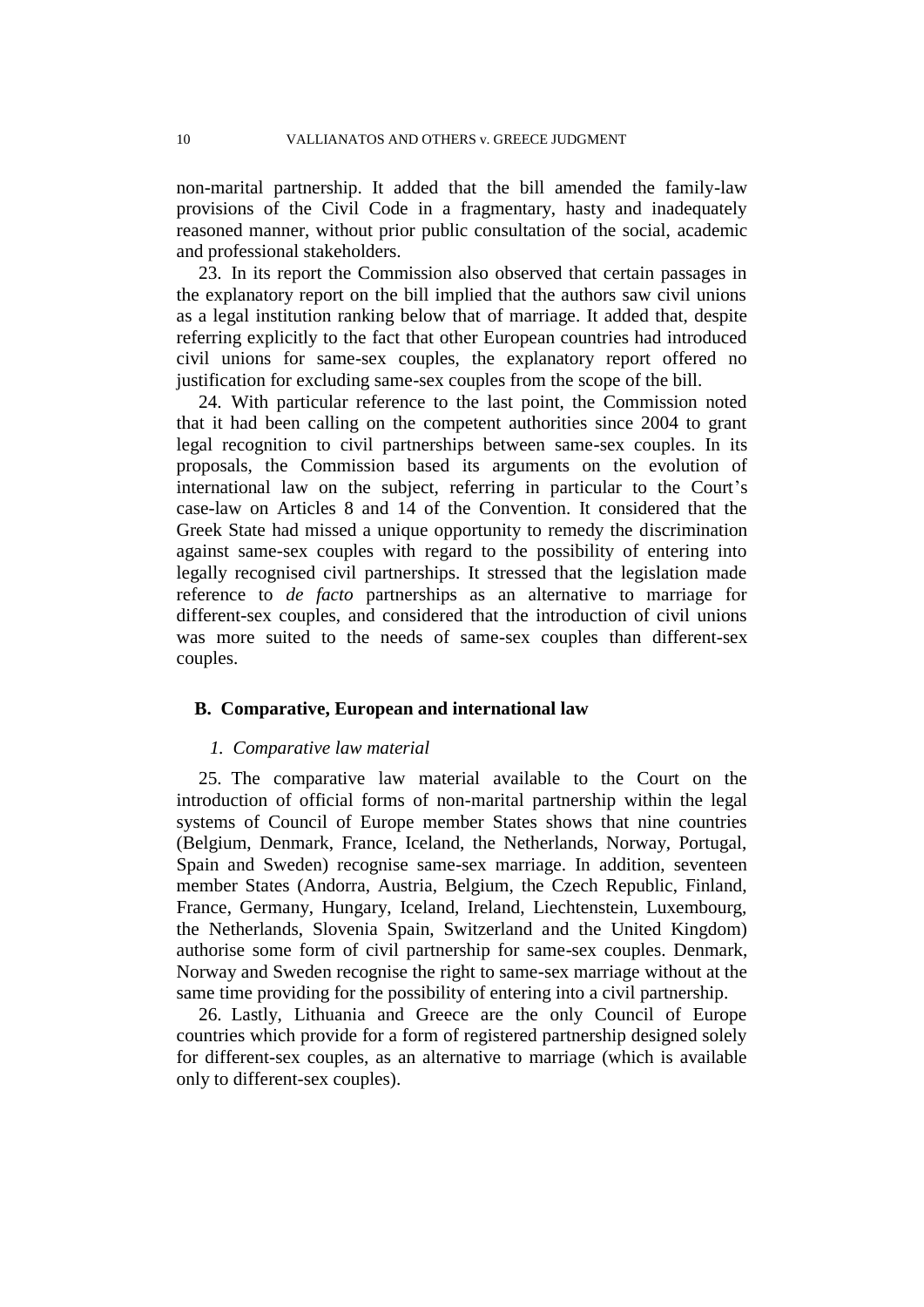## *2. Relevant Council of Europe materials*

27. In its Recommendation 924 (1981) on discrimination against homosexuals, the Parliamentary Assembly of the Council of Europe (PACE) criticised the various forms of discrimination against homosexuals in certain member States of the Council of Europe. In Recommendation 1474 (2000) on the situation of lesbians and gays in Council of Europe member states, it called on member States, among other things, to enact legislation making provision for registered partnerships. Furthermore, in Recommendation 1470 (2000) on the more specific subject of the situation of gays and lesbians and their partners in respect of asylum and immigration in the member states of the Council of Europe, it recommended to the Committee of Ministers that it urge member States, *inter alia*, "to review their policies in the field of social rights and protection of migrants in order to ensure that homosexual partnership and families are treated on the same basis as heterosexual partnerships and families ...".

28. Resolution 1728 (2010) of the Parliamentary Assembly of the Council of Europe, adopted on 29 April 2010 and entitled "Discrimination on the basis of sexual orientation and gender identity", calls on member States to "ensure legal recognition of same-sex partnerships when national legislation envisages such recognition, as already recommended by the Assembly in 2000", by providing, *inter alia*, for:

"16.9.1. the same pecuniary rights and obligations as those pertaining to different-sex couples;

16.9.2. 'next of kin' status;

16.9.3. measures to ensure that, where one partner in a same-sex relationship is foreign, this partner is accorded the same residence rights as would apply if she or he were in a heterosexual relationship;

16.9.4. recognition of provisions with similar effects adopted by other member states;"

29. In Recommendation CM/Rec(2010)5 on measures to combat discrimination on grounds of sexual orientation or gender identity, the Committee of Ministers recommended that member States:

"1. examine existing legislative and other measures, keep them under review, and collect and analyse relevant data, in order to monitor and redress any direct or indirect discrimination on grounds of sexual orientation or gender identity;

2. ensure that legislative and other measures are adopted and effectively implemented to combat discrimination on grounds of sexual orientation or gender identity, to ensure respect for the human rights of lesbian, gay, bisexual and transgender persons and to promote tolerance towards them;

..."

30. The Recommendation also observed as follows: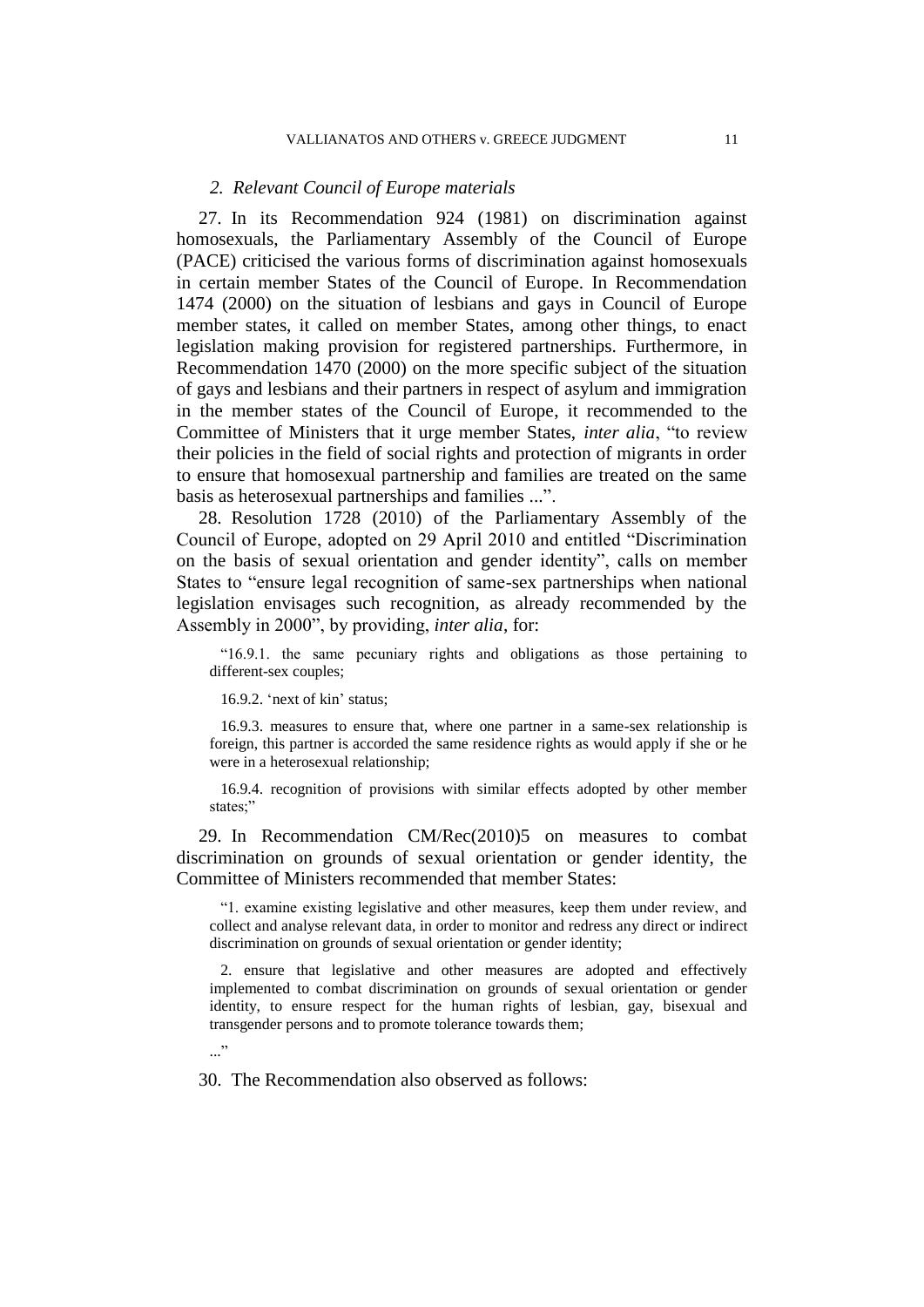"23. Where national legislation confers rights and obligations on unmarried couples, member states should ensure that it applies in a non-discriminatory way to both same-sex and different-sex couples, including with respect to survivor's pension benefits and tenancy rights.

24. Where national legislation recognises registered same-sex partnerships, member states should seek to ensure that their legal status and their rights and obligations are equivalent to those of heterosexual couples in a comparable situation.

25. Where national legislation does not recognise nor confer rights or obligations on registered same-sex partnerships and unmarried couples, member states are invited to consider the possibility of providing, without discrimination of any kind, including against different sex couples, same-sex couples with legal or other means to address the practical problems related to the social reality in which they live."

#### *3. European Union law*

31. Articles 7, 9 and 21 of the Charter of Fundamental Rights of the European Union, which was signed on 7 December 2000 and entered into force on 1 December 2009, read as follows:

## **Article 7**

"Everyone has the right to respect for his or her private and family life, home and communications."

#### **Article 9**

"The right to marry and to found a family shall be guaranteed in accordance with the national laws governing the exercise of these rights."

#### **Article 21**

"1. Any discrimination based on any ground such as sex, race, colour, ethnic or social origin, genetic features, language, religion or belief, political or any other opinion, membership of a national minority, property, birth, disability, age or sexual orientation shall be prohibited.

2. Within the scope of application of the Treaty establishing the European Community and of the Treaty on European Union, and without prejudice to the special provisions of those Treaties, any discrimination on grounds of nationality shall be prohibited."

32. The Commentary of the Charter of Fundamental Rights of the European Union, prepared in 2006 by the EU Network of Independent Experts on Fundamental Rights, states as follows with regard to Article 9 of the Charter:

"Modern trends and developments in the domestic laws in a number of countries toward greater openness and acceptance of same-sex couples notwithstanding, a few states still have public policies and/or regulations that explicitly forbid the notion that same-sex couples have the right to marry. At present there is very limited legal recognition of same-sex relationships in the sense that marriage is not available to same-sex couples. The domestic laws of the majority of states presuppose, in other words, that the intending spouses are of different sexes. Nevertheless, in a few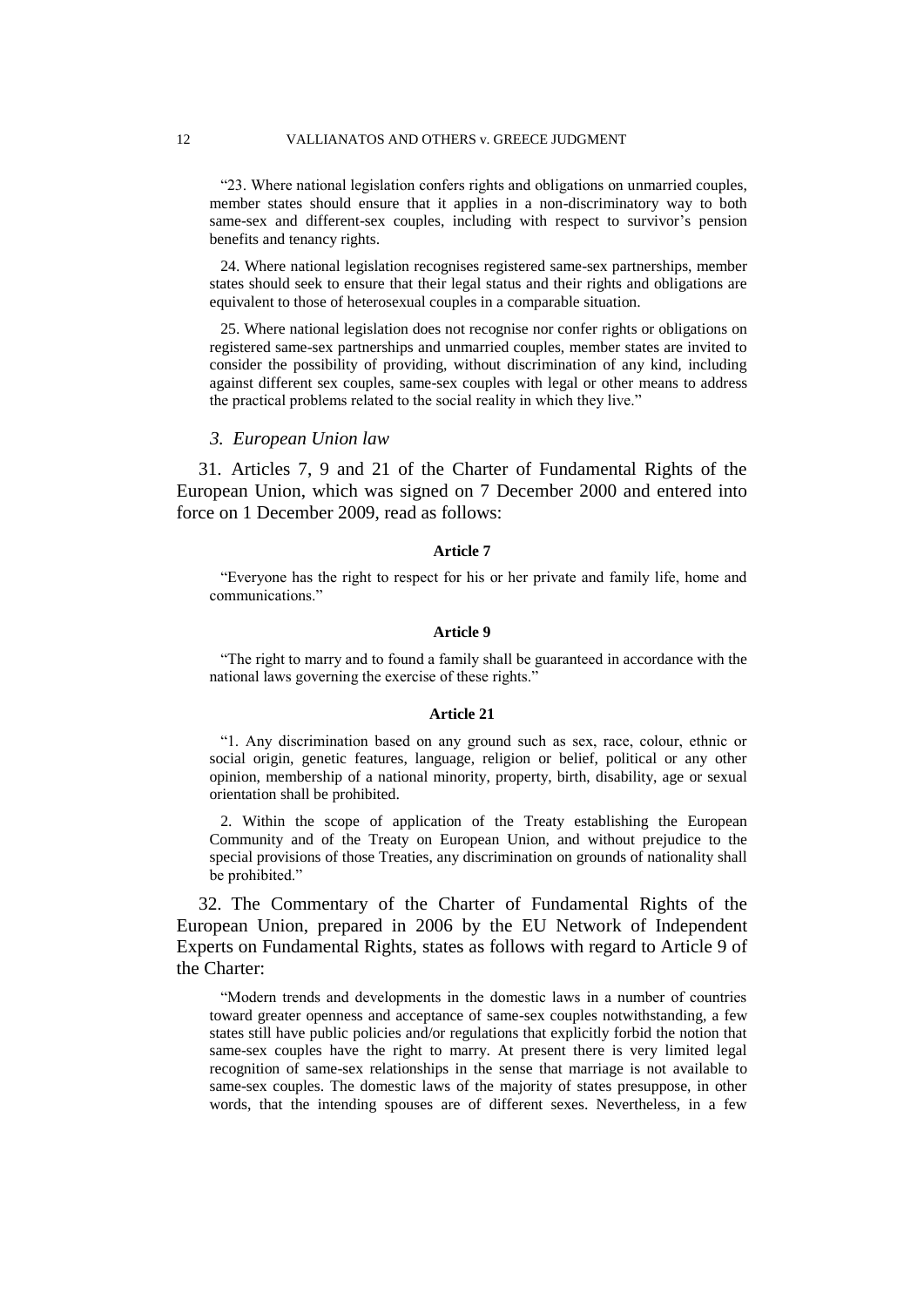countries, e.g., in the Netherlands and in Belgium, marriage between people of the same sex is legally recognized. Others, like the Nordic countries, have endorsed a registered partnership legislation, which implies, among other things, that most provisions concerning marriage, i.e. its legal consequences such as property distribution, rights of inheritance, etc., are also applicable to these unions. At the same time it is important to point out that the name 'registered partnership' has intentionally been chosen not to confuse it with marriage and it has been established as an alternative method of recognizing personal relationships. This new institution is, consequently, as a rule only accessible to couples who cannot marry, and the same-sex partnership does not have the same status and the same benefits as marriage. ...

In order to take into account the diversity of domestic regulations on marriage, Article 9 of the Charter refers to domestic legislation. As it appears from its formulation, the provision is broader in its scope than the corresponding articles in other international instruments. Since there is no explicit reference to 'men and women' as the case is in other human rights instruments, it may be argued that there is no obstacle to recognize same-sex relationships in the context of marriage. There is, however, no explicit requirement that domestic laws should facilitate such marriages. International courts and committees have so far hesitated to extend the application of the right to marry to same-sex couples. ..."

33. A number of Directives are also of interest in the present case. European Council Directive 2003/86/EC of 22 September 2003 on the right to family reunification lays down the conditions for the exercise of the right to family reunification by third country nationals residing lawfully on the territory of a Member State.

Article 4 of the Directive, which comes under the heading "Family members", provides as follows:

"(3) The Member States may, by law or regulation, authorise the entry and residence, pursuant to this Directive und subject to compliance with the conditions laid down in Chapter IV, of the unmarried partner, being a third country national, with whom the sponsor is in a duly attested stable long-term relationship, or of a third country national who is bound to the sponsor by a registered partnership in accordance with Article 5(2), ..."

In addition, Article 5 of the same Directive reads as follows:

"1. Member States shall determine whether, in order to exercise the right to family reunification, an application for entry and residence shall be submitted to the competent authorities of the Member State concerned either by the sponsor or by the family member or members.

2. The application shall be accompanied by documentary evidence of the family relationship and of compliance with the conditions laid down in Articles 4 and 6 and, where applicable, Articles 7 and 8, as well as certified copies of family member(s)' travel documents.

If appropriate, in order to obtain evidence that a family relationship exists, Member States may carry out interviews with the sponsor and his/her family members and conduct other investigations that are found to be necessary.

When examining an application concerning the unmarried partner of the sponsor, Member States shall consider, as evidence of the family relationship, factors such as a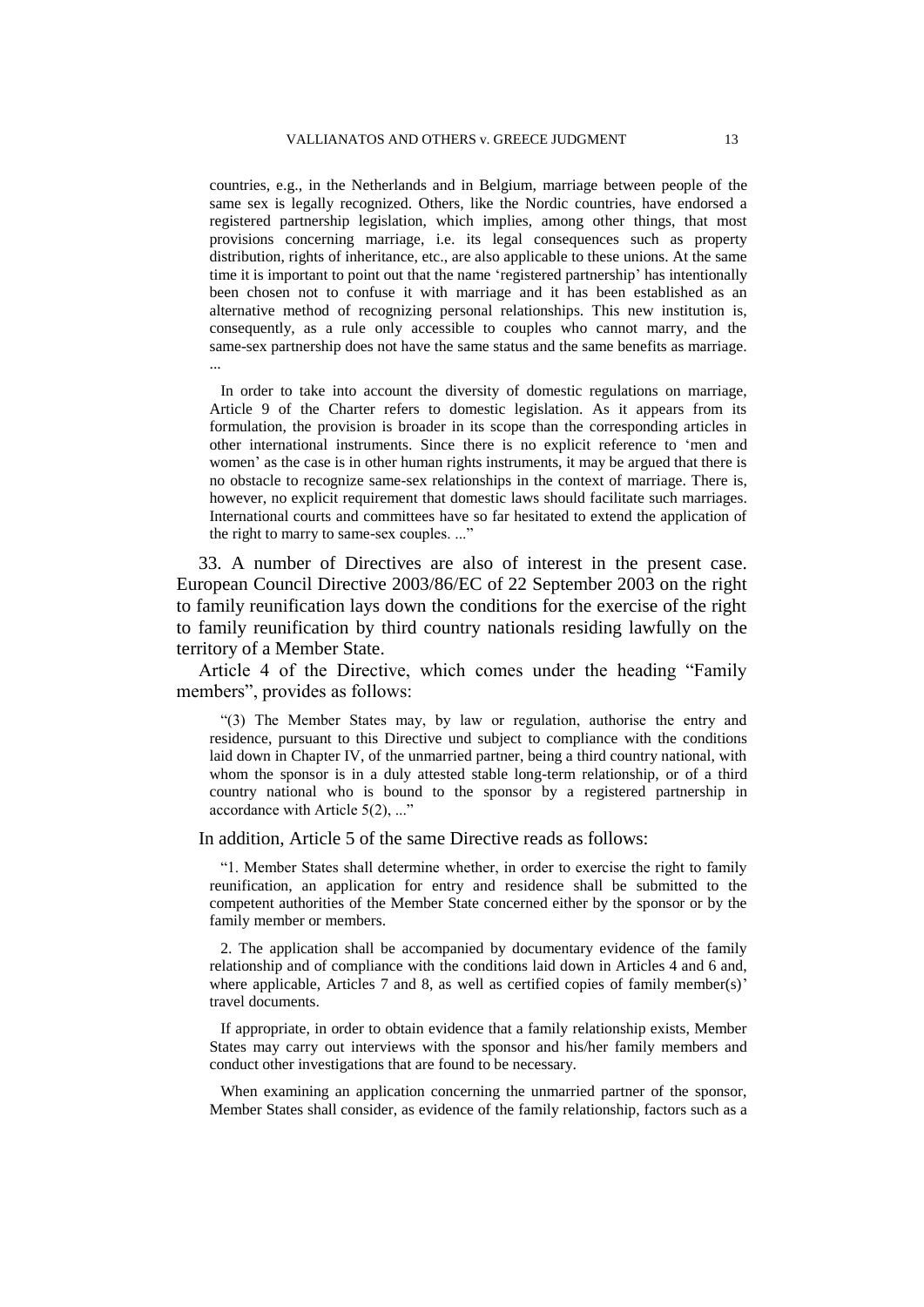common child, previous cohabitation, registration of the partnership and any other reliable means of proof.

..."

34. Directive 2004/38/EC of the European Parliament and Council of 29 April 2004 concerns the right of citizens of the Union and their family members to move and reside freely within the territory of the Member States.

Article 2 contains the following definition:

"2) 'Family member' means:

(a) the spouse

(b) the partner with whom the Union citizen has contracted a registered partnership, on the basis of the legislation of a Member State, if the legislation of the host Member State treats registered partnerships as equivalent to marriage in accordance with the conditions laid down in the relevant legislation of the host Member State.

(c) the direct descendants who are under the age of 21 or are dependants and those of the spouse or partner as defined in point (b)

(d) the dependent direct relative in the ascending line and those of the spouse or partner as defined in point (b);"

# THE LAW

#### I. JOINDER OF THE APPLICATIONS

35. The Court notes that the applicants in both applications complained of the exclusion of same-sex couples from the scope of Law no. 3719/2008. Accordingly, in view of the similarity between the applications in terms of the facts and the substantive issue they raise, it decides to join them and to examine them jointly in a single judgment.

# II. ALLEGED VIOLATION OF ARTICLE 14 TAKEN IN CONJUNCTION WITH ARTICLE 8 OF THE CONVENTION

36. The applicants alleged that the fact that the civil unions introduced by Law no. 3719/2008 were designed only for couples composed of different-sex adults infringed their right to respect for their private and family life and amounted to unjustified discrimination between different-sex and same-sex couples, to the detriment of the latter. They relied on Article 14 taken in conjunction with Article 8 of the Convention. Those provisions read as follows: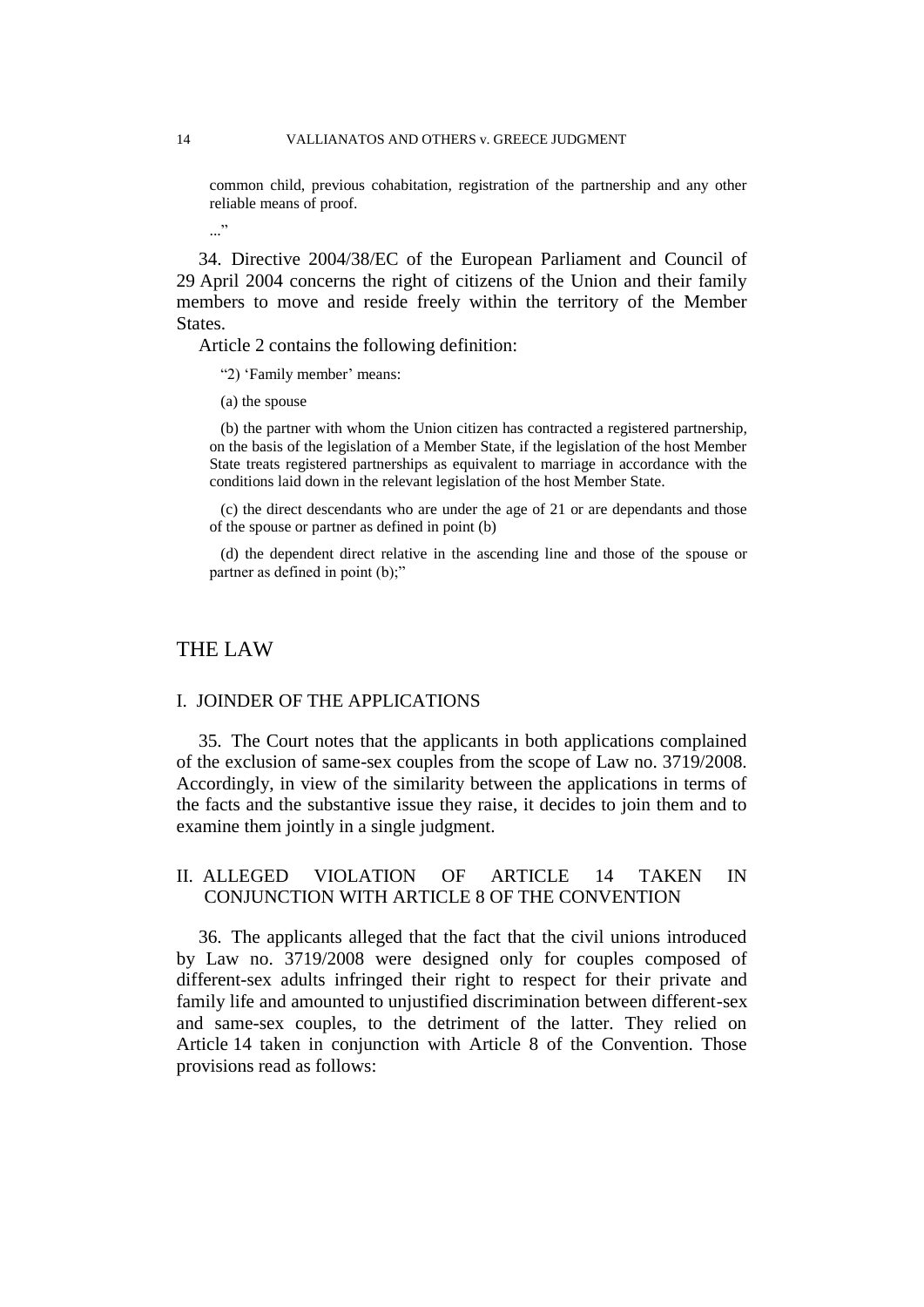## **Article 14**

"The enjoyment of the rights and freedoms set forth in [the] Convention shall be secured without discrimination on any ground such as sex, race, colour, language, religion, political or other opinion, national or social origin, association with a national minority, property, birth or other status."

#### **Article 8**

"1. Everyone has the right to respect for his private and family life [and] his home ...

2. There shall be no interference by a public authority with the exercise of this right except such as is in accordance with the law and is necessary in a democratic society in the interests of national security, public safety or the economic well-being of the country, for the prevention of disorder or crime, for the protection of health or morals, or for the protection of the rights and freedoms of others."

## **A. Admissibility**

## *1. The parties' submissions*

#### **(a) The Government**

37. The Government argued firstly that the complaint was inadmissible *ratione personae*. With regard to the association Synthessi – Information, Awareness-raising and Research, they contended in particular that, as a legal entity, it could not be considered as a direct or indirect victim of the alleged violations. Moreover, the individual applicants could not be considered as victims of the alleged violation from the standpoint of Articles 14 and 8, as they did not suffer direct and immediate adverse consequences as a result of their inability to enter into a civil union. By way of example, the Government observed that the payment of maintenance following the dissolution of a civil union was optional under section 6 of Law no. 3719/2008. Furthermore, the applicants were in any case free to enter into a contract within each couple laying down obligations and reciprocal rights in that regard. As to partners' inheritance rights, the Government conceded that section 11 of the Law at issue provided for the surviving partner in a civil union to inherit on intestacy. However, the applicants, in view of their age (the oldest of them was still under sixty), could be regarded only as hypothetical victims of the alleged violation. In any case, they could at any time regulate inheritance issues or general issues concerning each partner's property status (including their financial relations) by means of a will or contract.

38. The Government further submitted that the applicants had not exhausted the domestic remedies available to them in the instant case. In general terms, they argued that the alleged impossibility for the applicants to challenge the impugned legislation in the domestic courts was not due to the absence of an effective remedy in Greek law but rather to the fact that they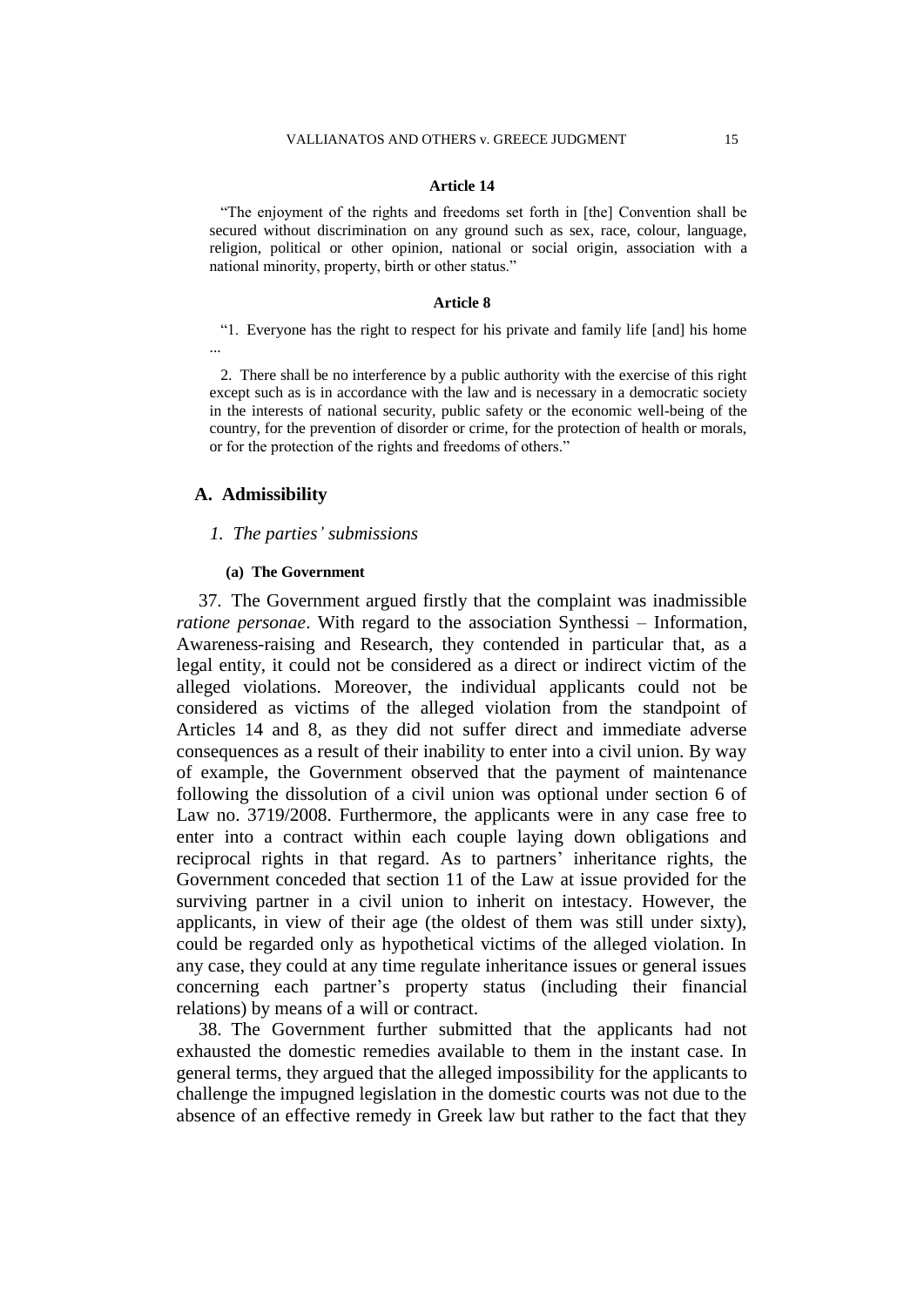had suffered no immediate and direct prejudice as a result of their exclusion from the legislation on civil unions. In sum, those applicants who were private individuals did not have victim status because the harm they claimed to have suffered with regard to the right to potential maintenance payments, inheritance arrangements and the regulation of financial issues within each couple was hypothetical and based on speculation.

39. The Government further contended that an action for damages in the administrative courts under section 105 of the Introductory Law to the Civil Code would have constituted an effective remedy in the instant case. Under that provision, the State was obliged to provide redress for damage caused by the acts or omissions of its organs in the exercise of public authority. The sole condition was that the act or omission had to be unlawful, that is to say, it had to infringe a rule of law establishing a specific individual right or interest. In the present case the applicants could have complained before the domestic courts under Articles 57, 914 and 932 of the Civil Code, read together with section 105 of the Introductory Law, of a breach of their personality rights and of their social marginalisation on account of their exclusion as same-sex couples from the scope of Law no. 3719/2008. In the Government's view, this remedy would have enabled the applicants to claim compensation for any damage caused by the impugned legislation and at the same time to challenge its constitutionality. They observed that, according to the case-law of the domestic courts, the latter could interpret the constitutional principle of equality broadly, extending a legislative provision favourable to a specific category of persons to cover another category in a similar situation. As authority, the Government cited two judgments of the Court of Cassation (nos. 60/2002 and 9/2004) concerning the salaries and allowances of different categories of employees, an issue that the court had examined from the standpoint of the equality principle.

40. The Government added that a review of constitutionality in Greece was diffuse and incidental and that all the domestic courts were empowered, in the context of the specific applications lodged before them, to examine issues of constitutionality and conformity with the Convention. They pointed out that, under Article 28 of the Constitution, the provisions of international treaties took precedence over domestic-law provisions once they had been ratified by the legislature, and that Legislative Decree no. 53/1974 had ratified the Convention in domestic law. They cited, among other authorities, certain judgments by the Supreme Administrative Court, the Court of Cassation and the Court of Audit in which those courts had conducted an incidental review of the conformity of various legislative provisions with the Greek Constitution and/or Articles 7, 11 and 12 of the Convention and Article 1 of Protocol No. 1. In this regard, the Government referred in particular to Supreme Administrative Court judgments nos. 867/1988, 33/2002, 2960/2010, 1664/2011 and 1501/2012, Court of Cassation judgment no. 982/2010 and Court of Audit judgment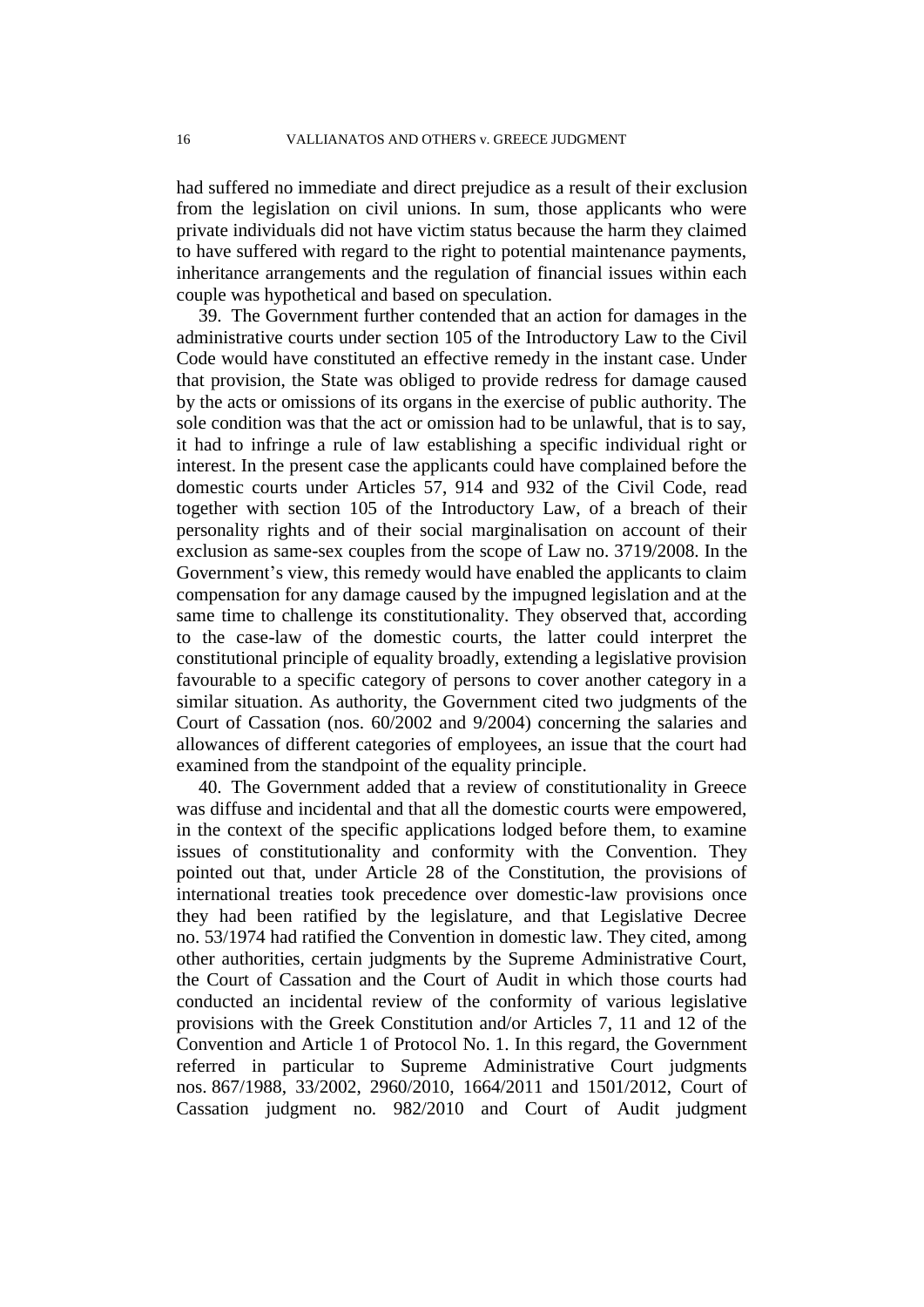no. 2028/2004. They also contended that the legislation in question could be amended if found by a judicial decision to be unconstitutional. The Government cited as an example the abolition, under Law no. 1848/1989, of Article 65 of Legislative Decree no. 1400/1973 in the wake of Supreme Administrative Court judgment no. 867/1988 concerning the formal conditions governing the exercise by Greek army officers of the right to marry.

41. On the basis of all these considerations the Government concluded that the applicants could have relied on Articles 14 and 8 of the Convention before the domestic courts in the context of an action for compensation based on section 105 of the Introductory Law to the Civil Code, and submitted on that occasion their complaint as to the discriminatory nature of the legislation at issue.

## **(b) The applicants**

42. The applicants observed at the outset that they could in theory approach a notary to request that he or she draw up a civil union contract in accordance with the impugned Law. However, if the notary, against all expectations, were to agree to their request, he or she would be liable to disciplinary action for a breach of official duty. Accordingly, it was extremely unlikely that any notary would dare break the law in order to accede to the applicants' request. Furthermore, the applicants pointed out that notaries in Greece were members of a liberal profession. Consequently, any legal action before the administrative courts would have no prospect of success since notaries were not agents of the State. As to an action in the civil courts, that would have no greater chance of success, as a notary who refused to draw up a notarised instrument in respect of a same-sex couple would not incur any liability in tort as a result. Such a refusal would be neither unlawful nor intentional, as required by the domestic legislation in order for an individual to incur liability in tort.

43. Regarding the very specific issue of an action for damages based on section 105 of the Introductory Law to the Civil Code, the applicants disputed the Government's assertion that this was an effective remedy. Firstly, they asserted in general terms that the present cases affected their civil status and their position in Greek society. For that reason, any compensation that might be awarded by the domestic courts would in no way alleviate their feeling of exclusion and social marginalisation caused by Law no. 3719/2008. The applicants contended that only a finding by the Court of a violation of Articles 8 and 14 of the Convention would be capable of redressing the damage they had suffered in the instant case.

44. The applicants further maintained that the domestic courts were traditionally very reluctant to find that a claim for compensation could arise out of a legislative act or a failure to legislate in a given sphere. They submitted, firstly, that the case-law of the domestic courts cited by the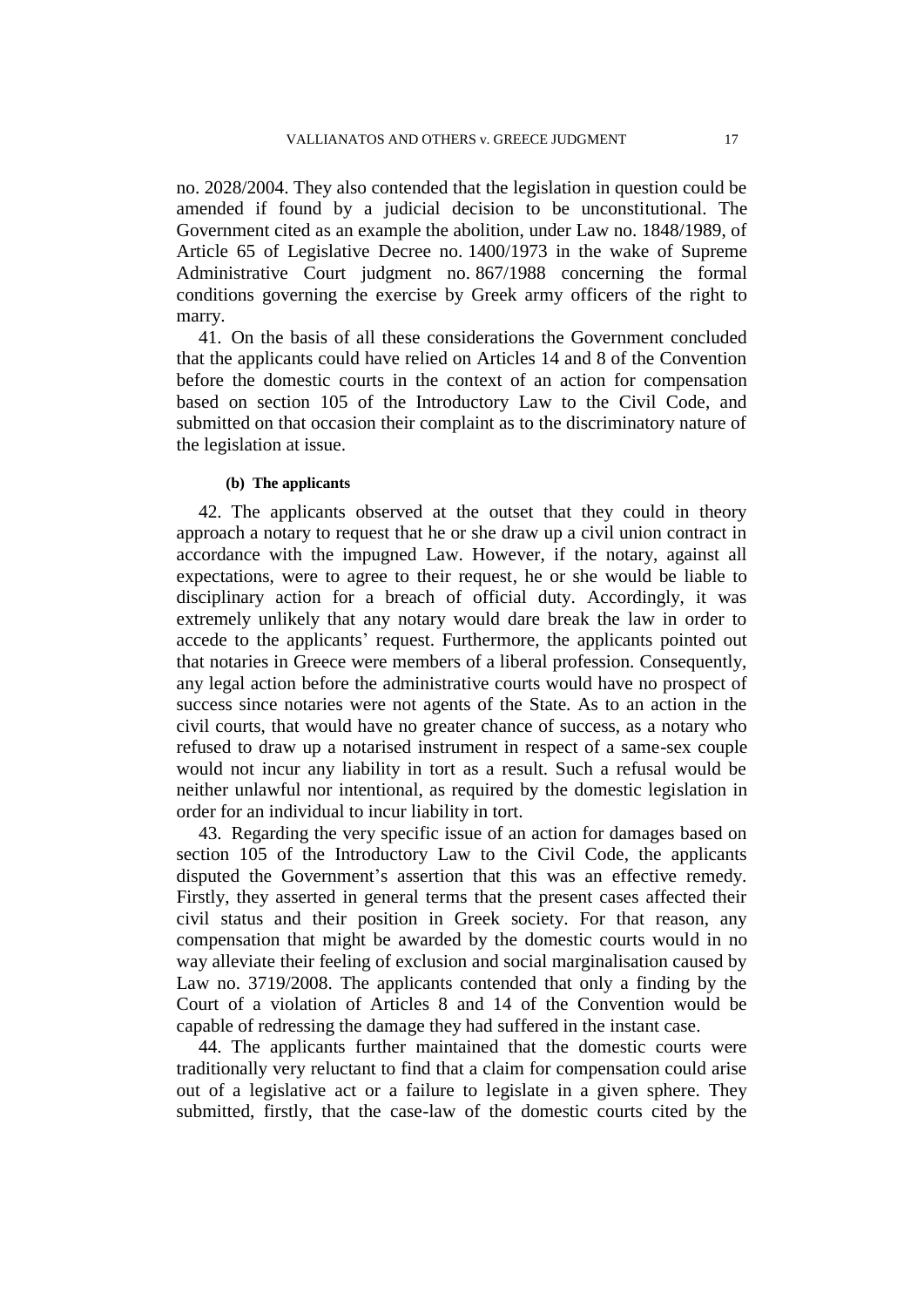Government by no means accepted that the State was civilly liable whenever a law was held to be contrary to a higher-ranking legal rule. Whether in the context of the Constitution or an international convention, the administrative courts were still very hesitant about establishing a general principle limiting the legislature's margin of appreciation. Secondly, the applicants contended that the case-law cited by the Government was not relevant since it bore no relation to the present case. This was particularly so since the case-law of the domestic courts was much more restrictive than that of the Court with regard to the notion of "family". The applicants cited Court of Cassation judgment no. 1141/2007, which had explicitly excluded the deceased's partner from his "family".

45. Lastly, the applicants observed that, on account of the diffuse and incidental nature of a review of constitutionality, no procedural rules existed in domestic law providing for the amendment of a legislative provision deemed to be unconstitutional and thereby enabling notaries to draw up civil union contracts for same-sex couples as well. In other words, even in the hypothetical case that an action for damages under section 105 of the Introductory Law to the Civil Code were to succeed in the domestic courts, the administrative authorities would be under no obligation to amend the impugned legislation.

## **(c) The third-party interveners**

46. The third-party interveners did not comment on the admissibility of the complaint.

# *2. The Court's assessment*

#### **(a) Victim status**

47. The Court reiterates that, in order to rely on Article 34 of the Convention, an applicant must meet two conditions: he or she must fall into one of the categories of petitioners mentioned in Article 34 and must be able to make out a case that he or she is the victim of a violation of the Convention. According to the Court's established case-law, the concept of "victim" must be interpreted autonomously and irrespective of domestic concepts such as those concerning an interest or capacity to act (see *Gorraiz Lizarraga and Others v. Spain*, no. 62543/00, § 35, ECHR 2004-III). The word "victim", in the context of Article 34 of the Convention, denotes the person or persons directly or indirectly affected by the alleged violation (see *SARL du Parc d'Activités de Blotzheim v. France*, no. 72377/01, § 20, 11 July 2006). Hence, Article 34 concerns not just the direct victim or victims of the alleged violation, but also any indirect victims to whom the violation would cause harm or who would have a valid and personal interest in seeing it brought to an end (see, *mutatis mutandis*, *Defalque v. Belgium*,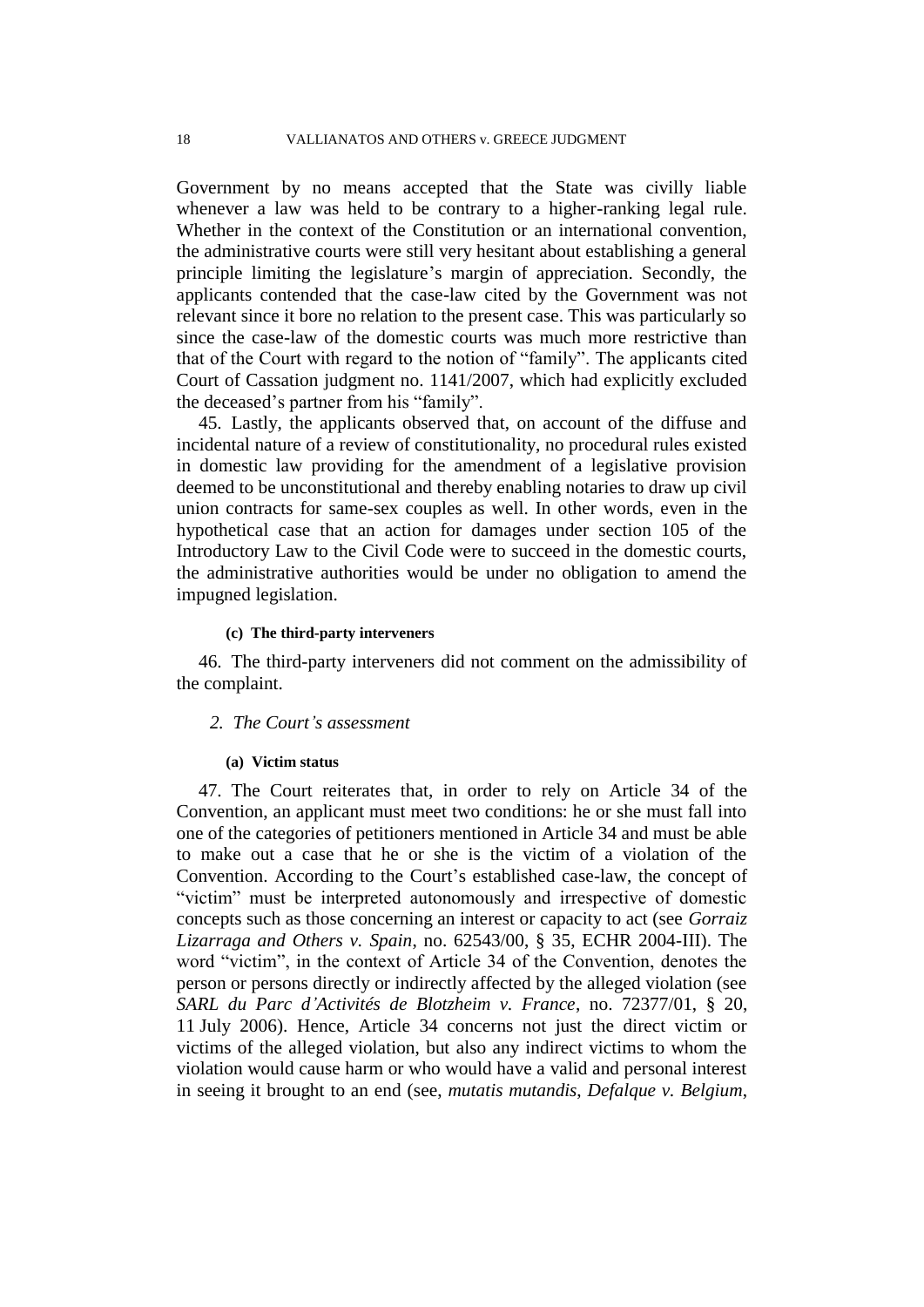no. 37330/02, § 46, 20 April 2006, and *Tourkiki Enosi Xanthis and Others v. Greece*, no. 26698/05, § 38, 27 March 2008).

48. As regards the association Synthessi–Information, Awareness-raising and Research, the Court observes that it is a not-forprofit association, the chief aim of which is to provide psychological and moral support to gays and lesbians. However, the complaints raised by the present case relate to the fact that section 1 of Law no. 3719/2008 does not afford individuals of the same sex the possibility of entering into a civil union. Consequently, in so far as the seventh applicant in application no. 32648/09 is a legal entity, it cannot be considered in the instant case as a direct or indirect "victim" within the meaning of Article 34 of the Convention (see, *mutatis mutandis*, *Fédération chrétienne des témoins de Jéhovah de France v. France* (dec.), no. 53430/99, ECHR 2001-XI).

49. As to the other applicants, the Court notes that they are individuals of full age, who, according to the information submitted to it, are in samesex relationships and in some cases cohabit. To the extent that, as a result of section 1 of Law no. 3719/2008 which excludes same-sex couples from the scope of the Law, they cannot enter into a civil union and organise their relationship according to the legal arrangements laid down by that Law, the Court considers that they are directly concerned by the situation and have a legitimate personal interest in seeing it brought to an end. Accordingly, it concludes that the individuals in the present applications should be considered as "victims" of the alleged violation within the meaning of Article 34 of the Convention.

50. In view of the foregoing, the Court considers that the seventh applicant in application no. 32684/09 does not have the status of victim within the meaning of Article 34 of the Convention and that this complaint, in so far as it was raised by it, must be rejected in accordance with Article 35 § 4. The Court dismisses the Government's objection alleging that the remaining applicants lack victim status.

### **(b) Exhaustion of domestic remedies**

51. The Court reiterates that the rule concerning the exhaustion of domestic remedies set forth in Article 35 § 1 of the Convention is based on the assumption, reflected in Article 13 (with which it has a close affinity), that there is an effective domestic remedy available, in practice and in law, in respect of the alleged violation (see *Kudła v. Poland* [GC], no. 30210/96, § 152, ECHR 2000-XI, and *Hasan and Chaush v. Bulgaria* [GC], no. 30985/96, §§ 96-98, ECHR 2000-XI). It observes that the rule of exhaustion of domestic remedies requires applicants – using the legal remedies available in domestic law in so far as they are effective and adequate – to afford the Contracting States the possibility of putting right the violations alleged against them before bringing the matter before the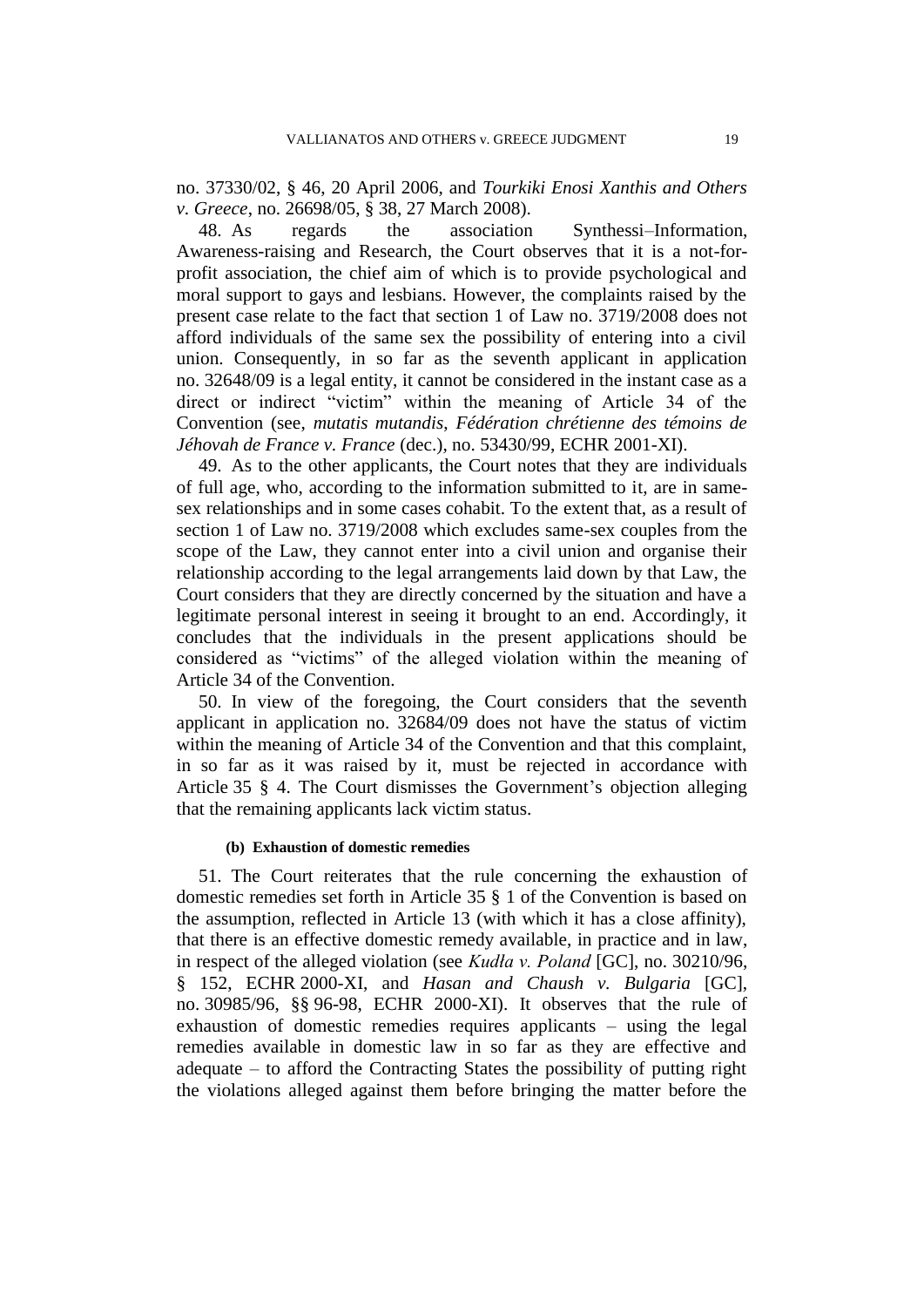Court (see, among other authorities, *Fressoz and Roire v. France* [GC], no. 29183/95, § 37, ECHR 1999-1).

52. The only remedies which Article 35 § 1 of the Convention requires to be exhausted are those that relate to the breaches alleged and at the same time are available and sufficient. The existence of such remedies must be sufficiently certain not only in theory but also in practice, failing which they will lack the requisite accessibility and effectiveness; it falls to the respondent State to establish that these conditions are satisfied (see, among other authorities, *McFarlane v. Ireland* [GC], no. 31333/06, § 107, 10 September 2010). The existence of mere doubts as to the prospects of success of a particular remedy which is not obviously futile is not a valid reason for failing to exhaust domestic remedies (see *Akdivar and Others v. Turkey*, 16 September 1996, § 71, *Reports of Judgments and Decisions* 1996-IV). Lastly, an applicant who has availed himself of a remedy capable of redressing the situation giving rise to the alleged violation, directly and not merely indirectly, is not bound to have recourse to other remedies which would have been available to him but the effectiveness of which is questionable (see *Manoussakis and Others v. Greece*, 26 September 1996, § 33, *Reports* 1996-IV, and *Anakomba Yula v. Belgium*, no. 45413/07, § 22, 10 March 2009).

53. In the instant case the Court notes that the Government's chief argument regarding the exhaustion of domestic remedies consisted in maintaining that, by bringing an action for compensation under section 105 of the Introductory Law to the Civil Code, the applicants could have challenged the constitutionality of Law no. 3719/2008 on the basis of an interlocutory application. They contended that the applicants could thus have submitted to the domestic courts the issue of the compatibility of the legislation in question with Articles 8 and 14 of the Convention.

54. Firstly, the Court observes that the remedy referred to by the Government merely provides for the person concerned to obtain redress in respect of an act or omission by the State in the exercise of public authority. Accordingly, any review of the constitutionality of a law is carried out by the competent court as an incidental issue, with a view to determining whether the State must afford redress to the individual for an infringement of a rule of law establishing a specific individual right or interest. In the instant case, however, the applicants complain of a continuing violation of Articles 14 and 8 of the Convention on account of their inability, as same-sex couples, to enter into civil unions, whereas legislation exists affording that possibility to different-sex couples. Hence, a mere award of financial compensation would not appear capable of remedying their grievances.

55. Secondly, with regard to the nature of the remedy invoked by the Government, the Court notes that, even if a claim for damages based on section 105 of the Introductory Law to the Civil Code were to be allowed by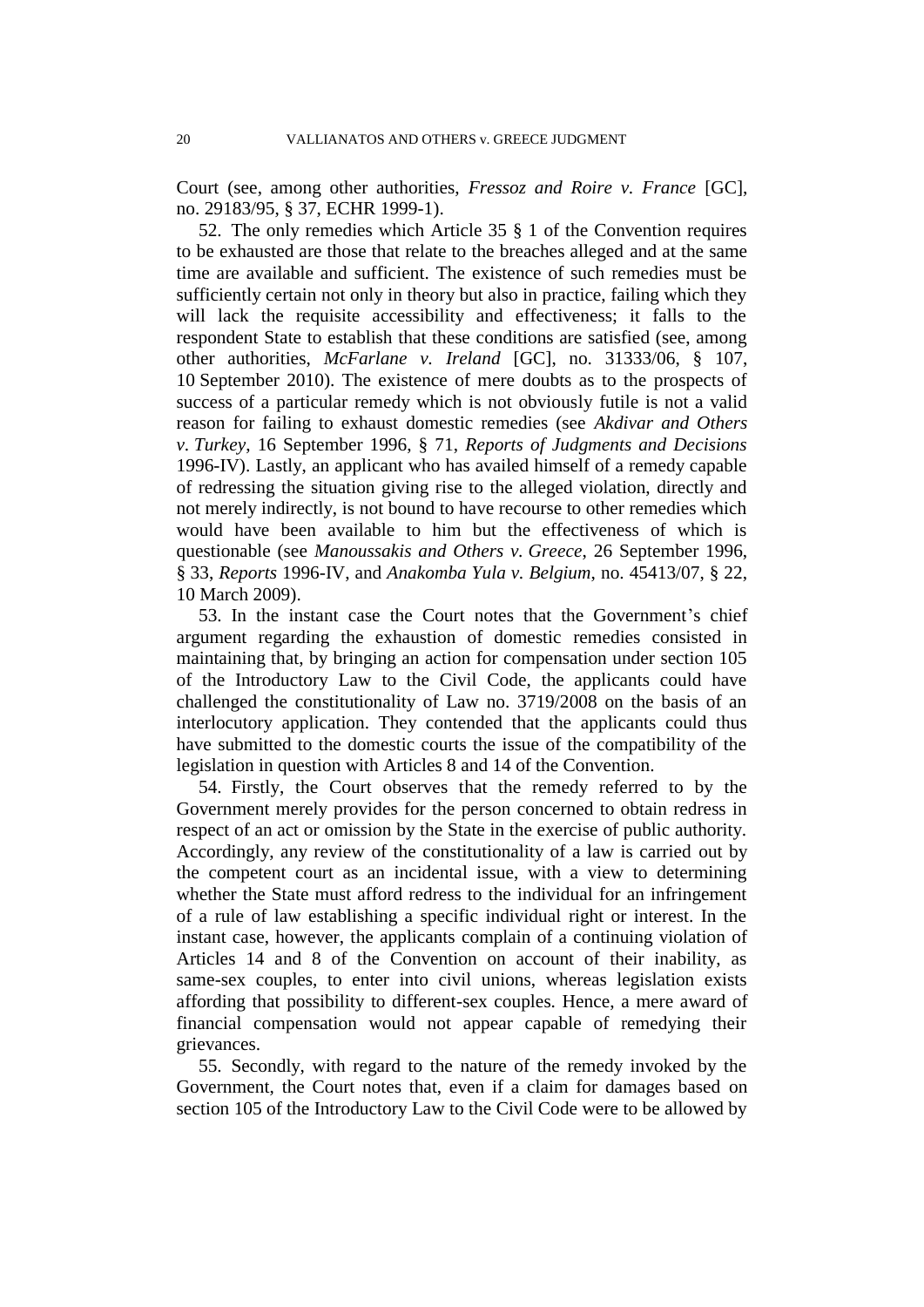the domestic courts, the State would be under no statutory obligation to amend the legislation in question.

56. Lastly, the Court observes additionally that, as shown by the judgments cited by the Government in the context of an action for compensation based on section 105 of the Introductory Law to the Civil Code, the domestic courts apply section 105 of the Introductory Law restrictively as regards the State's liability in tort in cases where a law is found to be unconstitutional. In particular, the Court notes that none of the judgments of the highest courts in Greece cited by the Government concerned an issue comparable to that raised in the instant case, that is to say, the unconstitutionality of a statute on account of its discriminatory nature with regard to the right to private or family life. This is particularly true since none of the judgments in question examined the issue of compensation for the claimants on account of the incompatibility of a law with Articles 8 and 14 of the Convention.

57. In sum, the Court considers that the Government have not produced any examples of past court rulings capable of demonstrating convincingly that the lodging by the applicants of the action provided for by section 105 of the Introductory Law to the Civil Code could have remedied their complaints under Articles 8 and 14 of the Convention. A State pleading non-exhaustion of domestic remedies must, however, demonstrate the existence of effective and sufficient domestic remedies (see *Soto Sanchez v. Spain*, no. 66990/01, § 34, 25 November 2003; *L. v. Lithuania*, no. 27527/03, §§ 35-36, ECHR 2007-IV; and *Sampanis and Others v. Greece*, no. 32526/05, § 58, 5 June 2008).

58. In view of the foregoing the Court considers that, regard being had to the nature of the action for compensation based on section 105 of the Introductory Law to the Civil Code and its application by the courts, it cannot be said to constitute a remedy to be exhausted under Article 35 § 1 of the Convention. Accordingly, the Court dismisses the Government's objection of non-exhaustion of domestic remedies.

## **(c) Conclusion**

59. The Court considers that this complaint must be rejected in accordance with Article 35 § 4 of the Convention in respect of the seventh applicant in application no. 32684/09, as the applicant does not have the status of a "victim" within the meaning of Article 34 of the Convention. Furthermore, the Government's objection of non-exhaustion of domestic remedies is dismissed. Lastly, the Court notes that, as regards the eight applicants who have the status of "victims" for the purposes of Article 34 of the Convention, this complaint is not inadmissible on any other grounds; it therefore declares it admissible.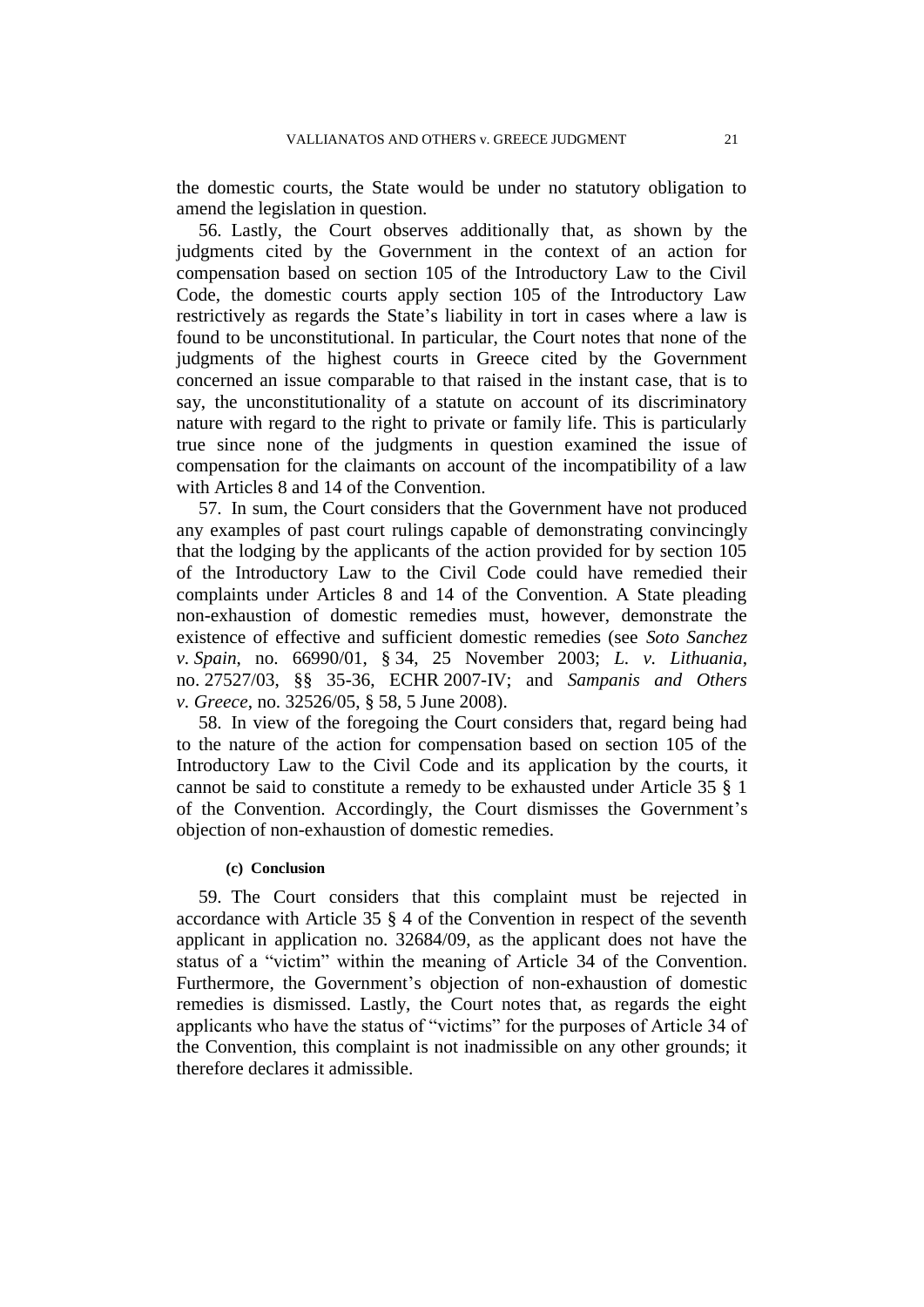## **B. Merits**

## *1. The parties' submissions*

## **(a) The applicants**

60. The applicants referred to the judgment in *Schalk and Kopf v. Austria* (no. 30141/04, ECHR 2010), in which the Court had acknowledged that the relationship of a cohabiting same-sex couple living in a stable *de facto* partnership fell within the notion of "family life". They contended that, although European countries' legislation on the issue was not entirely uniform, there was nevertheless a trend towards legal recognition of same-sex couples. The applicants observed that, to their knowledge, Greece was to date the only European country to have introduced a legal alternative to marriage that was confined to different-sex couples. In other words, Greece was the only country to have enacted legislation governing a form of civil partnership while under the same legislation excluding same-sex couples from its scope. Greece was thus clearly and radically out of step with the norm among European countries in that regard. The applicants argued that the wish to preserve the ties of the traditional heterosexual family could not constitute substantive grounds such as to justify treating same-sex couples differently. Instead of taking positive steps to overcome prejudice against gays and lesbians in Greek society, the respondent State had reinforced that prejudice by enacting Law no. 3719/2008 without including same-sex couples. In the applicants' view, the Law in question cast a negative moral judgment on homosexuality as it reflected an unjustifiable reserve, not to say hostility, towards same-sex couples. Having decided to move away from marriage as the sole formal basis of family life, the legislature had shown a clear disregard for same-sex couples by excluding them from the scope of Law no. 3719/2008.

61. Lastly, the applicants could not subscribe to the Government's argument that the legislature's aim had been to protect children born to different-sex couples living in *de facto* partnerships. In the applicants' view, it was clear that the legislation in question was designed to regulate the situation of couples who did not wish to marry, irrespective of whether or not they had or wished to have children. Hence, they considered that their exclusion from the scope of the legislation lacked any objective and reasonable justification and was therefore discriminatory.

## **(b) The Government**

62. The Government observed that, with regard to the legitimate aims pursued by Law no. 3719/2008, the legislation on civil unions should be viewed as a set of provisions allowing parents to raise their biological children in such a way that the father had an equitable share of parental responsibility without the couple being obliged to marry. Civil unions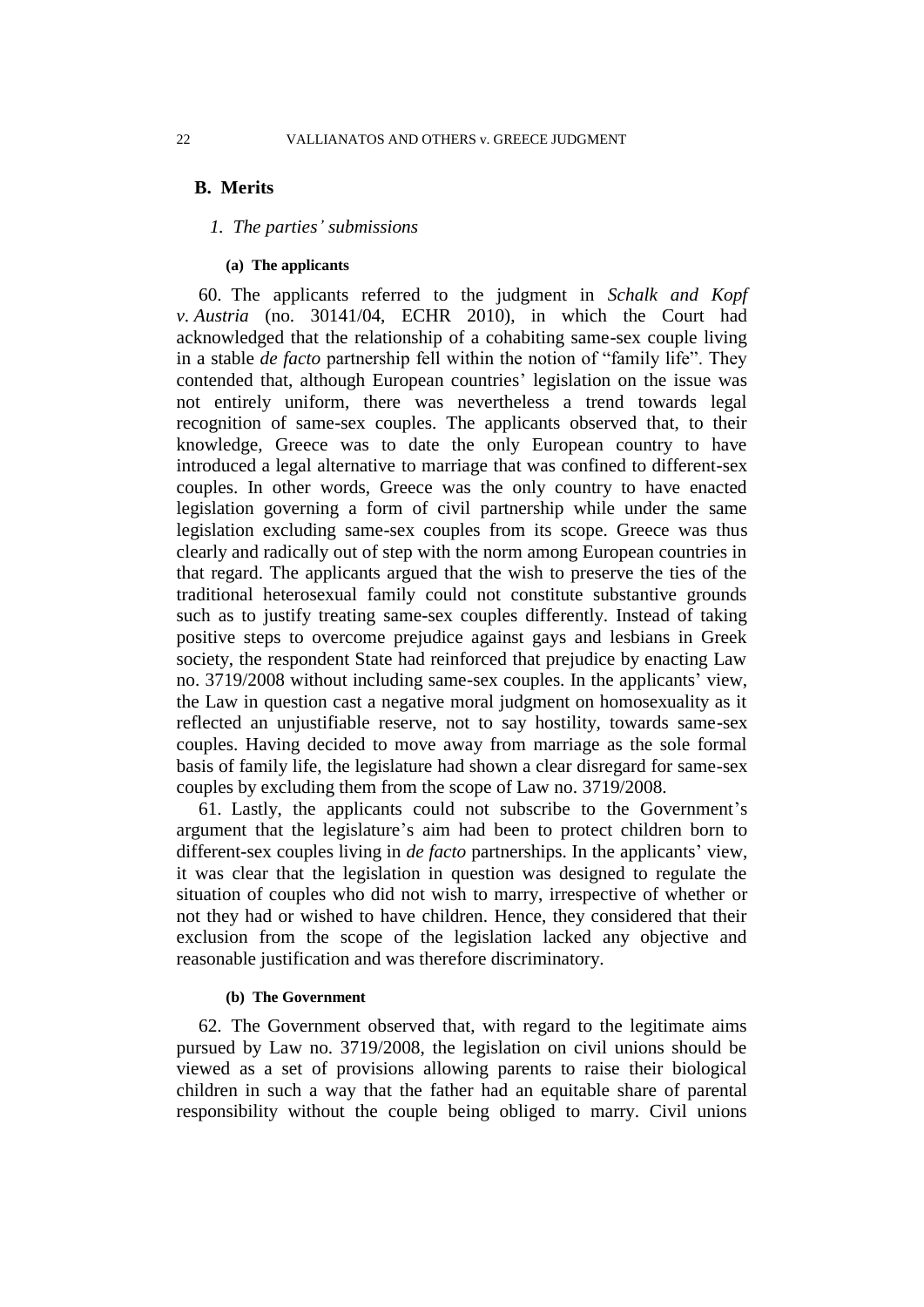therefore meant that, when the woman became pregnant, the couple no longer had to marry out of fear that they would not otherwise have the legal relationship they desired with their child since he or she would be regarded as being born out of wedlock. Hence, by introducing civil unions the Greek legislature had shown itself to be both traditional and modern in its thinking. By enacting Law no. 3719/2008, the legislature had sought to strengthen the institutions of marriage and the family in the traditional sense, since the decision to marry would henceforth be taken irrespective of the prospect of having a child and thus purely on the basis of a mutual commitment entered into by two individuals of different sex, free of outside constraints.

63. The Government further submitted that Law no. 3719/2008 was aimed at regulating an existing social phenomenon, that of unmarried different-sex couples who had children. Greek law differed in that respect from the legislation in other European countries providing for civil unions. The Greek legislature had stated expressly in the explanatory report on the Law that it was not seeking to regulate all forms of *de facto* partnership but rather to protect children born to different-sex couples in such partnerships, as well as the parents themselves if they did not wish to marry. In the Government's view, the whole structure of the Law and the content of its provisions were designed to reflect this. Consequently, the introduction of civil unions for same-sex couples would require a separate set of rules governing a situation which was analogous to, but not the same as, the situation of different-sex couples.

64. The Government stated that, prior to the enactment of Law no. 3719/2008, domestic law had afforded limited recognition to different-sex couples living together outside marriage. In particular, Article 1444 of the Civil Code made reference to "*de facto* partnership[s]". Under that provision, divorced persons who remarried or lived in a *de facto*  partnership lost the right to maintenance payments. *De facto* partnerships were also mentioned in Articles 1456 and 1457 of the Civil Code concerning assisted reproduction. Article 1456 provided that, if an unmarried woman sought recourse to assisted reproduction techniques, the man with whom she lived in a *de facto* partnership had to give his consent before a notary. Article 1457 laid down the conditions in which "artificial insemination [was permitted] following the death of the woman's husband or the man with whom she live[d] in a *de facto* partnership".

65. The Government were of the view that, in examining the conformity of section 1 of Law no. 3719/2008 with Articles 8 and 14 of the Convention and, in particular, in assessing the proportionality of the interference in question, the Court should take into consideration the overall background to the case and all the provisions of the above-mentioned Law concerning civil unions. First of all, the Government urged the Court to make a distinction between the applicants who cohabited and those who did not. In the case of the former, their complaints should be examined from the standpoint of the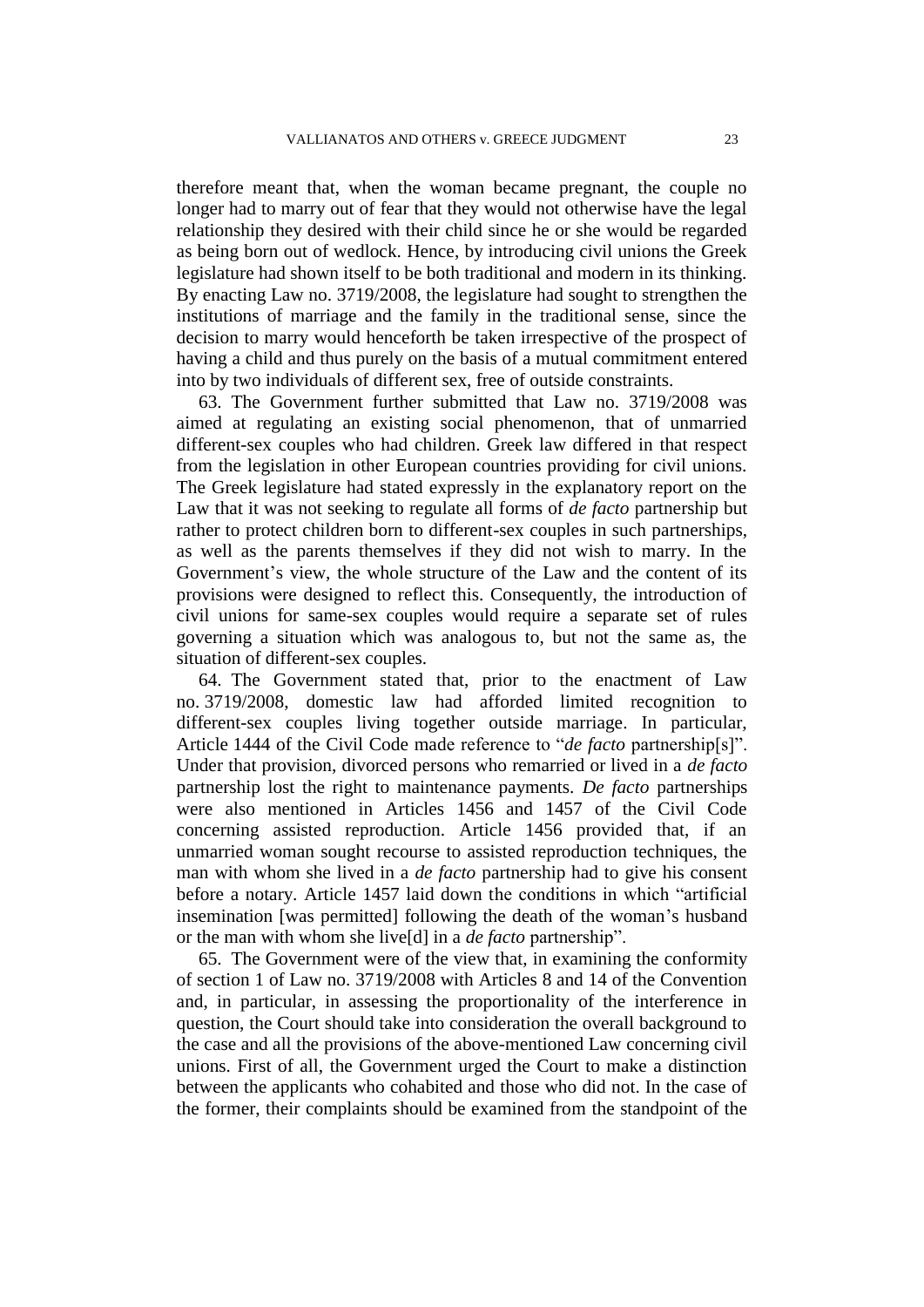right to "family life"; in the case of the latter, the applicable concept was that of "private life".

66. The Government then proceeded to analyse the rights and obligations arising out of civil unions and concluded that the applicants' property and personal status had in no way been affected by their exclusion from the scope of the legislation on civil unions. With regard to property issues, the Government reiterated their arguments concerning the admissibility *ratione personae* of the complaint. They observed that civil unions did not produce any automatic and binding effects with regard to the partners' property status. As to social-security matters, same-sex couples were in an identical position to different-sex couples who decided to enter into a union. As far as maintenance and inheritance issues were concerned, these could be regulated within a same-sex couple without a civil union, by means of a contractual agreement.

67. With regard to the applicants' personal situation, the Government maintained that the biological difference between different-sex and same-sex couples, in so far as the latter could not have biological children together, justified limiting civil unions to different-sex couples. The Government referred in particular to sections 9 and 10 of Law no. 3719/2008, which enabled the father of a child born outside marriage to establish paternity and be involved in the child's upbringing without having to be married to the child's mother. Hence, marriage and the recognition of paternity by the courts or by the father himself no longer constituted the sole means of establishing paternity. The Government stressed that the object of the provisions in question represented the "hard core" of the legislation on civil unions and, by definition, could apply only to different-sex couples. On the basis of that argument, the Government contended that the present case should not lead the Court to find a violation of Articles 14 and 8 of the Convention. In their view, same-sex couples were not in a similar or comparable situation to different-sex couples since they could not in any circumstances have biological children together.

68. The Government added that, as stated in Law no. 3719/2008, the legislation on civil unions differed from similar legislation enacted by other Council of Europe member States. While those laws produced effects with regard to the financial relations between the parties, only the Greek legislation established a presumption of paternity in respect of children born in the context of a civil union. The Government concluded from this that Law no. 3719/2008 focused on the personal ties between the partners rather than the property-related aspects of their relationship.

#### **(c) The third-party interveners**

69. The third-party interveners (the AIRE Centre, the ICJ, the FIDH and ILGA-Europe – see paragraph 6 above) referred to the Court's case-law, and in particular its judgment in *Karner v. Austria* (no. 40016/98,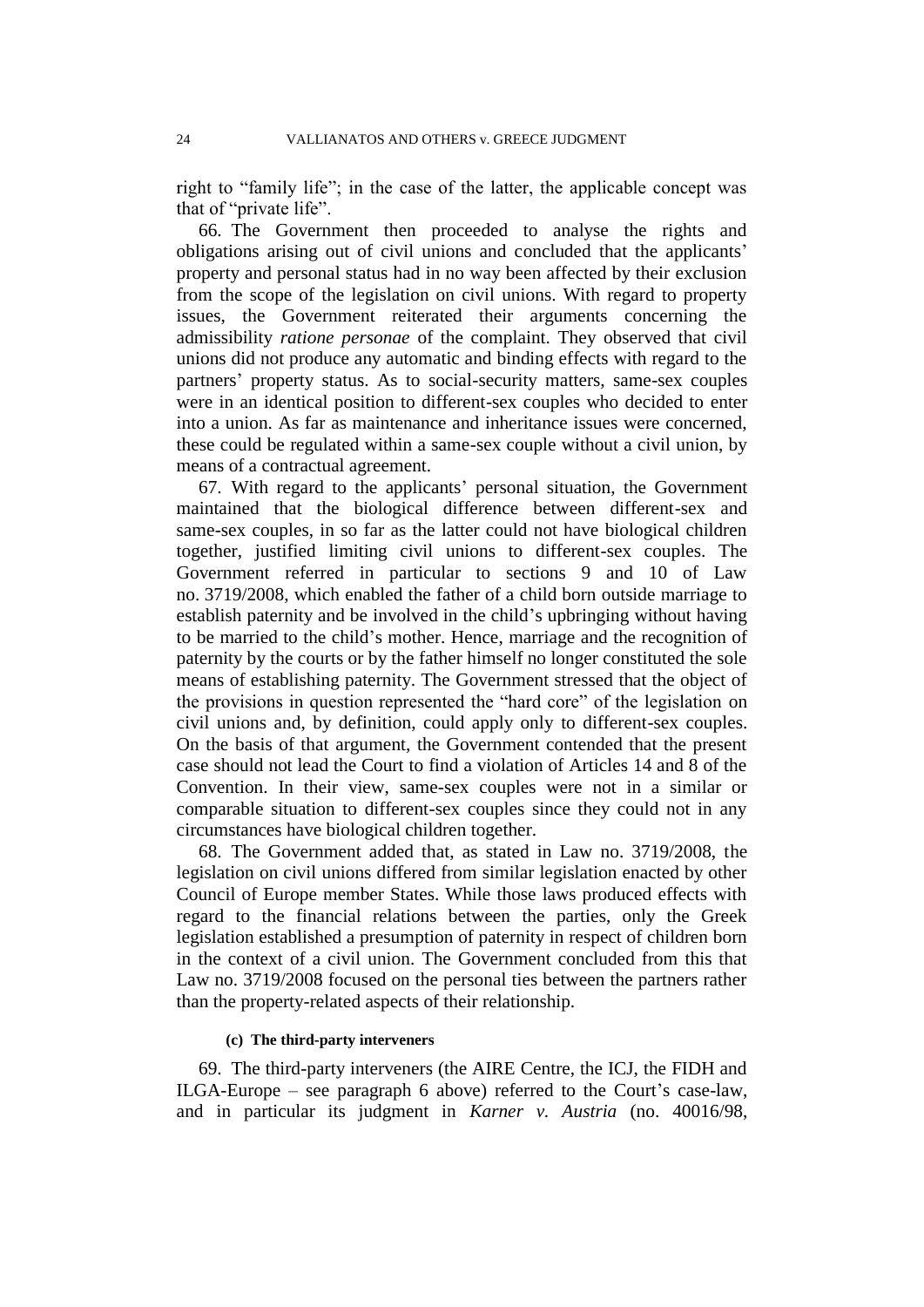ECHR 2003-IX) and to the case-law of national constitutional courts including the Hungarian Constitutional Court, the Supreme Court of Canada, the United Kingdom's House of Lords and the Brazilian Constitutional Court. According to those courts, a strong justification was required when the ground for a distinction was sex or sexual orientation. The third-party interveners observed that a growing number of national courts, both in Europe and elsewhere, required that unmarried different-sex and same-sex couples be treated in the same way. A large number of Council of Europe member States had now enacted legislation recognising same-sex relationships. To their knowledge, the case of Greece was unique, as it was the only European country to have introduced civil unions while excluding same-sex couples from their scope of application. The relevant legislation of the Contracting States on registered civil partnerships for same-sex couples was founded on two models: (a) the "Danish model", based on the Danish legislation introduced in 1989, which confined the registration scheme to same-sex couples, since different-sex couples already had the option of marrying, and (b) the "French model", whereby the right to enter into a civil partnership was open to all unmarried couples irrespective of their sexual orientation.

## *2. The Court's assessment*

## **(a) Applicability of Article 14 taken in conjunction with Article 8**

70. The Court has already dealt with a number of cases in which the applicants alleged discrimination on grounds of sexual orientation in the sphere of private and family life. Some were examined under Article 8 taken alone. These cases concerned the prohibition under criminal law of homosexual relations between adults (see *Dudgeon v. the United Kingdom*, 22 October 1981, Series A no. 45; *Norris v. Ireland*, 26 October 1988, Series A no. 142; and *Modinos v. Cyprus*, 22 April 1993, Series A no. 259) and the discharge of homosexuals from the armed forces (see *Smith and Grady v. the United Kingdom*, nos. 33985/96 and 33986/96, ECHR 1999-VI). Others were examined under Article 14 taken in conjunction with Article 8. These concerned differing ages of consent under criminal law for homosexual relations on the one hand and heterosexual relations on the other (see *L. and V. v. Austria*, nos. 39392/98 and 39829/98, ECHR 2003-I), the granting of parental responsibility (see *Salgueiro da Silva Mouta v. Portugal*, no. 33290/96, ECHR 1999-IX), authorisation to adopt a child (see *Fretté v. France*, no. 36515/97, ECHR 2002-I; *E.B. v. France* [GC], no. 43546/02, 22 January 2008; and *Gas and Dubois v. France*, no. 25951/07, ECHR 2012), the right to succeed to the deceased partner's tenancy (see *Karner*, cited above, and *Kozak v. Poland*, no. 13102/02, 2 March 2010), the right to social-security cover (see *P.B. and J.S. v. Austria*, no. 18984/02, 22 July 2010), access for same-sex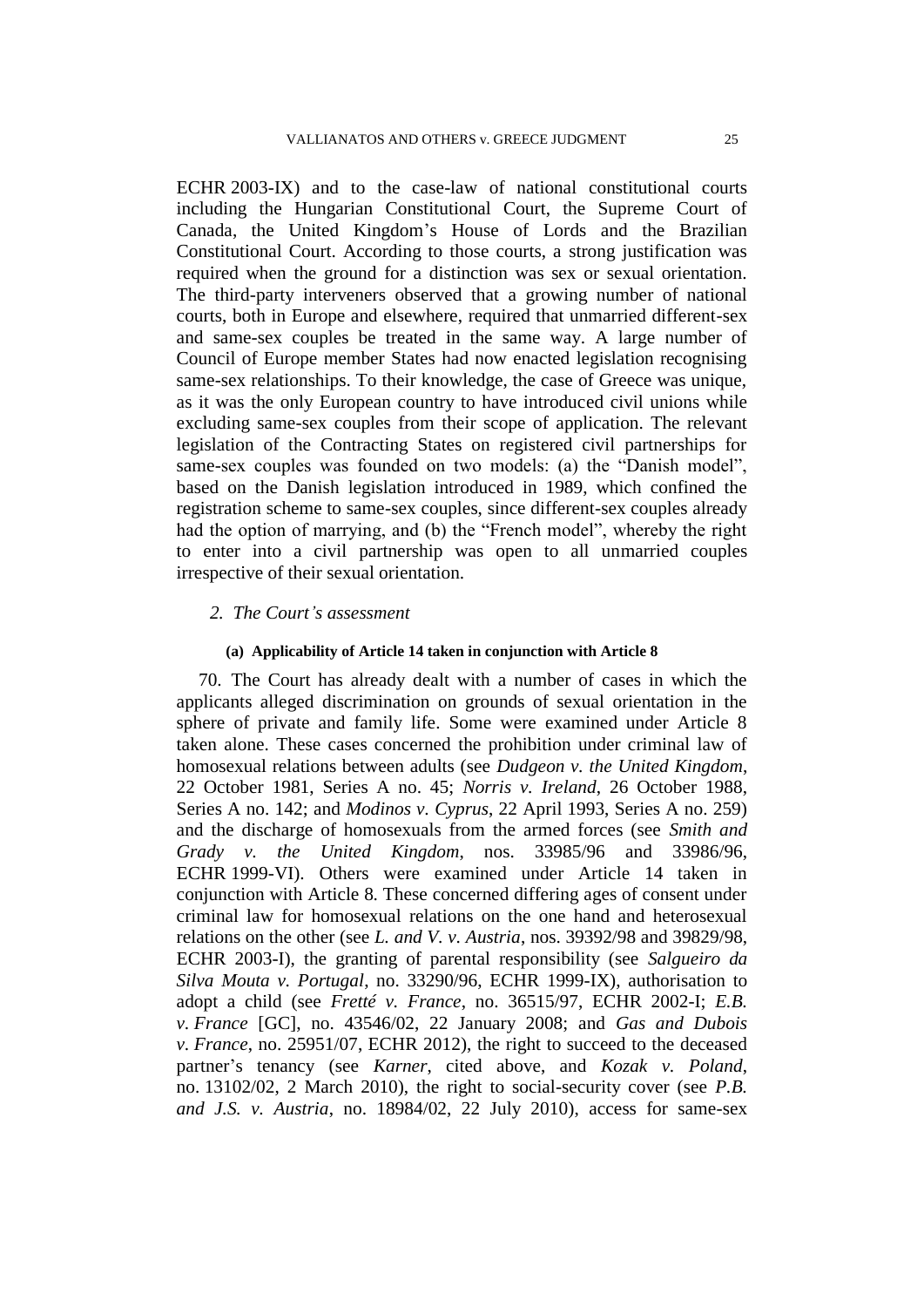couples to marriage or another form of legal recognition (see *Schalk and Kopf*, cited above) and the exclusion of same-sex couples from second-parent adoption (see *X and Others v. Austria* [GC], no. 19010/07, 19 February 2013).

71. In the instant case the applicants formulated their complaint under Article 14 taken in conjunction with Article 8, and the Government did not dispute the applicability of those provisions. The Court finds it appropriate to follow this approach (see, to the same effect, *Schalk and Kopf*, cited above, § 88).

72. Furthermore, the Court has repeatedly held that Article 14 is not autonomous but has effect only in relation to other Convention rights. This provision complements the other substantive provisions of the Convention and the Protocols. It has no independent existence since it has effect solely in relation to "the enjoyment of the rights and freedoms" safeguarded by those provisions. Although the application of Article 14 does not presuppose a breach of those provisions – and to this extent it is autonomous – there can be no room for its application unless the facts at issue fall within the ambit of one or more of the latter (see, among other authorities, *Petrovic v. Austria*, 27 March 1998, § 22, *Reports* 1998-II; *E.B.*, cited above, § 47; *Schalk and Kopf*, cited above, § 89; and *X and Others*, cited above, § 94).

73. The Court notes, on the basis of the case file, that the applicants form stable same-sex couples. Furthermore, it is not disputed that their relationships fall within the notion of "private life" within the meaning of Article 8 of the Convention. The Court also points out that in its judgment in *Schalk and Kopf*, it considered that, in view of the rapid evolution in a considerable number of member States regarding the granting of legal recognition to same-sex couples, "it [would be] artificial to maintain the view that, in contrast to a different-sex couple, a same-sex couple [could not] enjoy 'family life' for the purposes of Article 8" (see *Schalk and Kopf,*  cited above, § 94). Accordingly, the Court is of the view that the applicants' relationships in the present case fall within the notion of "private life" and that of "family life", just as would the relationships of different-sex couples in the same situation. It can see no basis for drawing the distinction requested by the Government (see paragraph 65 *in fine*) between those applicants who live together and those who – for professional and social reasons – do not (see paragraph 8 above), since in the instant case the fact of not cohabiting does not deprive the couples concerned of the stability which brings them within the scope of family life within the meaning of Article 8.

74. In sum, the Court concludes that Article 14 of the Convention taken in conjunction with Article 8 is applicable in the present case.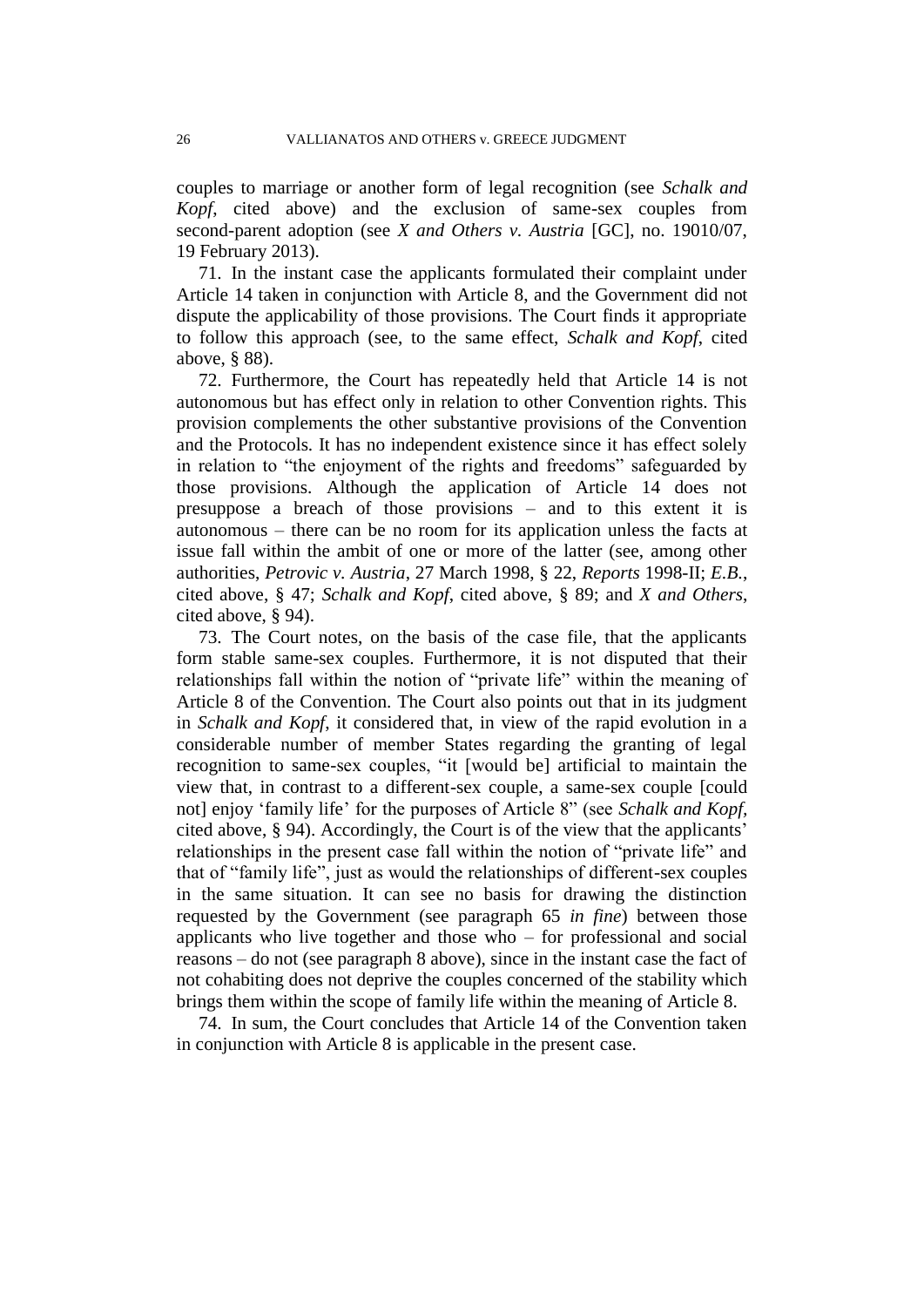#### **(b) Compliance with Article 14 taken in conjunction with Article 8**

# *(i) Scope of the case*

75. The Court deems it important to delimit the scope of the present case. The applicants' complaint does not relate in the abstract to a general obligation on the Greek State to provide for a form of legal recognition in domestic law for same-sex relationships. In the instant case the applicants complain that Law no. 3719/2008 provides for civil unions for different-sex couples only, thereby automatically excluding same-sex couples from its scope. In other words, the applicants' complaint is not that the Greek State failed to comply with any positive obligation which might be imposed on it by the Convention, but that it introduced a distinction, by virtue of Law no. 3719/2008, which in their view discriminates against them. Accordingly, the issue to be determined in the instant case is whether the Greek State was entitled, from the standpoint of Articles 14 and 8 of the Convention, to enact a law introducing alongside the institution of marriage a new registered partnership scheme for unmarried couples that was limited to different-sex couples and thus excluded same-sex couples.

# *(ii) Principles established by the Court's case-law*

76. According to the Court's settled case-law, in order for an issue to arise under Article 14 there must be a difference in the treatment of persons in comparable situations. Such a difference of treatment is discriminatory if it has no objective and reasonable justification; in other words, if it does not pursue a legitimate aim or if there is not a reasonable relationship of proportionality between the means employed and the aim sought to be realised. The Contracting State enjoys a margin of appreciation in assessing whether and to what extent differences in otherwise similar situations justify a different treatment (see *Burden v. the United Kingdom* [GC], no. 13378/05, § 60, ECHR 2008; *Schalk and Kopf*, cited above, § 96; and *X and Others*, cited above, § 98). The notion of discrimination within the meaning of Article 14 also includes cases where a person or group is treated, without proper justification, less favourably than another, even though the more favourable treatment is not called for by the Convention (see *Abdulaziz, Cabales and Balkandali v. the United Kingdom*, 28 May 1985, § 82, Series A no. 94).

77. Sexual orientation is a concept covered by Article 14. The Court has repeatedly held that, just like differences based on sex, differences based on sexual orientation require "particularly convincing and weighty reasons" by way of justification (see, for example, *Smith and Grady*, § 90; *Karner*, §§ 37 and 42; *L. and V.*, § 45; and *X and Others*, § 99, all cited above). Where a difference in treatment is based on sex or sexual orientation the State's margin of appreciation is narrow (see *Karner*, § 41, and *Kozak*, § 92, both cited above). Differences based solely on considerations of sexual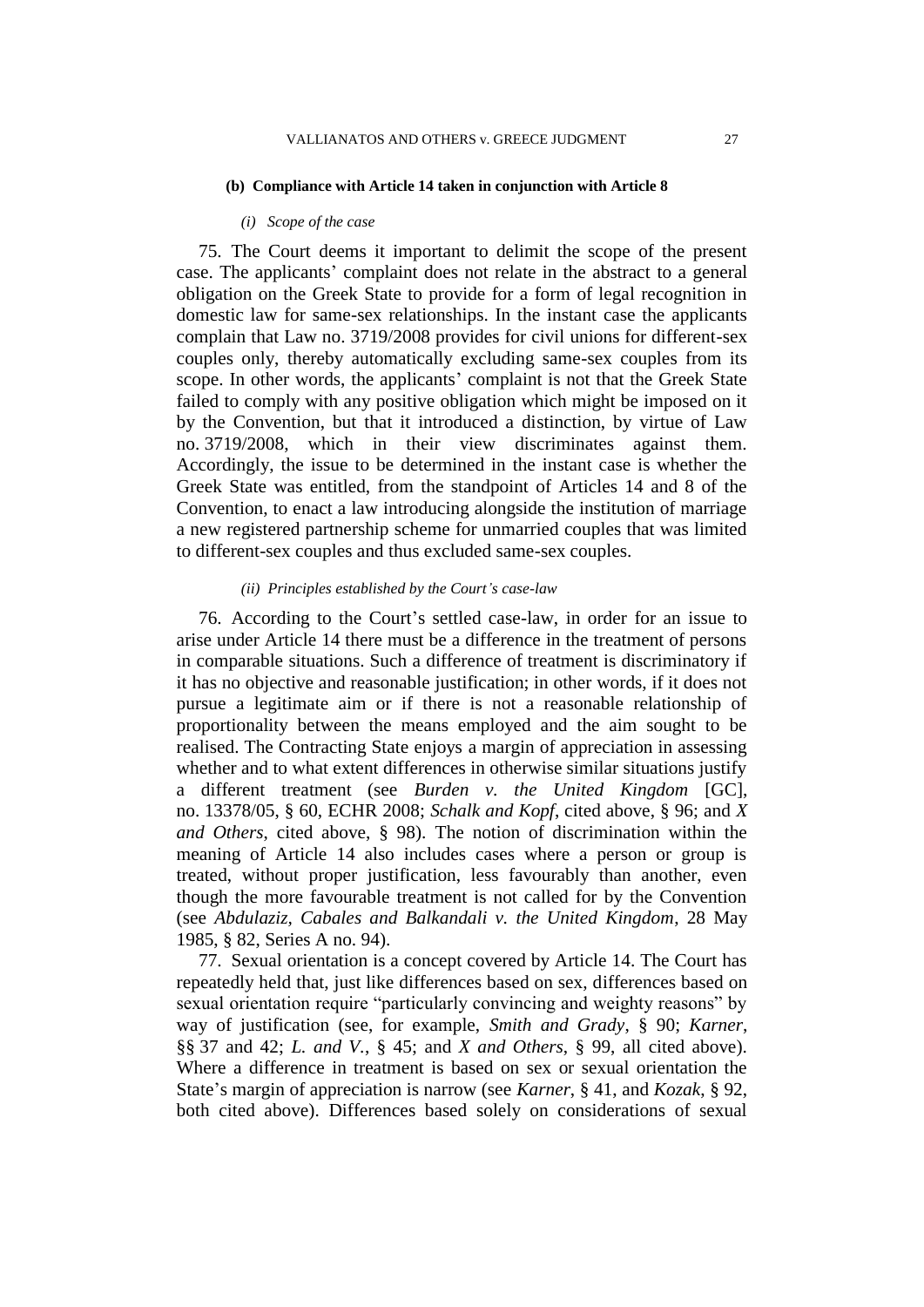orientation are unacceptable under the Convention (see *Salgueiro da Silva Mouta*, § 36; *E.B.*, §§ 93 and 96; and *X and Others*, § 99, all cited above).

## *(iii) Application of these principles in the present case*

(α) Comparison of the applicants' situation with that of different-sex couples and existence of a difference in treatment

78. The first question to be addressed by the Court is whether the applicants' situation is comparable to that of different-sex couples wishing to enter into a civil union under Law no. 3719/2008. The Court reiterates that same-sex couples are just as capable as different-sex couples of entering into stable committed relationships (see *Schalk and Kopf*, cited above, § 99). It therefore considers that the applicants are in a comparable situation to different-sex couples as regards their need for legal recognition and protection of their relationship (see *Schalk and Kopf*, loc. cit.).

79. The Court further observes that section 1 of Law no. 3719/2008 expressly reserves the possibility of entering into a civil union to two individuals of different sex. Accordingly, by tacitly excluding same-sex couples from of its scope, the Law in question introduces a difference in treatment based on the sexual orientation of the persons concerned.

## (β) Legitimate aim and proportionality

80. The Court observes that the Government relied chiefly on two sets of arguments to justify the legislature's choice not to include same-sex couples in the scope of Law no. 3719/2008. Firstly, they contended that if the civil unions introduced by that Law were applied to the applicants, this would result for them in rights and obligations – in terms of their property status, the financial relations within each couple and their inheritance rights – for which they could already provide a legal framework under ordinary law, that is to say, on a contractual basis. Secondly, the Government argued that the legislation in question was designed to achieve several goals: protecting children born outside marriage, protecting single-parent families (as made clear in the explanatory report to the Law), responding to the wishes of parents to raise their children without being obliged to marry and, ultimately, strengthening the institutions of marriage and the family in the traditional sense.

81. As regards the first argument advanced by the Government, the Court is of the view that, even if it were to be considered valid, it does not take account of the fact that the civil partnerships provided for by Law no. 3719/2008 as an officially recognised alternative to marriage have an intrinsic value for the applicants irrespective of the legal effects, however narrow or extensive, that they would produce. As the Court has already observed, same-sex couples are just as capable as different-sex couples of entering into stable committed relationships. Same-sex couples sharing their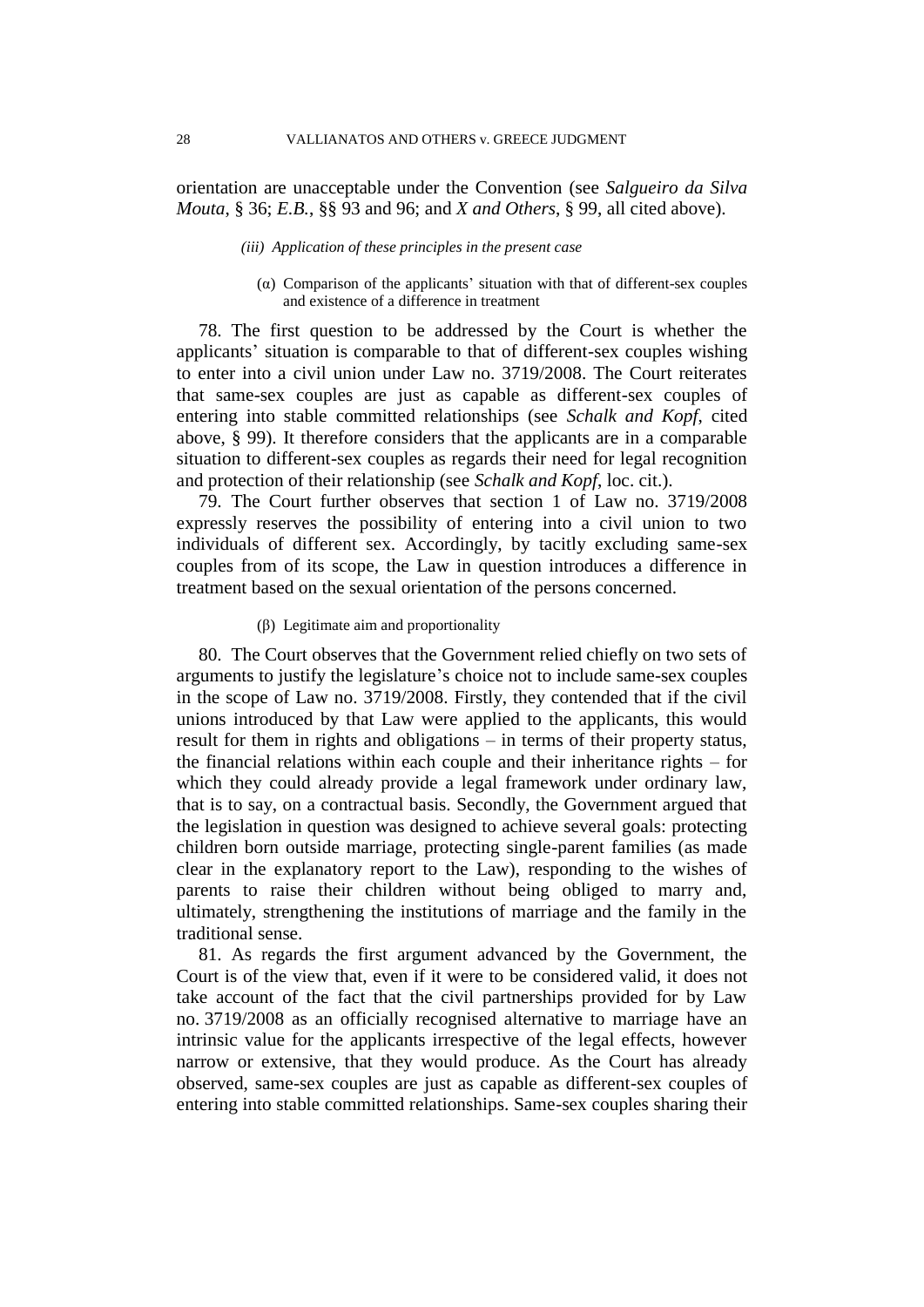lives have the same needs in terms of mutual support and assistance as different-sex couples. Accordingly, the option of entering into a civil union would afford the former the only opportunity available to them under Greek law of formalising their relationship by conferring on it a legal status recognised by the State. The Court notes that extending civil unions to same-sex couples would allow the latter to regulate issues concerning property, maintenance and inheritance not as private individuals entering into contracts under the ordinary law but on the basis of the legal rules governing civil unions, thus having their relationship officially recognised by the State.

82. It is true that the Government's second main argument is that Law no. 3719/2008 is designed to strengthen the legal status of children born outside marriage and to make it easier for parents to raise their children without being obliged to marry. This aspect, it is argued, distinguishes different-sex couples from same-sex couples, since the latter cannot have biological children together.

83. The Court considers it legitimate from the standpoint of Article 8 of the Convention for the legislature to enact legislation to regulate the situation of children born outside marriage and also indirectly strengthen the institution of marriage within Greek society by promoting the notion, as explained by the Government, that the decision to marry would be taken purely on the basis of a mutual commitment entered into by two individuals, independently of outside constraints or of the prospect of having children (see paragraph 62 above). The Court accepts that protection of the family in the traditional sense is, in principle, a weighty and legitimate reason which might justify a difference in treatment (see *Karner*, § 40, and *Kozak*, § 98, both cited above). It goes without saying that the protection of the interests of the child is also a legitimate aim (see *X and Others*, cited above, § 138). It remains to be ascertained whether the principle of proportionality was respected in the present case.

84. The Court reiterates the principles established in its case-law. The aim of protecting the family in the traditional sense is rather abstract and a broad variety of concrete measures may be used to implement it (see *Karner*, § 41, and *Kozak*, § 98, both cited above). Also, given that the Convention is a living instrument, to be interpreted in present-day conditions (see, among other authorities, *Tyrer v. the United Kingdom*, 25 April 1978, § 31, Series A no. 26, and *Christine Goodwin v. the United Kingdom* [GC], no. 28957/95, § 75, ECHR 2002-VI), the State, in its choice of means designed to protect the family and secure respect for family life as required by Article 8, must necessarily take into account developments in society and changes in the perception of social and civil-status issues and relationships, including the fact that there is not just one way or one choice when it comes to leading one's family or private life (see *X and Others*, cited above, § 139).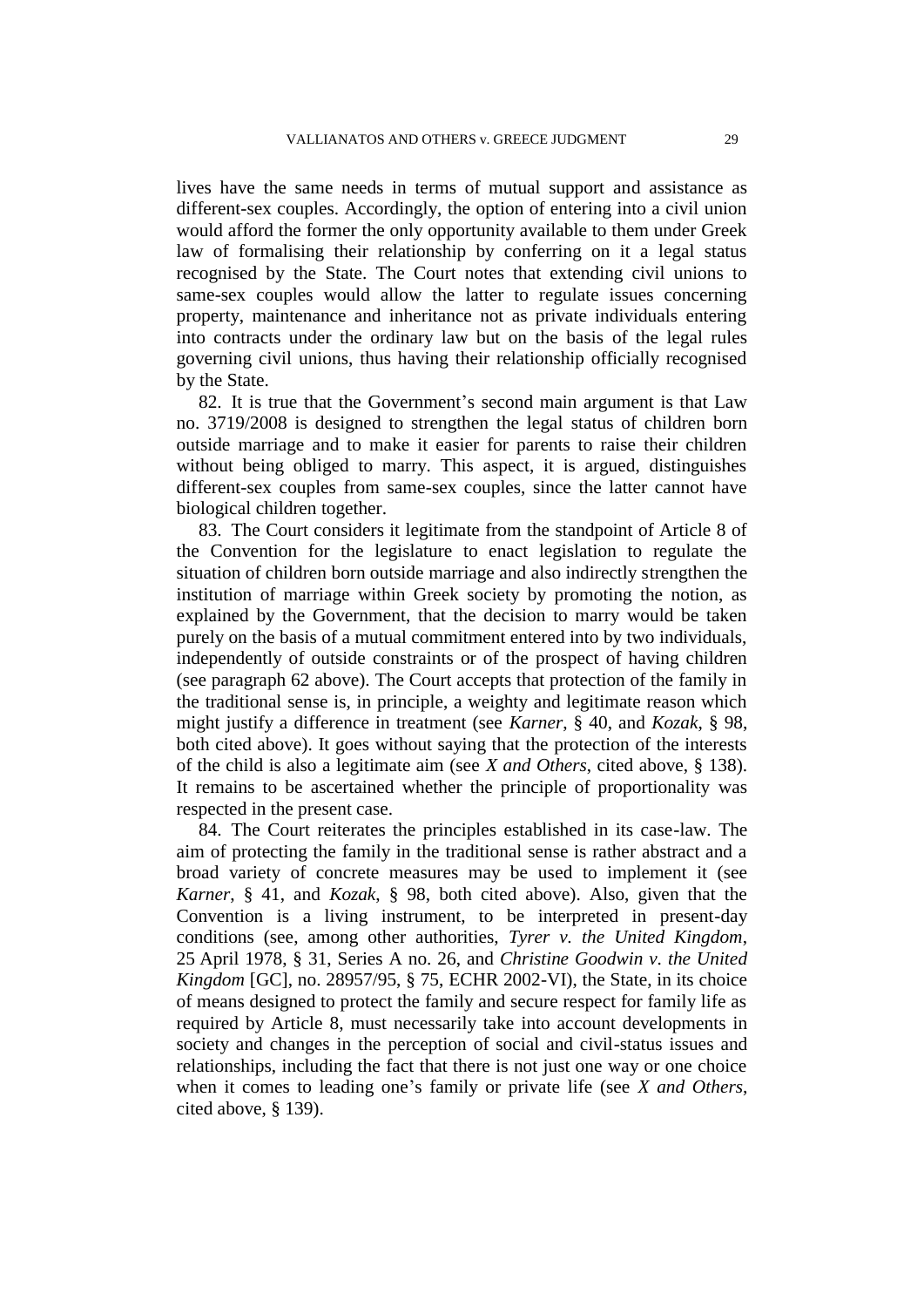85. In cases in which the margin of appreciation afforded to States is narrow, as is the position where there is a difference in treatment based on sex or sexual orientation, the principle of proportionality does not merely require the measure chosen to be suitable in principle for achievement of the aim sought. It must also be shown that it was necessary, in order to achieve that aim, to exclude certain categories of people – in this instance persons living in a homosexual relationship – from the scope of application of the provisions at issue (see *Karner*, § 41, and *Kozak*, § 99, both cited above). According to the case-law cited above, the burden of proof in this regard is on the respondent Government. It is therefore for the Greek Government to show in the instant case that it was necessary, in pursuit of the legitimate aims which they invoked, to bar same-sex couples from entering into the civil unions provided for by Law no. 3719/2008 (see, to similar effect, *X and Others*, cited above, § 141).

86. The Court notes that the legislation in question does not merely provide for measures aimed at regulating the social realities and attaining the objectives referred to by the Government (see paragraph 80 above). It is designed first and foremost to afford legal recognition to a form of partnership other than marriage, referred to as "civil unions". This emerges clearly from the content and structure of the Law. Section 1 defines a civil union as a "contract between two different-sex adults governing their life as a couple". Furthermore, the subsequent sections are not confined to regulating the status of children born outside marriage, but deal with the living arrangements of couples who have entered into a civil union. Sections 6 and 7, for instance, refer to the financial relations between the parties and the maintenance obligations on dissolution of the union. Section 11, meanwhile, provides that when one partner dies the surviving partner is entitled to inherit (see paragraph 16 above).

87. The Court notes in that regard that in its report on the draft legislation the National Human Rights Commission observed that it was not made clear why exactly the bill had been given the title "Reforms concerning the family, children and society", when it actually provided for a new legal form of non-marital partnership (see paragraph 22 above). In view of the foregoing the Court considers that, notwithstanding its title and the declared intentions of the legislature, Law no. 3719/2008 was primarily aimed at affording legal recognition to a new form of non-marital partnership.

88. In any event, even assuming that the legislature's intention was to enhance the legal protection of children born outside marriage and indirectly to strengthen the institution of marriage, the fact remains that, by enacting Law no. 3719/2008, it introduced a form of civil partnership, known as civil unions, which excluded same-sex couples while allowing different-sex couples, whether or not they had children, to regulate numerous aspects of their relationship.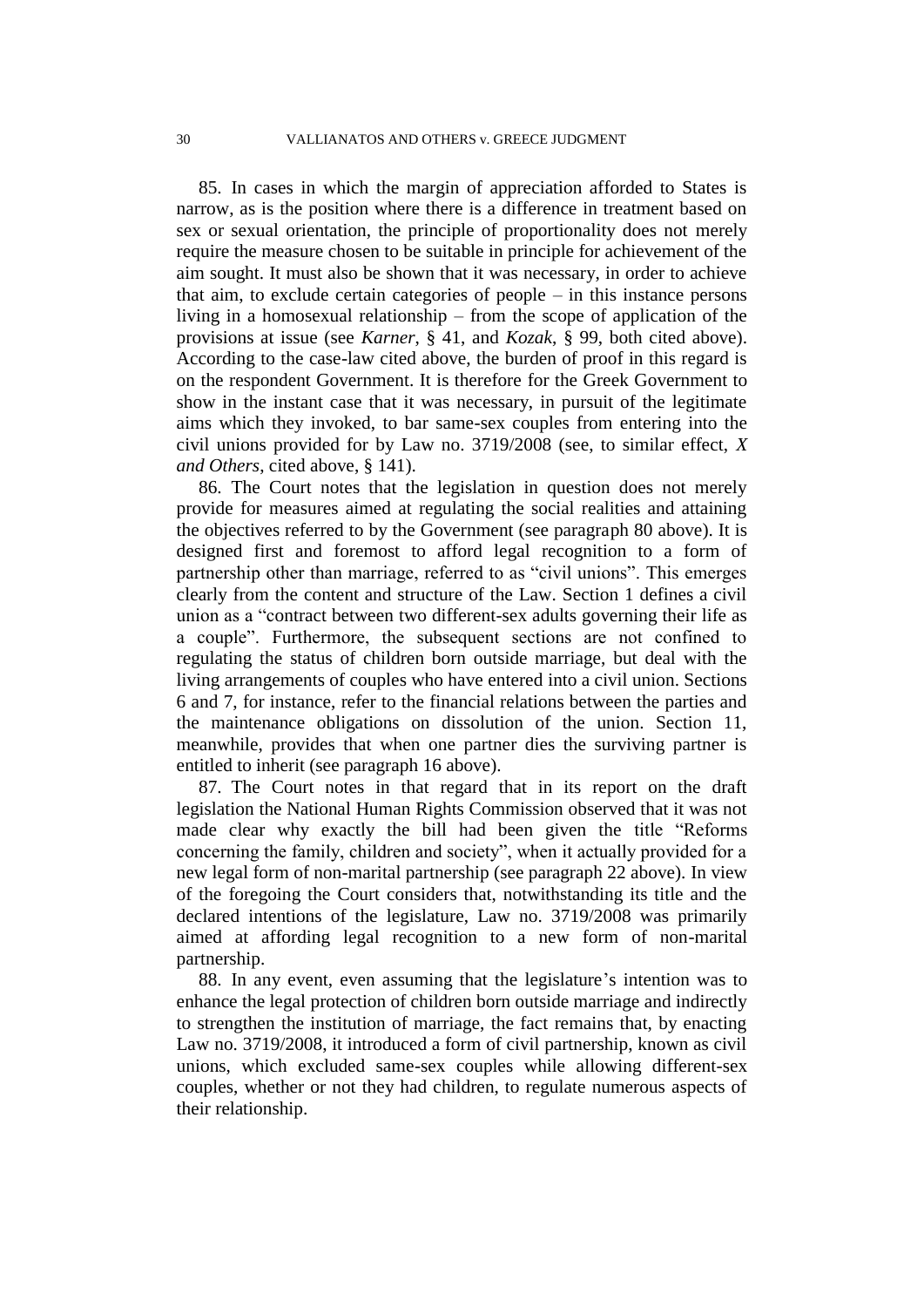89. On this point the Court notes firstly that the Government's arguments focus on the situation of different-sex couples with children, without justifying the difference in treatment arising out of the legislation in question between same-sex and different-sex couples who are not parents. Secondly, the Court is not convinced by the Government's argument that the attainment through Law no. 3719/2008 of the goals to which they refer presupposes excluding same-sex couples from its scope. It would not have been impossible for the legislature to include some provisions dealing specifically with children born outside marriage, while at the same time extending to same-sex couples the general possibility of entering into a civil union. The Court points out in that connection that the explanatory report on the legislation at issue offers no insight into the legislature's decision to limit civil unions to different-sex couples (see paragraph 10 above). It further notes that the National Human Rights Commission considered the bill to be discriminatory since it did not apply to same-sex couples (see paragraphs 23-24 above) and that the Scientific Council of Parliament adopted a similar position (see paragraph 13 above).

90. Lastly, the Court observes that under Greek law, as the Government themselves pointed out (see paragraph 64 above), different-sex couples, unlike same-sex couples, could have their relationship legally recognised even before the enactment of Law no. 3719/2008, whether fully on the basis of the institution of marriage or in a more limited form under the provisions of the Civil Code dealing with *de facto* partnerships. Consequently, samesex couples would have a particular interest in entering into a civil union since it would afford them, unlike different-sex couples, the sole basis in Greek law on which to have their relationship legally recognised.

91. In addition, the Court would point to the fact that, although there is no consensus among the legal systems of the Council of Europe member States, a trend is currently emerging with regard to the introduction of forms of legal recognition of same-sex relationships. Nine member States provide for same-sex marriage. In addition, seventeen member States authorise some form of civil partnership for same-sex couples. As to the specific issue raised by the present case (see paragraph 75 above), the Court considers that the trend emerging in the legal systems of the Council of Europe member States is clear: of the nineteen States which authorise some form of registered partnership other than marriage, Lithuania and Greece are the only ones to reserve it exclusively to different-sex couples (see paragraphs 25 and 26 above). In other words, with two exceptions, Council of Europe member States, when they opt to enact legislation introducing a new system of registered partnership as an alternative to marriage for unmarried couples, include same-sex couples in its scope. Moreover, this trend is reflected in the relevant Council of Europe materials. In that regard the Court refers particularly to Resolution 1728(2010) of the Parliamentary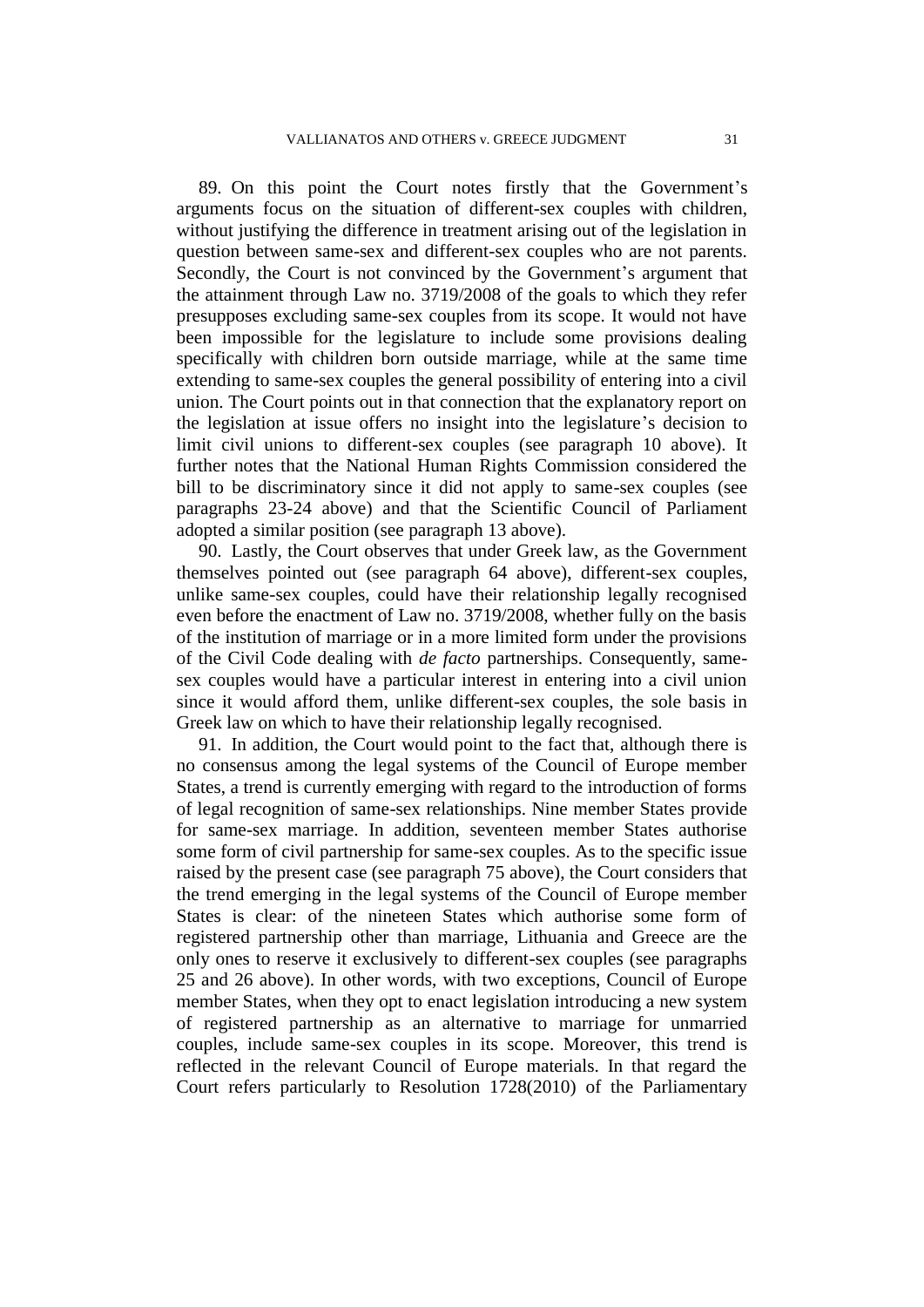Assembly of the Council of Europe and to Committee of Ministers Recommendation CM/Rec(2010)5 (see paragraphs 28-30 above).

92. The fact that, at the end of a gradual evolution, a country finds itself in an isolated position as regards one aspect of its legislation does not necessarily imply that that aspect conflicts with the Convention (see *F. v. Switzerland*, 18 December 1987, § 33, Series A no. 128). Nevertheless, in view of the foregoing, the Court considers that the Government have not offered convincing and weighty reasons capable of justifying the exclusion of same-sex couples from the scope of Law no. 3719/2008. Accordingly, it finds that there has been a violation of Article 14 taken in conjunction with Article 8 of the Convention in the present case.

# III. ALLEGED VIOLATION OF ARTICLE 13 OF THE CONVENTION

93. The applicants alleged that no effective remedy was available in domestic law enabling them to assert before the domestic courts their complaints concerning the discriminatory nature of civil unions. They relied on Article 13 of the Convention, which provides:

"Everyone whose rights and freedoms as set forth in [the] Convention are violated shall have an effective remedy before a national authority notwithstanding that the violation has been committed by persons acting in an official capacity."

94. The Court reiterates that Article 13 does not go so far as to guarantee a remedy allowing a Contracting State's laws as such to be challenged before a national authority on the ground of being contrary to the Convention (see, among other authorities, *Roche v. the United Kingdom* [GC], no. 32555/96, § 137, ECHR 2005-X, and *Paksas v. Lithuania* [GC], no. 34932/04, § 114, ECHR 2011). In the instant case, the applicants' complaint under Article 13 is at odds with this principle. Consequently, this complaint is manifestly ill-founded and as such must be declared inadmissible in accordance with Article 35 §§ 3 (a) and 4 of the Convention.

## IV. APPLICATION OF ARTICLE 41 OF THE CONVENTION

95. Article 41 of the Convention provides:

"If the Court finds that there has been a violation of the Convention or the Protocols thereto, and if the internal law of the High Contracting Party concerned allows only partial reparation to be made, the Court shall, if necessary, afford just satisfaction to the injured party."

# **A. Damage**

96. The applicants in application no. 29381/09 claimed 10,000 euros (EUR) jointly in respect of the non-pecuniary damage they had allegedly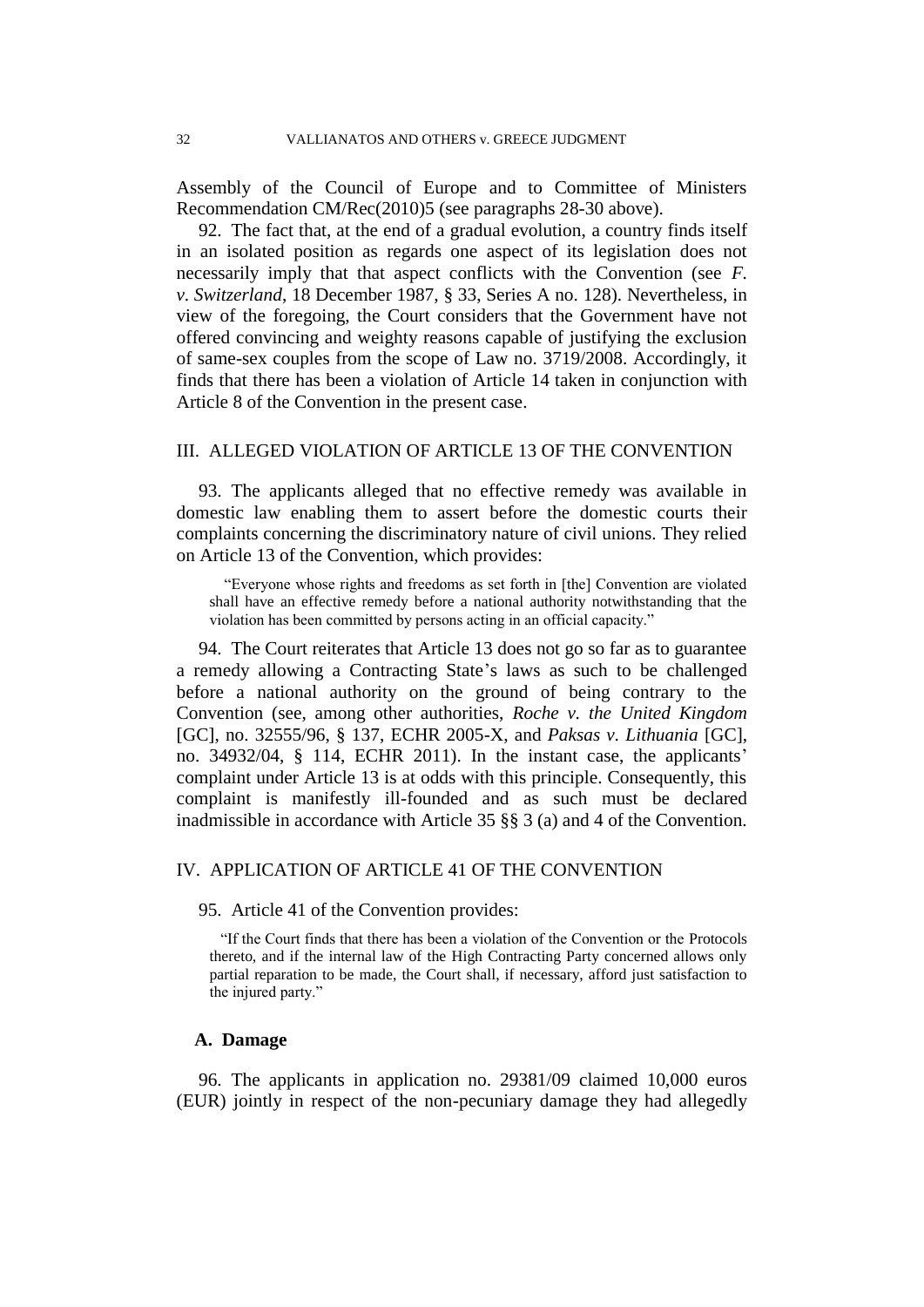sustained on account of the violation of Article 14 taken in conjunction with Article 8 of the Convention and the lack of an effective remedy in that regard. They also requested the Court to make specific recommendations to the Government with a view to amending Law no. 3719/2008 and extending the application of civil unions to same-sex couples.

97. The applicants in application no. 32684/09 claimed EUR 15,000 per couple in respect of non-pecuniary damage, making a total of EUR 45,000. They alleged that they had been subjected to unacceptable discrimination on account of their sexual preferences and that their exclusion from the scope of Law no. 3719/2008 had caused them considerable frustration.

98. The Government contended that the amounts claimed by the applicants were excessive and that the applicants had not proved that they had suffered personal and direct interference with their private and family life. They submitted that the finding of a violation would constitute in itself sufficient just satisfaction.

99. Unlike the Government, the Court considers that the finding of a violation of Article 14 taken in conjunction with Article 8 of the Convention does not constitute sufficient redress for the non-pecuniary damage sustained by the applicants. Ruling on an equitable basis, in accordance with Article 41 of the Convention, the Court awards to each of the applicants, with the exception of the seventh applicant in application no. 32684/09, the sum of EUR 5,000, plus any tax that may be chargeable, in respect of nonpecuniary damage. The Court dismisses the remainder of the applicants' claims for just satisfaction.

## **B. Costs and expenses**

100. The applicants in application no. 29381/09 claimed jointly a sum of EUR 7,490.97 in respect of the costs and expenses incurred before the Court. In particular, they estimated the time spent on the case by their representatives from Greek Helsinki Monitor at twenty hours' work, at an hourly rate of EUR 100. They produced in that connection a document setting out details of the time their representatives had spent on preparing their observations before the Court. They also claimed EUR 4,485 in respect of their representation before the Grand Chamber by Ms Mécary, and submitted a bill of costs in support of their claim. Lastly, they claimed EUR 1,005.97 for the travel expenses incurred by their representatives in connection with the Grand Chamber hearing. The applicants explained that, under the terms of an agreement with their representatives, they would be required to pay the latter the full amount awarded by the Grand Chamber in respect of costs and expenses if the Court found a violation of the Convention. They therefore requested that any compensation awarded under that head be paid directly into their representatives' bank accounts.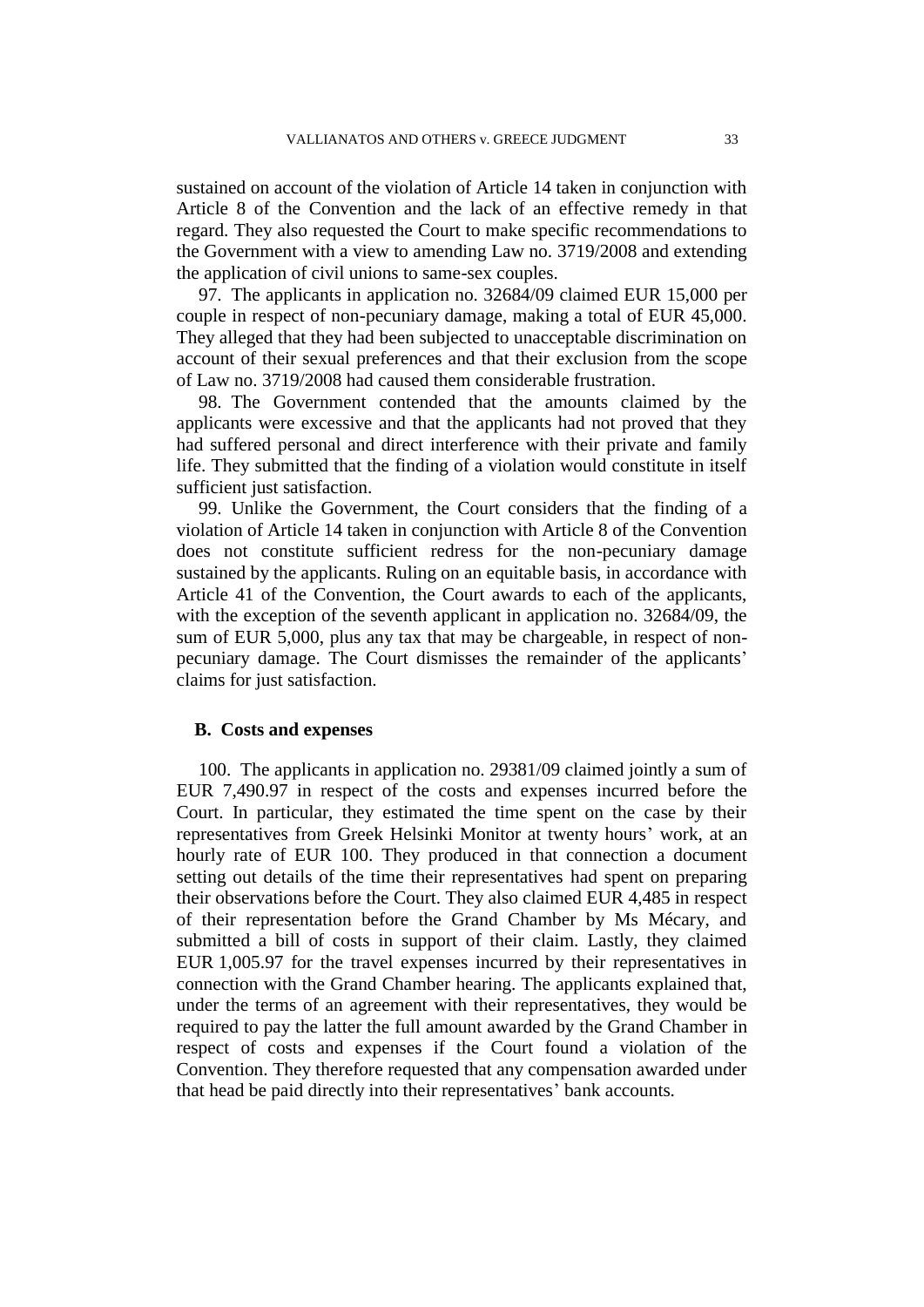101. The applicants in application no. 32684/09 claimed jointly the sum of EUR 8,000 in respect of the proceedings before the Court, and submitted invoices and bills of costs in support of their claim.

102. The Government replied that the Court could make awards to the applicants in respect of costs and expenses only to the extent that the claims were sufficiently substantiated.

103. According to the Court's case-law, an applicant is entitled to the reimbursement of costs and expenses only if it is established that they were actually incurred, were necessarily incurred and were reasonable as to quantum (see *Creangă v. Romania* [GC], no. 29226/03, § 130, 23 February 2012). Regard being had to the documents in its possession and the above-mentioned criteria, the Court considers that the applicants in application no. 29381/09 should be awarded the sum of EUR 5,000 jointly, plus any tax that may be chargeable to them, to be paid directly into their representatives' bank accounts (see, to similar effect, *Carabulea v. Romania*, no. 45661/99, § 180, 13 July 2010). As regards the applicants in application no. 32684/09, the Court considers that they should be awarded the sum of EUR 6,000 jointly in respect of costs and expenses, plus any tax that may be chargeable to them.

## **C. Default interest**

104. The Court considers it appropriate that the default interest rate should be based on the marginal lending rate of the European Central Bank, to which should be added three percentage points.

# FOR THESE REASONS, THE COURT

- 1. *Decides*, unanimously, to join the applications;
- 2. *Declares*, by a majority, the applications admissible as regards the complaint under Article 14 taken in conjunction with Article 8 of the Convention in respect of the applicants G. Vallianatos and N. Mylonas and the applicants C.S., E.D., K.T., M.P., A.H. and D.N., and, unanimously, the remainder of the applications inadmissible;
- 3. *Holds*, by sixteen votes to one, that there has been a violation of Article 14 taken in conjunction with Article 8 of the Convention;
- 4. *Holds*, by sixteen votes to one, (a) that the respondent State is to pay the applicants, within three months, the following amounts: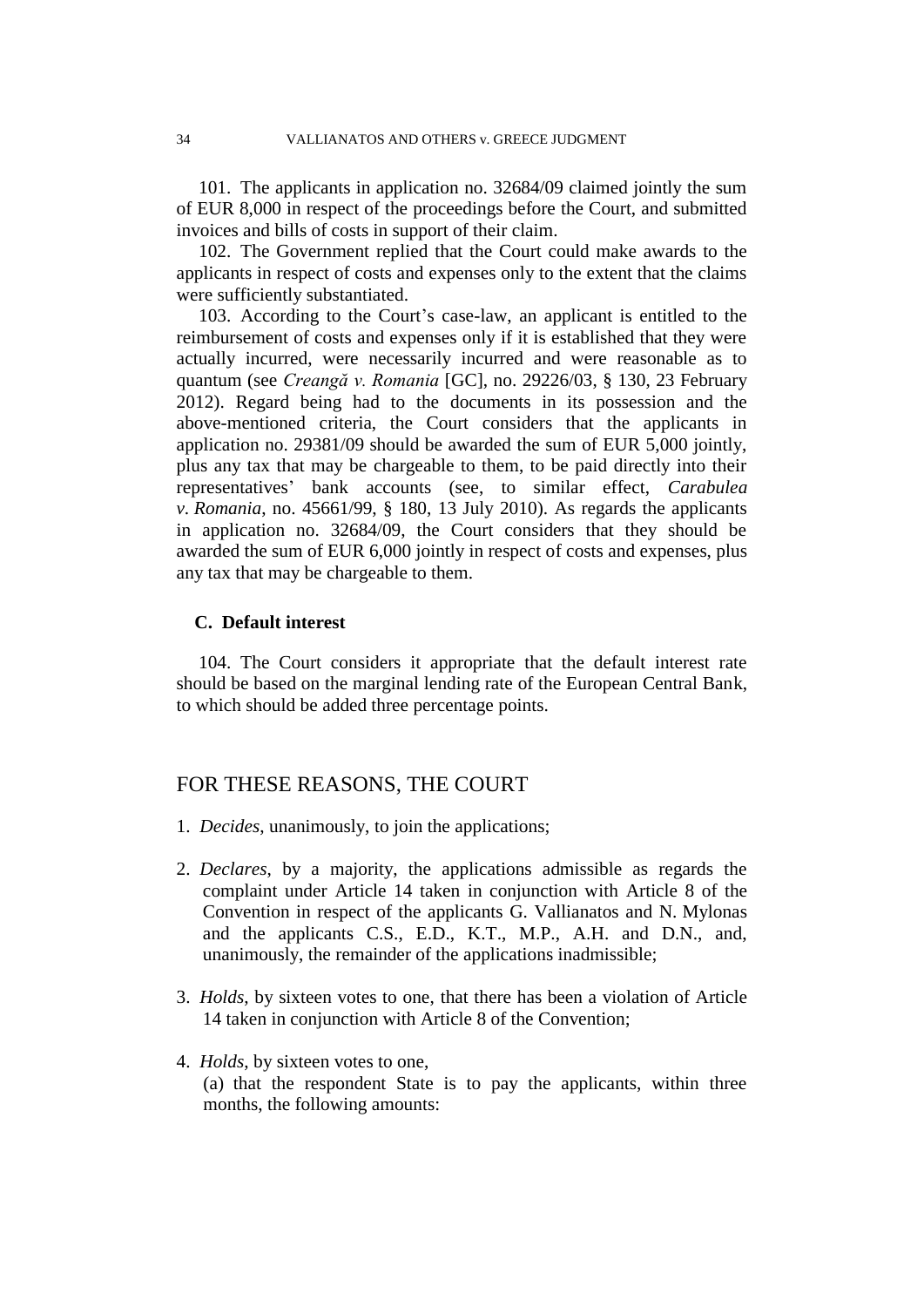(i) EUR 5,000 (five thousand euros) to each applicant, with the exception of the seventh applicant in application no. 32684/09, plus any tax that may be chargeable, in respect of non-pecuniary damage;

(ii) EUR 5,000 (five thousand euros) jointly to the applicants in application no. 29381/09, plus any tax that may be chargeable to them, in respect of costs and expenses, to be paid directly into their representatives' bank accounts;

(iii) EUR 6,000 (six thousand euros) jointly to the applicants in application no. 32684/09, with the exception of the seventh applicant, plus any tax that may be chargeable to them, in respect of costs and expenses;

(b) that from the expiry of the above-mentioned three months until settlement simple interest shall be payable on the above amounts at a rate equal to the marginal lending rate of the European Central Bank during the default period plus three percentage points;

5. *Dismisses*, unanimously, the remainder of the applicants' claims for just satisfaction.

Done in English and in French, and delivered at a public hearing in the Human Rights Building, Strasbourg, on 7 November 2013

| Michael O'Boyle  | Dean Spielmann |
|------------------|----------------|
| Deputy Registrar | President      |

In accordance with Article 45 § 2 of the Convention and Rule 74 § 2 of the Rules of Court, the following separate opinions are annexed to this judgment:

(a) joint concurring opinion of judges Casadevall, Ziemele, Jočienė and Sicilianos;

(b) partly concurring, partly dissenting opinion of judge Pinto de Albuquerque.

> D.S. M.O'B.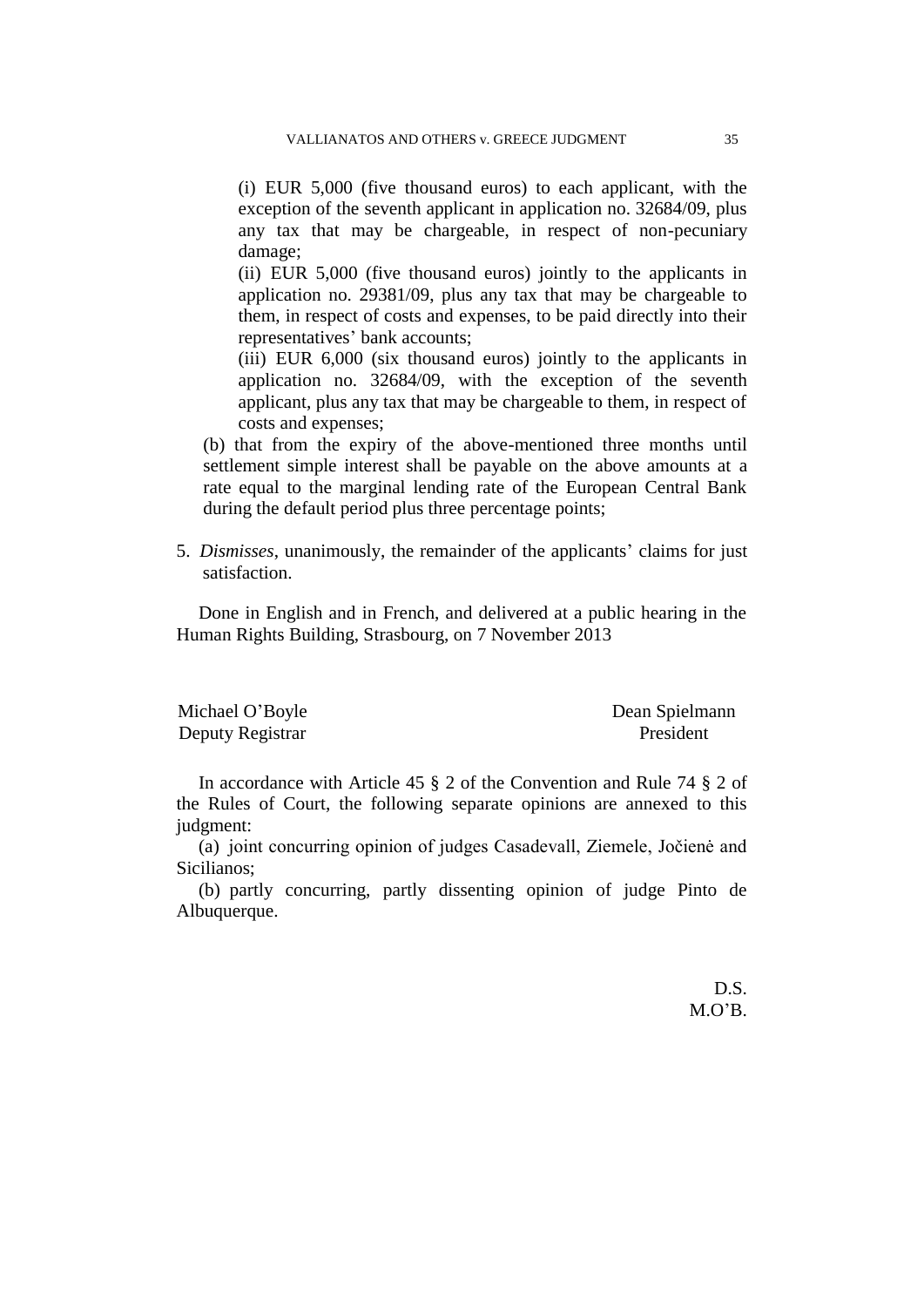# JOINT CONCURRING OPINION OF JUDGES CASADEVALL, ZIEMELE, JOČIENĖ AND SICILIANOS

## *(Translation)*

1. We voted for the finding of a violation of Article 14 taken in conjunction with Article 8 of the Convention in the present case. Given that the provisions in question and the grounds for discrimination – sexual orientation – are the same in this case and in the case of *X and Others v. Austria* (Grand Chamber judgment of 19 February 2013), one might wonder at first sight whether our respective positions in the two cases are consistent. We would recall that in *X and Others v. Austria* we voted against the finding of a violation of Article 14 taken in conjunction with Article 8 of the Convention, and that we expressed the reasons for our disagreement in a joint dissenting opinion together with three of our colleagues (see *X and Others v. Austria*, cited above, joint partly dissenting opinion of Judges Casadevall, Ziemele, Kovler, Jočienė, Šikuta, De Gaetano and Sicilianos). However, we are convinced that, despite the aforementioned similarities, the two cases are clearly distinguishable from each other, which explains our vote in each case.

2. Besides the specific features of *X and Others v. Austria* – explored extensively in the above-mentioned partly dissenting opinion  $(\S$ § 2-11) – the background to the case, as we know, was the issue of adoption within same-sex couples. More particularly, the case in question concerned the possibility for the first applicant to adopt her partner's child. In addition to the same-sex partners themselves, any such adoption would necessarily, and indeed radically, affect the situation of the child to be adopted and that of the other biological parent, raising delicate issues with regard to the best interests of the child and the other parent's Convention rights. No such considerations apply in the present case. The applicants in this case are same-sex adult couples who simply wish to formalise their own relationships. No third party is affected in any way. It should also be noted that the Greek legislation on civil unions makes no provision for adoption by the different-sex couples to whom it applies (see the text of Law no. 3719/2008, cited in paragraph 16 of the judgment). In other words, the possible extension of the scope of the legislation to include same-sex couples would not raise issues comparable to those in *X and Others v. Austria*.

3. This first significant difference is very closely linked to another parameter to be taken into consideration. As we stressed in our partly dissenting opinion in *X and Others* (cited above), the States Parties to the Convention, including those which allow second-parent adoption for unmarried couples, "are sharply divided and ... there is therefore no consensus" on the issue raised in that case (loc. cit., § 14). Indeed, there is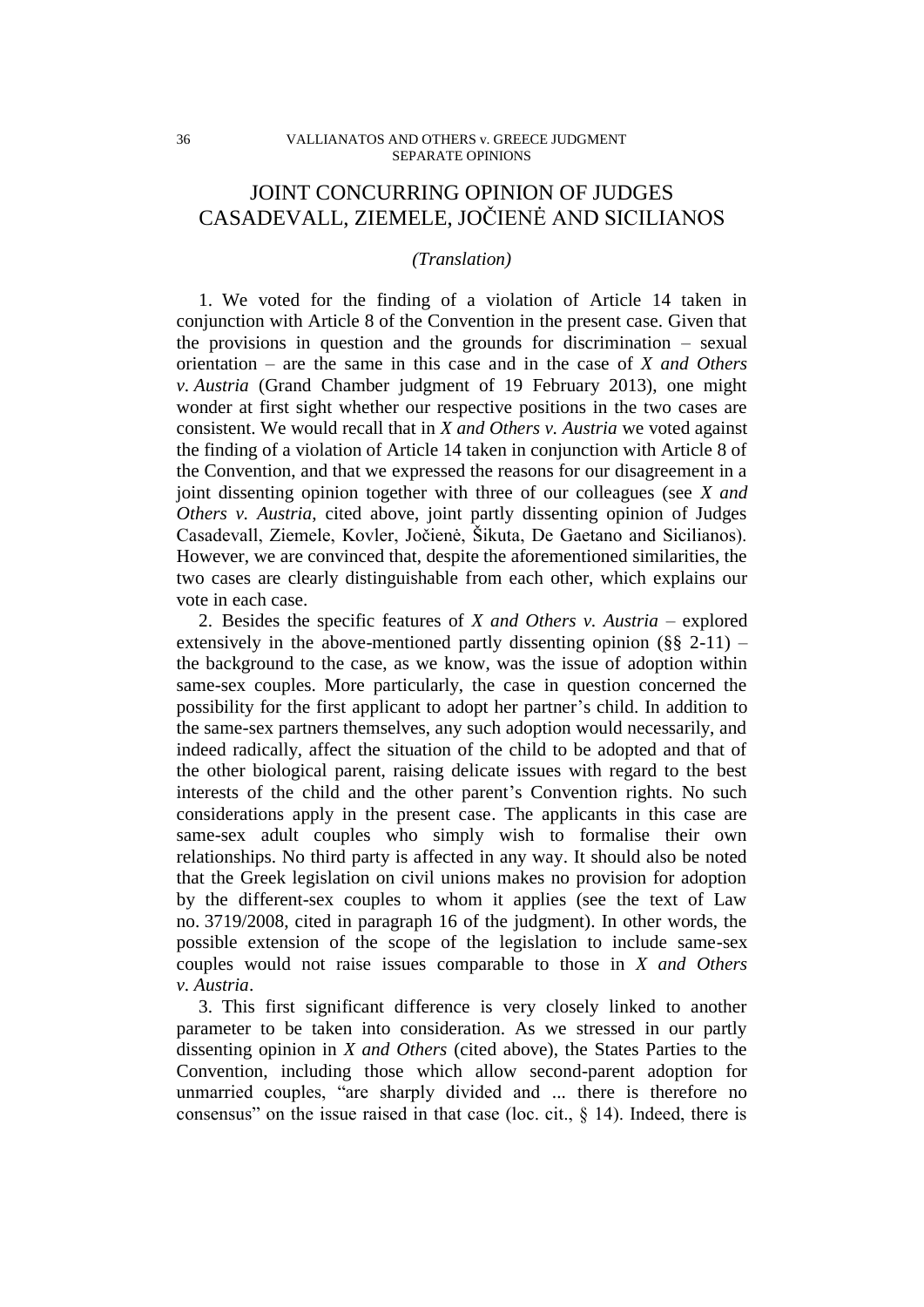considerable diversity in the approaches taken by national legislation to the adoption issue. In the present case, by contrast, a very clear trend exists towards making registered partnerships available to same-sex couples. This trend is underlined in paragraph 91 of the judgment which concludes that, with two exceptions, Council of Europe member States, when they opt to enact legislation introducing a system of registered partnerships as an alternative to marriage, "include same-sex couples in its scope".

4. Furthermore, the complexity of the issues raised in *X and Others v. Austria* is reflected, in our view, in Article 7 § 2 of the European Convention on the Adoption of Children (revised in 2008), which entered into force on 1 September 2011. That provision reads as follows: "States are free to extend the scope of this Convention to same-sex couples who are married to each other or who have entered into a registered partnership together. They are also free to extend the scope of this Convention to different-sex couples and same-sex couples who are living together in a stable relationship." In other words, regard being had to the aforementioned differences of approach, a recent Council of Europe treaty instrument affords States complete freedom when it comes to regulating the adoption of children in the various scenarios considered above, including the scenario in issue in *X and Others v. Austria*.

5. This "*laissez-faire*" attitude contrasts with the relevant Council of Europe instruments referred to in paragraphs 27 to 30 of the present judgment. These lend clear support to the finding of a violation of Article 14 taken in conjunction with Article 8 of the Convention in the instant case. This is particularly true as regards Recommendation CM/Rec(2010)5 on measures to combat discrimination on grounds of sexual orientation or gender identity, adopted by the Committee of Ministers on 31 March 2010, and Resolution 1728 (2010), adopted by the Parliamentary Assembly on 29 April 2010 and entitled "Discrimination on the basis of sexual orientation and gender identity". To put it another way: the finding of a violation in the present judgment is "in tune" with all the relevant Council of Europe instruments, including and especially the most recent. Similar observations apply, *mutatis mutandis*, with regard to European Union law, the relevant provisions of which are set forth in paragraphs 31 to 34 of the judgment.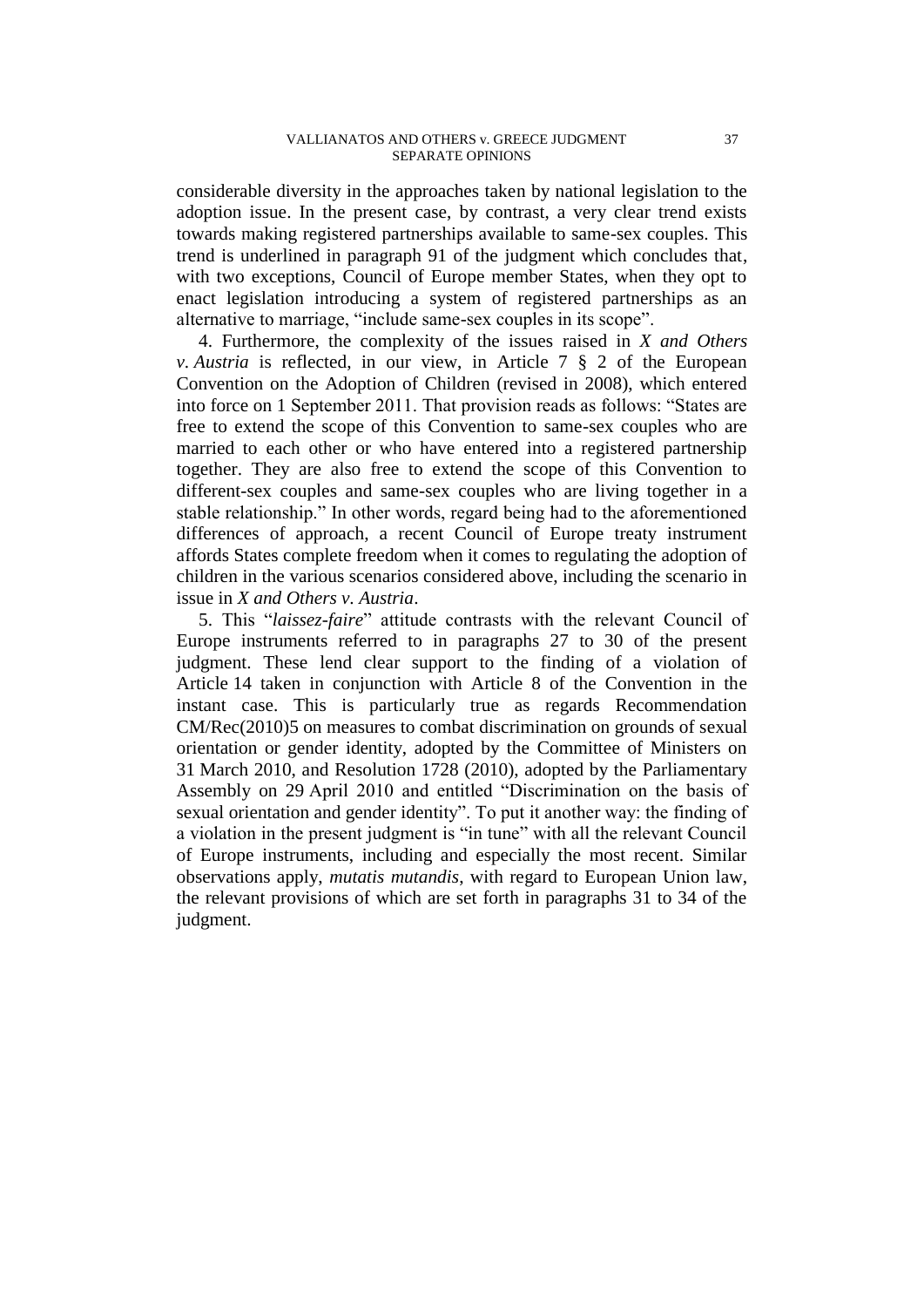# PARTLY CONCURRING, PARTLY DISSENTING OPINION OF JUDGE PINTO DE ALBUQUERQUE

The particular interest of the *Vallianatos and Others* case is that the Grand Chamber performs an abstract review of the "conventionality" of a Greek law, while acting as a court of first instance<sup>1</sup>. The Grand Chamber not only reviews the Convention compliance of a law which has not been applied to the applicants, but furthermore does it without the benefit of prior scrutiny of that same legislation by the national courts. In other words, the Grand Chamber invests itself with the power to examine *in abstracto* the Convention compliance of laws without any prior national judicial review.

I concur with the majority in finding the application lodged by the association Synthessi – Information, Awareness-raising and Research, a legal entity based in Athens, inadmissible for lack of victim status. I also concur in finding the other applicants' complaint under Article 13 inadmissible as being manifestly ill-founded. But I dissent with regard to the complaint of a violation of Article 14 taken in conjunction with Article 8 of the European Convention on Human Rights ("the Convention"), which I find inadmissible for non-exhaustion of domestic remedies. Although the individual applicants had an arguable claim, they did not even try to lodge their claim before the national courts, as they could have done. No opportunity was given to the national authorities to address the applicants' complaint at the national level. Ultimately, the core of the principle of subsidiarity was infringed.

# **Potential victim and abstract review of the Convention compliance of laws**

The European mechanism of human rights protection does not, in principle, permit abstract review of the Convention compliance of national laws<sup>2</sup> and still less an *actio popularis* against legislation<sup>3</sup>. Hence, an

<sup>&</sup>lt;sup>1</sup> The abstract review of "conventionality" is the review of the compatibility of a national law with the Convention independently of a specific case where this law has been applied (for the use of the word "conventionality", see *Michaud v. France*, no. 12323/11, § 73, ECHR 2012; for the French term "*conventionalité*", see *Vassis and Others v. France*, no. 62736/09, § 36, 27 June 2013; *Kanagaratnam and Others v. Belgium*, no 15297/09, § 75, 13 December 2011; *Duda v. France* (dec.), no. 37387/05, 17 March 2009; and *Kart v. Turkey*, no 8917/05, § 83, 8 July 2008).

<sup>2</sup> This is true only for individual applications (see, for example, *de Wilde, Ooms and Versyp v. Belgium*, 18 June 1971, § 22, Series A no. 12; *Findlay v. the United Kingdom*, 25 February 1997, § 67, *Reports of Judgments and Decisions* 1997-I; and *Von Hannover v. Germany (no. 2)* [GC], nos. 40660/08 and 60641/08, § 116, ECHR 2012). In inter-State cases, a State may challenge a legal provision *in abstracto*, since Article 33 of the Convention allows a State Party to refer to "any alleged breach" of the provisions of the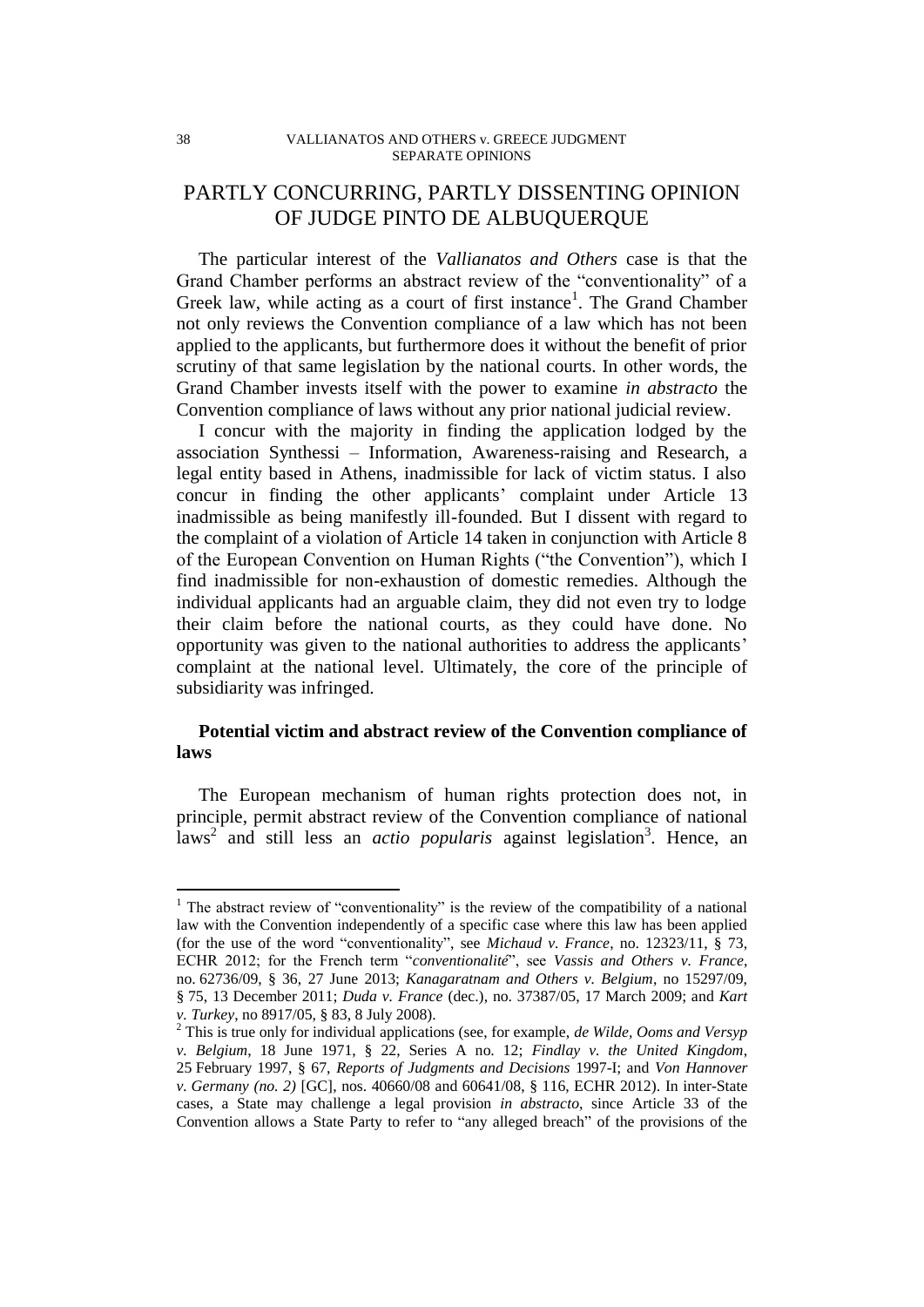#### VALLIANATOS AND OTHERS v. GREECE JUDGMENT 39 SEPARATE OPINIONS

applicant to the European Court of Human Rights ("the Court") must be able to claim to be, have been or become in the future a victim of a State act, even where he or she was not, is not and will not be personally targeted by that  $act<sup>4</sup>$ . Nonetheless, an individual may contend that a law violates his or her rights in the absence of any specific measure of implementation in his or her respect, if there is a real risk that he or she will be personally affected by the said law. The Court has established the categories of people at risk: those who have to modify their conduct, under pain of criminal prosecution<sup>5</sup>, and those who are members of a class of people who risk being directly affected by the legislation, be it ordinary<sup>6</sup> or constitutional legislation<sup>7</sup>. These two categories of people, which may be as broad as to include, for example, "all users or potential users of the postal and telecommunication services"<sup>8</sup>, "illegitimate children", "women of child-bearing age"<sup>10</sup> or persons of Roma and Jewish origin<sup>11</sup>, are known as potential victims<sup>12</sup>.

In the case at hand the individual applicants argue that they belong to a group of people based on an identifiable characteristic (unmarried same-sex couples) which does not benefit from the legal protection afforded by a specific law to another group of people in a similar factual situation (unmarried different-sex couples). Their claim is not unlike that of the

<sup>5</sup> *Dudgeon v. the United Kingdom*, 22 October 1981, § 41, Series A no. 45; *Norris v. Ireland*, 26 October 1988, § 32, Series A no. 142; and *S.L. v. Austria*, no. 45330/99, ECHR 2003-I (extracts).

<sup>6</sup> *Marckx v. Belgium*, 13 June 1979, § 27, Series A no. 31; *Johnston and Others v. Ireland*, 18 December 1986, § 42, Series A no. 112; and *Burden v. the United Kingdom* [GC], no. 13378/05, §§ 33-34, ECHR 2008.

7 *Sejdić and Finci v. Bosnia and Herzegovina* [GC], nos. 27996/06 and 34836/06, §§ 28-29, ECHR 2009.

<sup>8</sup> *Klass and Others v. Germany*, 6 September 1978, §§ 34-37, Series A no. 28.

<sup>9</sup> *Marckx*, cited above, §§ 44-48.

 $\overline{a}$ 

<sup>10</sup> *Open Door and Dublin Well Woman v. Ireland*, 29 October 1992, § 44, Series A no. 246-A.

<sup>11</sup> Sejdić and Finci, cited above, § 45.

Convention by another State Party (see *Ireland v. the United Kingdom*, 18 January 1978, § 240, Series A no. 25, and *Cyprus v. Turkey* [GC], no. 25781/94, § 358, ECHR 2001-IV).

<sup>3</sup> An *actio popularis* is an action brought by a member of the public who is acting solely in the interest of public order and does not claim to have been, to be or to become in the future a victim of the impugned law or other State act (see among other authorities, *Tănase v. Moldova* [GC], no. 7/08, § 104, ECHR 2010, and *X and Others v. Austria* [GC], no. 19010/07, § 126, ECHR 2013).

<sup>4</sup> In this latter case the applicant must also be able to claim that he or she belongs to a group of persons to which the State act is addressed (*Aksu v. Turkey* [GC], nos. 4149/04 and 41029/04, § 50, ECHR 2012). The bond to the group covered by the State act must exist at the material time and at the time of the lodging of the complaint before the Court.

<sup>&</sup>lt;sup>12</sup> There is a third group of potential victims: those who have not yet been victims of a Convention breach, but will be if the impugned State act is performed (for instance, an expulsion order). Potential victims should not be confused with indirect victims, a term which refers to persons who have suffered indirect negatives consequences of a State act or omission, like the wife and children of a man unlawfully killed by State officials.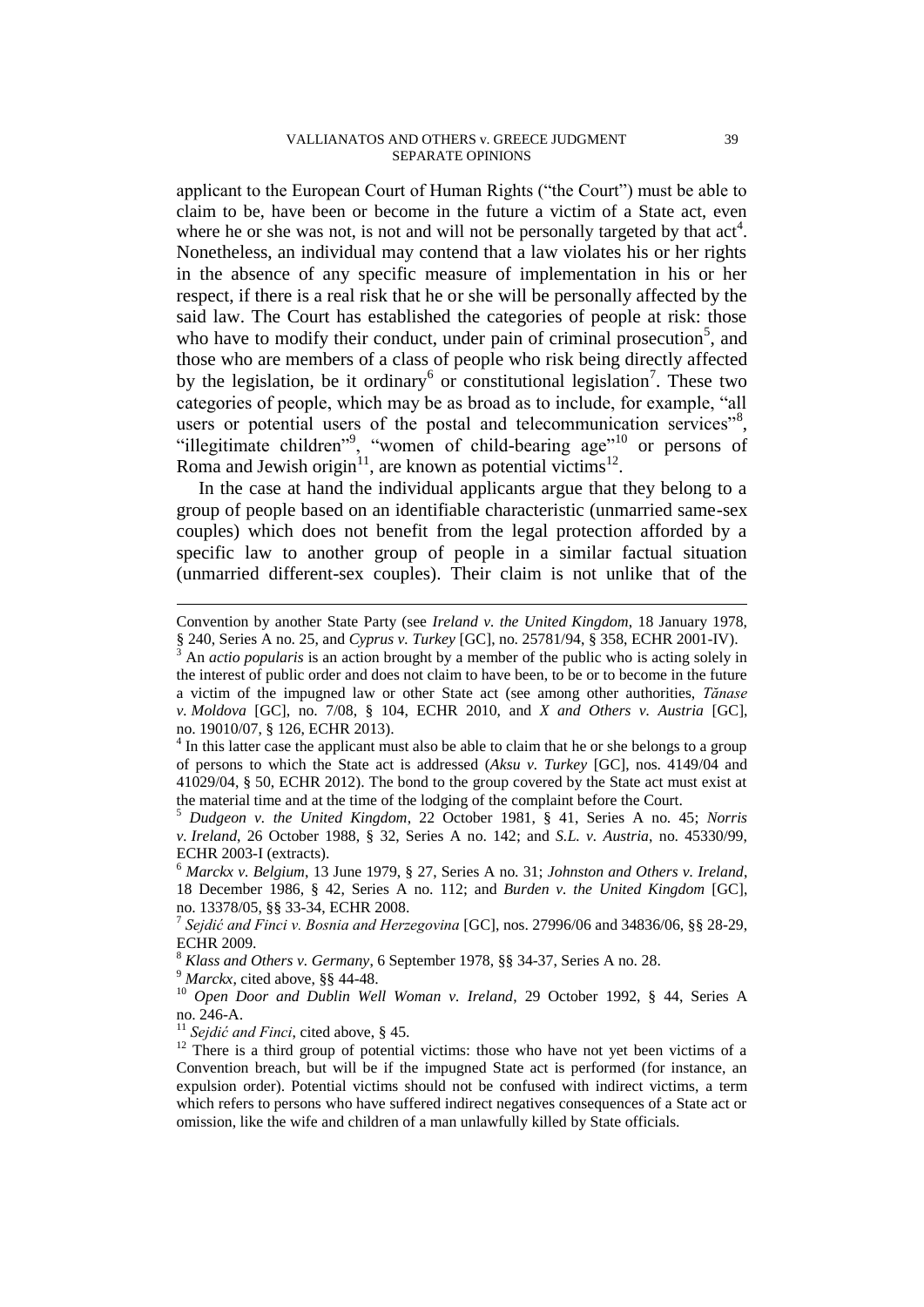applicant Alexandra in the seminal case of *Marckx v. Belgium*, in so far as she argued that she belonged to a group of persons based on an identifiable characteristic (children born out of wedlock) which did not benefit from the legal protection afforded by the Belgian Civil Code to another group of persons (children born within wedlock)<sup>13</sup>. The admissibility principle established in *Marckx* is also valid for the present case. In other words, when a law or regulation confers a Convention right solely on one group of people based on an identifiable characteristic of that group, by implication depriving another group of people in the same or similar situation of the enjoyment of the said right without any objective justification, the Convention compliance of that law or regulation may be reviewed *in abstracto* by the Court on the basis of a complaint lodged by any member of the deprived group of people<sup>14</sup>. The same conclusion is valid for a law or regulation which explicitly prohibits or restricts the enjoyment of a Convention right by a group of people based on an identifiable characteristic of that group, treating it differently from another group of people in the same or similar situation without any objective justification (direct discrimination)<sup>15</sup>, and for a law or regulation which treats identically groups of people in different situations, without any objective justification (indirect discrimination)<sup>16</sup>. In both cases, members of the group of people deprived of the full enjoyment of the Convention right may challenge that law or regulation before the Court independently of any implementing act. *A fortiori*, any discriminatory law or regulation which targets identified or clearly identifiable persons may also be challenged by those persons before

<sup>&</sup>lt;sup>13</sup> *Marckx*, cited above, § 27.

<sup>14</sup> Marckx, cited above, § 27, and, more recently, *Sejdić and Finci*, cited above, §§ 28 and 29.

<sup>&</sup>lt;sup>15</sup> *S.L. v. Austria* (dec.), no. 45330/99, 22 November 2001, and the case-law referred to therein.

<sup>16</sup> *D.H. and Others v. the Czech Republic* [GC], no. 57325/00, § 184, ECHR 2007-IV. Conversely, a law or regulation which provides for affirmative measures when these measures are essential to put an end to or attenuate *de facto* discrimination in the enjoyment of a Convention right by a disadvantaged group of people based on an identifiable characteristic may also be submitted *in abstracto* to the Court's scrutiny (*Stec and Others v. the United Kingdom* [GC], nos. 65731/01 and 65900/01, §§ 61 and 66, ECHR 2006-VI, and *Wintersberger v. Austria* (dec.), no. 57448/00, 27 May 2003). Since the right not to be discriminated against in the enjoyment of the rights guaranteed under the Convention is also violated when States fail to treat differently persons whose situations are significantly different, a law or regulation which does not provide for affirmative measures when they are warranted by a situation of factual inequality of a group of people based on an identifiable characteristic may also be challenged before the Court, regardless of any previous implementing act. The reverse situation of a law or regulation which brings about equality through "levelling down" the enjoyment of a Convention right by an advantaged group of people with an identifiable characteristic in comparison with another disadvantaged group of people also comes within the scope of the Court's review *in abstracto* (*Runkee and White v. the United Kingdom*, nos. 42949/98 and 53134/99, §§ 40-43, 10 May 2007).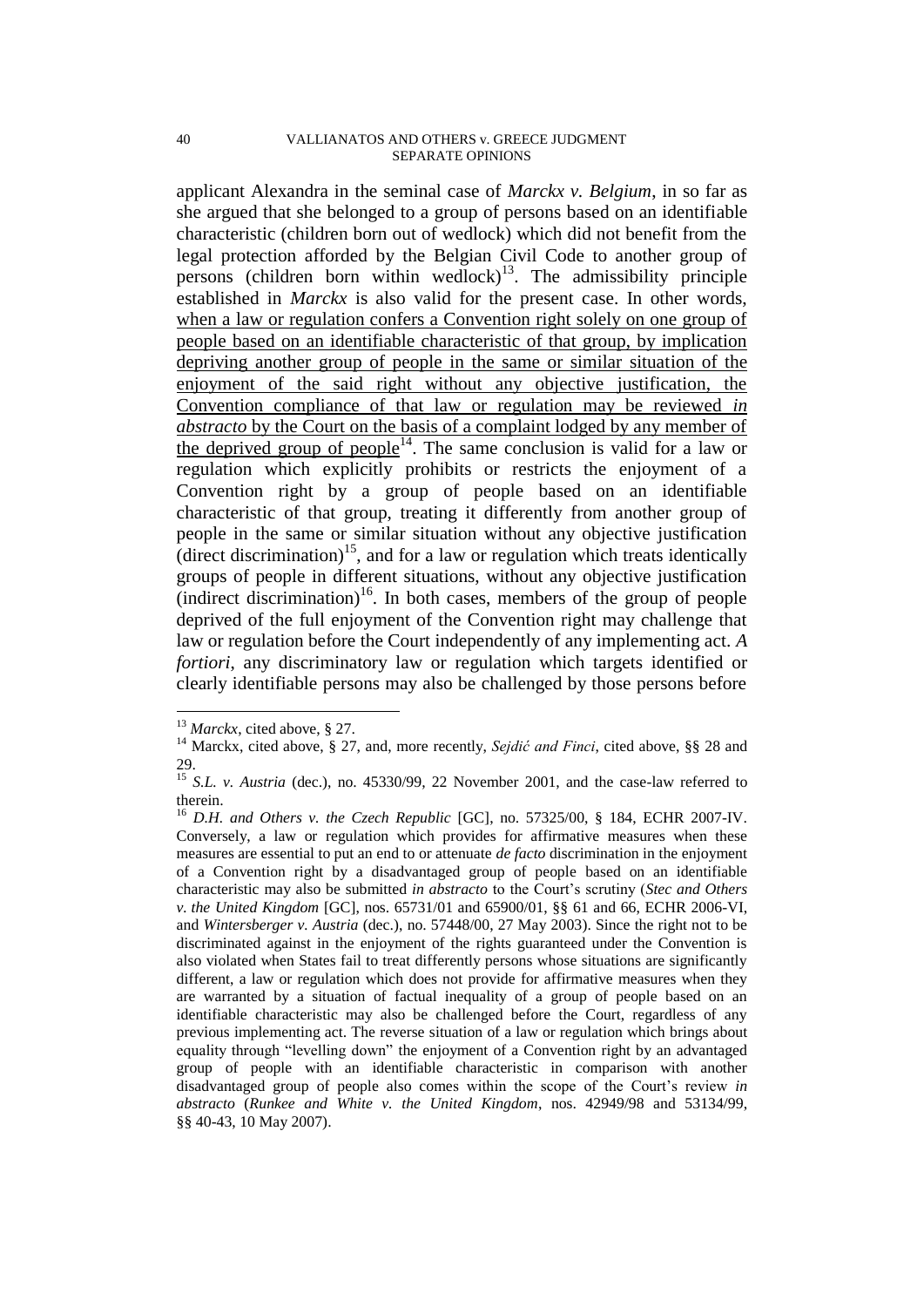#### VALLIANATOS AND OTHERS v. GREECE JUDGMENT 41 SEPARATE OPINIONS

the Court, regardless of any implementing act (*intuitu personae* discrimination). Finally, all the aforementioned conclusions apply similarly to rights which, although not specifically provided for by the Convention, fall within the scope of a Convention right, even if there has been no violation of the substantive right itself.

That being so, all the applicants but one could claim to be potential victims in the sense already referred to. By contrast, the complaint of the association Synthessi – Information, Awareness-raising and Research is not based on any risk of personal damage to the applicant, which cannot therefore be seen as a potential victim.

## **Non-exhaustion of national remedies against discriminatory laws**

Being more than just a multilateral agreement on reciprocal obligations of States Parties, the Convention creates obligations for States Parties towards all individuals within their jurisdiction, with a view to the practical implementation of the protected rights and freedoms in the domestic legal order of the States Parties<sup>17</sup>. Therefore, the States Parties to the Convention are legally obliged not to hinder in any way the effective exercise of the right of individual application and to make such modifications to their domestic legal systems as may be necessary to ensure the full implementation of the obligations incumbent on them<sup>18</sup>. Seen from another

 $17$  The International Court of Justice explicitly excluded the notion of reciprocal obligations with regard to human rights treaties (*Reservations to the Convention on Genocide, Advisory Opinion: ICJ Reports 1951*, p. 23, followed by *Barcelona Traction, Light and Power Company, Limited, Judgment, ICJ Reports 1964*, p. 32, and *Application of the Convention on the Prevention and Punishment of the Crime of Genocide, Preliminary Objections, Judgment, 1CJ Reports 1996*, p. 20), after the Permanent Court of International Justice had conceded that "the very object of an international agreement, according to the intention of the contracting Parties, may be the adoption by the Parties of some definite rules creating individual rights and obligations and enforceable by the national courts" (*Jurisdiction of the Courts of Danzig, Advisory Opinion*, 1928, PCIJ, Series B, No. 15 (3 March 1928), p. 17). The Inter-American Court of Human Rights (Advisory Opinion No. OC-2/82, 24 September 1982, on the effect of reservations to the Inter-American Convention on Human Rights, paragraph 29) and the Human Rights Committee (General Comment no. 24, 2 November 1994, on reservations to the ICCPR, paragraph 17) have expressed the same opinion. Very early on, the former Commission, in its decision of 11 January 1961 in the case of *Austria v. Italy* (no. 788/60), expressed the same principle when it affirmed the "objective character" of the Convention ("… the obligations undertaken by the High Contracting Parties in the Convention are essentially of an objective character, being designed rather to protect the fundamental rights of individual human beings from infringement by any of the High Contracting Parties than to create subjective and reciprocal rights for the High Contracting Parties themselves"). The Court adhered to this doctrine in *Ireland v. the United Kingdom*, cited above, § 239).

<sup>&</sup>lt;sup>18</sup> This general principle of international law, which was considered as "self-evident" in *Exchange of Greek and Turkish Populations, Advisory Opinion,* 1925, PCIJ, Series B, No. 10 (21 February 1925), p. 20, has been described by the Court in *Maestri v. Italy*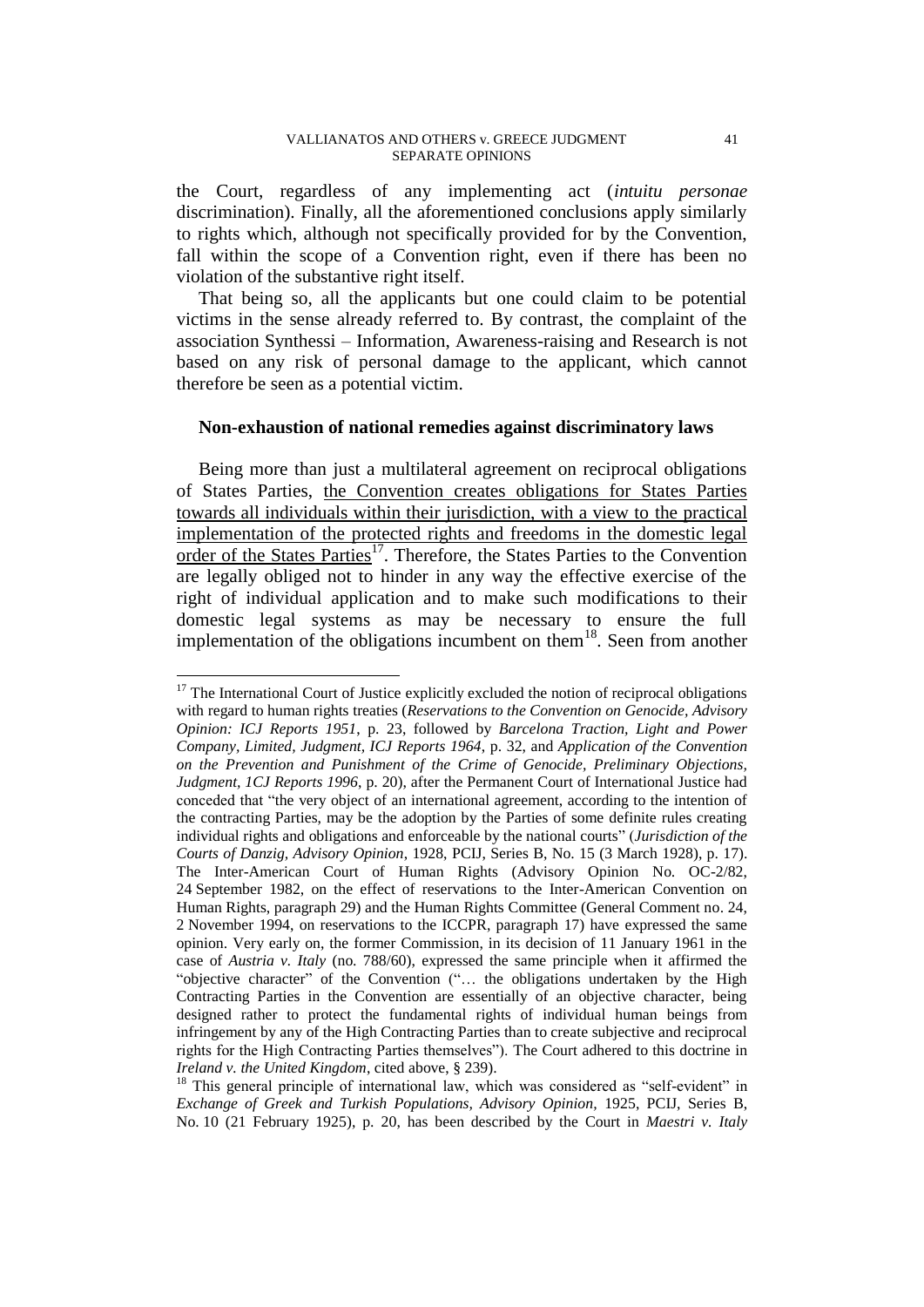perspective, these are the consequences of the principle of good faith in fulfilling treaty obligations, provided for in Articles 26 and 31 of the Vienna Convention on the Law of Treaties.

While Article 13 of the Convention does not impose, in principle, the existence of a remedy by which to have the Convention compliance of laws reviewed by the national courts<sup>19</sup>, when the alleged violation of a Convention right rests on a discriminatory law or regulation directly affecting the applicant or the group of people to which the applicant belongs, an effective remedy must be provided within the national legal system allowing such a law or regulation to be challenged<sup>20</sup>. Otherwise, no legal protection of the Convention right would be afforded by the Contracting Party to the persons under its jurisdiction, and direct access to the Court would be the sole legal avenue available. This is not the case in Greece.

Greece has a system of diffuse, concrete, successive and incidental review of the constitutionality and Convention compliance of laws<sup>21</sup>, and this system is effective. In fact, the Greek courts have declared various provisions of ordinary laws unconstitutional or in breach of the Convention<sup>22</sup>. In its judgment no.  $3/2012$ , the Greek Court of Cassation

 $20$  Most, if not all, Convention rights are also acknowledged by the Constitutions of the Contracting Parties. Thus, a constitutional appeal lodged against a law violating a Convention right suffices under Article 13 of the Convention, regardless of the concrete or abstract, concentrated or diffuse, principal (preventive or successive) or incidental nature of the constitutional review mechanism.

<sup>21</sup> See Spiliotopoulos, Judicial Remedy of Legislative Acts in Greece, in *Temple Law Quarterly*, 1983, pp. 463-502; Manitakis, *Fondement et Legitimité du contrôle juridictionnel des lois en Grèce*, in RIDC, 1988, pp. 39-55; Skouris, Constitutional disputes and judicial review in Greece, in Landfried (ed.), Constitutional Review and Legislation: An International Comparison, 1988, pp. 177-200; Dagtoglou, Judicial Review of Constitutionality of Laws, in *European Review of Public Law*, 1989, pp. 309-327; Spyropoulos and Fortsakis, Constitutional Law in Greece, 2009, Koutnatzis, *Grundlagen und Grundzüge staatlichen Verfassungsrechts: Griechenland*, in Bogdandy et al. (eds.), Handbuch Ius Publicum Europeaum, 2007, pp. 151-215; and Iliopoulos-Strangas and Koutnatzis, Greece, Constitutional courts as positive legislators, in Brewer-Carias, Constitutional Courts as positive legislators, A comparative law study, 2011, pp. 539-574.

<sup>22</sup> See Greek Supreme Administrative Court judgment no. 867/1988, finding that Article 65 of Legislative Decree 1400/1973 did not conform to Article 12 of the Convention; Supreme Administrative Court judgment no. 1664/2011, finding section 4(3) of Law 383/1976 in breach of Article 5 of the Constitution; Supreme Administrative Court judgment no.  $3103/1997$ , finding section  $25(1)(2)$  of Law no. 1975/1991 incompatible with the Geneva

<sup>([</sup>GC], no. 39748/98, § 47, ECHR 2004-I) in these terms: "… it follows from the Convention, and from Article 1 in particular, that in ratifying the Convention the Contracting States undertake to ensure that their domestic legislation is compatible with it. Consequently, it is for the respondent State to remove any obstacles in its domestic legal system that might prevent the applicant's situation from being adequately redressed".

<sup>19</sup> *James and Others v. the United Kingdom*, 21 February 1986, § 85, Series A no. 98; *Roche v. the United Kingdom* [GC], no. 32555/96, § 137, ECHR 2005-X; and *Paksas v. Lithuania* [GC], no. 34932/04, § 114, ECHR 2011 (extracts).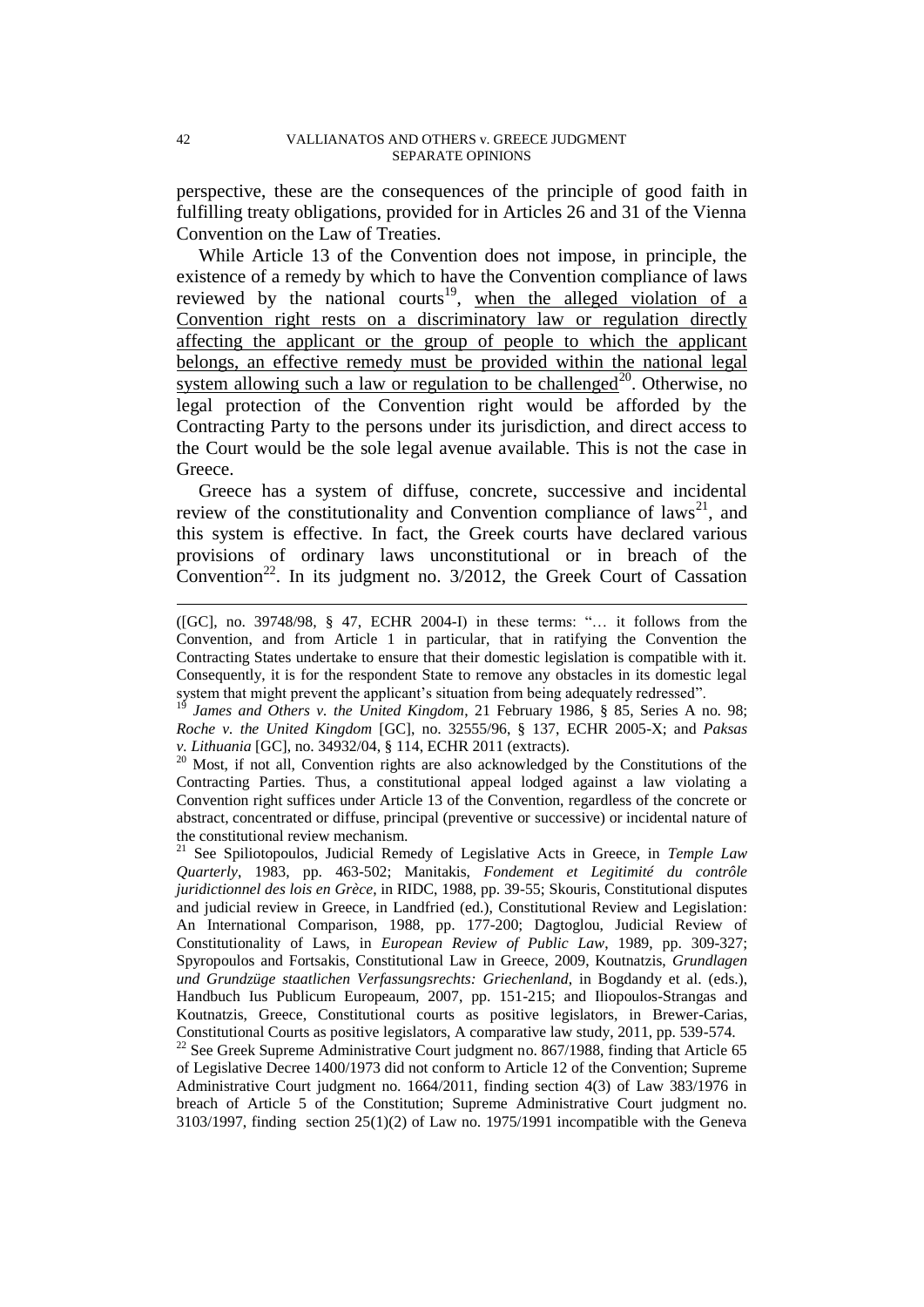#### VALLIANATOS AND OTHERS v. GREECE JUDGMENT 43 SEPARATE OPINIONS

(Plenary) even held that it flowed from Article 12 § 1 of the Constitution and Article 11 of the European Convention on Human Rights that individuals serving in the armed forces had the right to freedom of association and that the Court of Appeal's finding that the provisions of section 30 of Law 1264/1982 and section 1 of Law 2265/1994 did not apply by analogy in the case of military personnel was erroneous since it gave rise to a violation of the provisions of the Constitution and of the European Convention on Human Rights. The Court of Cassation further found that "absent any specific legislation, the general provisions of Articles 78 et seq. of the Civil Code are applicable". The fact that no statutory provision had been made for the right of military personnel to establish associations did not hinder the Court of Cassation from holding that the right in question was guaranteed by the Constitution and by the Convention, that the exercise thereof was not dependent upon the promulgation of an ordinary law that would regulate that right and that, in the absence of specific legislation, the general provisions of the Civil Code should apply.

The applicants in the present case did not give the national courts the opportunity to apply the same reasoning to their claim. Where constitutional protection for fundamental rights is provided, it is incumbent on the allegedly aggrieved party to test the extent of that protection and allow the domestic courts to develop those rights by way of interpretation<sup>23</sup>. It cannot be assumed by the Court, as it was by the applicants, that the national courts would not give full effect to the provisions of their own country's Constitution.

Convention of 28 July 1951; Supreme Administrative Court judgment no. 1501/2012, finding Law no. 2120/1993 in breach of Articles 4 § 5 and 17 § 1 of the Constitution and of Article 1 of Protocol 1; Supreme Administrative Court judgment no. 2960/2010, finding that section 16 of Law 2227/1994 did not conform to Article 7 § 1 of the Convention; Court of Cassation judgment no. 982/2010, finding section 13(4) of Law 2882/2001 in breach of Article 1 of Protocol 1; Court of Cassation judgment no. 33/2002, finding section 5(3) of Law 2246/1994 contrary to Article 5 § 1 of the Constitution; Thessaloniki Court of First Instance judgments nos. 5251/2004 and 16520/2004, both ruling that section 107 of the Introductory Law to the Civil Code did not conform to Articles 11 and 14 of the Convention; Athens Administrative Court of Appeal judgment no. 954/1999, finding section 31 of Law 2470/1997 in breach of Article 1 of Protocol 1; Athens Administrative Court of Appeal judgment no. 748/2011, finding Article 64 of Legislative Decree 1400/1973 contrary to the European Social Charter and the ban on forced labour; Athens District Court judgment no. 2377/2007, finding section 30(2) of Law 2789/2000 incompatible with Articles 2 and 17 of the Constitution and Article 1 of Protocol 1; Athens Administrative Court of First Instance judgment no. 2250/2008, finding section 60 of Law 2084/1992 in breach of Article 1 of Protocol 1; and Supreme Administrative Court judgment no. 2028/2004, finding section 7(1) of Law 2703/1999 in breach of Article 1 of Protocol 1.

<sup>23</sup> *Vinčić and Others v. Serbia*, no. 44698/06 and others, § 51, 1 December 2009, and *A, B and C v. Ireland* [GC], no. 25579/05, § 142, ECHR 2010.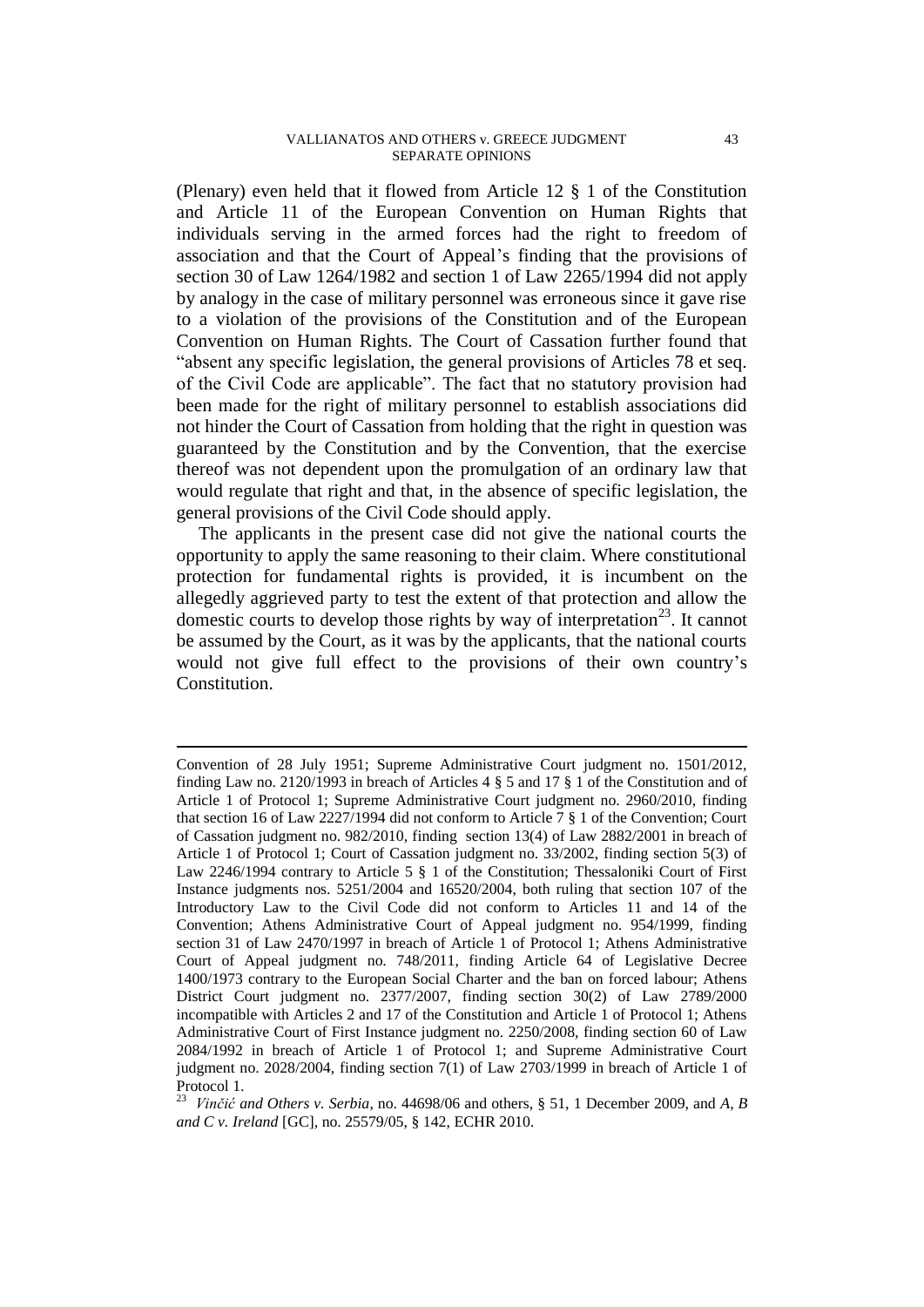# **The Convention obligation to extend favourable provisions to persons discriminated against**

In addition, Greek law makes provision for a special action based on harm attributable to the State or a public-law corporation<sup>24</sup>. Article 57 of the Civil Code provides that anyone who is subjected to personal harm is not only entitled to seek financial compensation but also, and more particularly, is entitled to "enforce cessation of the infringement and restraint of any future infringement". According to national case-law, an obligation exists to pay compensation in the case of acts or omissions of the legislature where the legislation in force or the absence of legislation contravenes higher-ranking legal rules such as the provisions of the Constitution or of international conventions ratified by law, including the Convention<sup>25</sup>. Moreover, still according to national case-law, any violation of the principle of equality arising out of an omission on the part of the legislature to include in its regulations categories of individuals whose circumstances are identical to those for whom it has legislated gives rise to liability on the part of the State and public-law legal entities and to an obligation for them to pay compensation. More particularly, according to the case-law, "if the law introduces special regulations concerning a certain category of individuals, and another category of individuals in respect of whom the same reason for particular treatment exists is excluded from those regulations as a result of unwarranted unfavourable discrimination, the provision introducing that unfavourable treatment will be considered to be invalid as being unconstitutional. In such cases, in order to restore the constitutional principle of equality, the provision applicable to the category in whose favour the special regulations were instituted shall also be applied to the category of individuals having suffered discrimination. In that situation, the judicial authorities cannot be said to breach the principle of separation of powers enshrined by Articles 1, 26, 73 et seq. and 87 of the Constitution<sup>326</sup>. Thus, when confronted with a discriminatory law, the Greek courts must exercise, in accordance with Articles 87 §§ 1 and 2, 93 § 4 and 120 § 2 of the Constitution, powers of review over the activities of the legislature and apply the principle of equality to the maximum extent possible and, on the

 $24$  See section 105 of the Introductory Law to the Civil Code and Articles 57, 914 and 932 of the Civil Code.

<sup>&</sup>lt;sup>25</sup> See Greek Supreme Administrative Court judgment no. 169/2010, and Athens Administrative Court of Appeal judgments nos. 743/2006, 3928/1992, 409/2007 and 6/2007.

<sup>&</sup>lt;sup>26</sup> See, for the consistent and varied case-law on the extension of preferential treatment to groups of persons discriminated against, even when this has budgetary consequences, Greek Court of Cassation judgments nos. 1578/2008, 60/2002, 7/1995, 40/1990 and 3/1990; Supreme Administrative Court judgments nos. 3088/2007, 2180/2004 and 1467/1994; Athens Administrative Court of Appeal judgment no. 3717/1992; and Athens Administrative Court of First Instance judgment no. 10391/1990.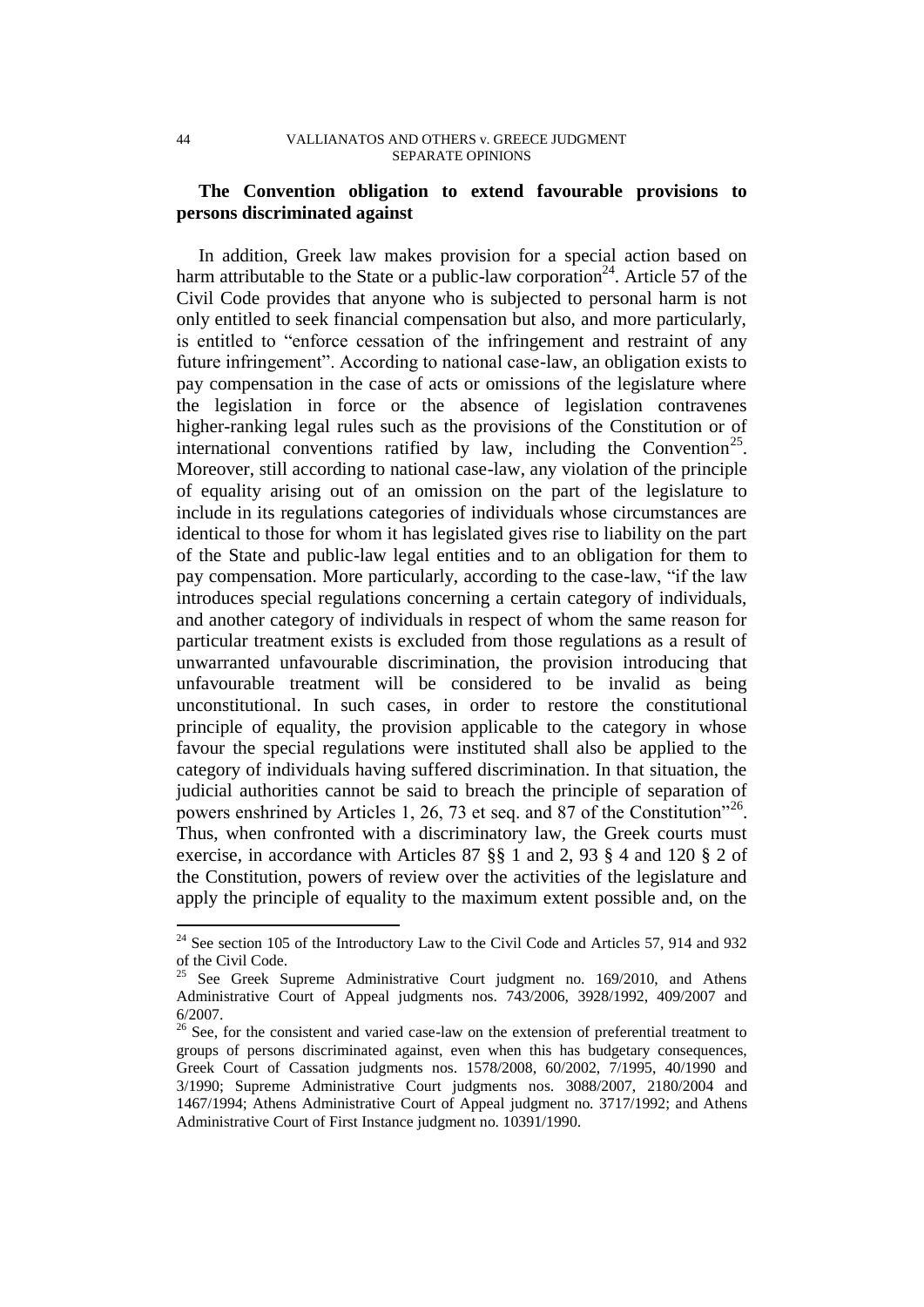basis of that principle, apply the favourable regulation to the disadvantaged group of people<sup>27</sup>.

This legal avenue would have sufficed under the Convention. If the national courts were to restrict themselves to declaring the discriminatory provision to be unconstitutional or contrary to the Convention, without being able to extend the special favourable regulation to the individual who was the subject of the discrimination, the breach of the principle of equality would subsist and the judicial protection sought would be devoid of actual content. The Convention must be applied by the judiciary, regardless of the way in which the domestic legislative reform procedure evolves, since "[t]he freedom of choice allowed to a State as to the means of fulfilling its obligation under Article 53 cannot allow it to suspend the application of the Convention<sup>"28</sup>. In practice, national courts have to adopt the most Convention-friendly interpretation of the national law in order to comply with the international obligation to prevent a breach of the Convention<sup>29</sup>. In spite of this, the applicants did not even try to argue before the national courts that their case should be treated in accordance with the above-mentioned case-law.

# **The Convention obligation to review legislation incompatible with it**

Moreover, in cases in which harmonisation of the ordinary law at issue with the Constitution or the Convention required the intervention of the legislature, the necessary changes to the law have indeed been made in Greece. By way of example, after the pronouncement of judgment no. 867/1988 of the Greek Supreme Administrative Court, which held that the provisions of Article 65 of Legislative Decree 1400/1973 were incompatible with the provisions of Articles 2 § 1 and 4 § 1 of the Constitution and the provisions of Article 12 of the Convention, section 18(1) of Law 1848/1989 was enacted, abolishing the impugned provision. It is true that there is no explicit provision in Greek law which establishes the obligation to review legislation incompatible with the Constitution or the Convention. But in respect of legislation incompatible with the Convention, that obligation results from the Convention itself and its incorporation in the national legal order.

The obligation to prevent a violation of the Convention may warrant the adoption of general measures where there is no domestic legal framework compatible with the Convention $30$  or the existing domestic legal framework

 $27$  See Greek Court of Cassation judgment no. 60/2002.

<sup>28</sup> *Vermeire v. Belgium*, 29 November 1991, § 26, Series A no. 214-C.

<sup>29</sup> See my separate opinion in *Fabris v. France* [GC], no. 16574/08, ECHR 2013 (extracts).

<sup>30</sup> *Malone v. the United Kingdom*, 2 August 1984, § 82, Series A no. 82; *X and Y v. the Netherlands*, 26 March 1985, § 27, Series A no. 91; see also, more recently, *Viaşu v. Romania*, no. 75951/01, § 83, 9 December 2008; *Mandić and Jović v. Slovenia*,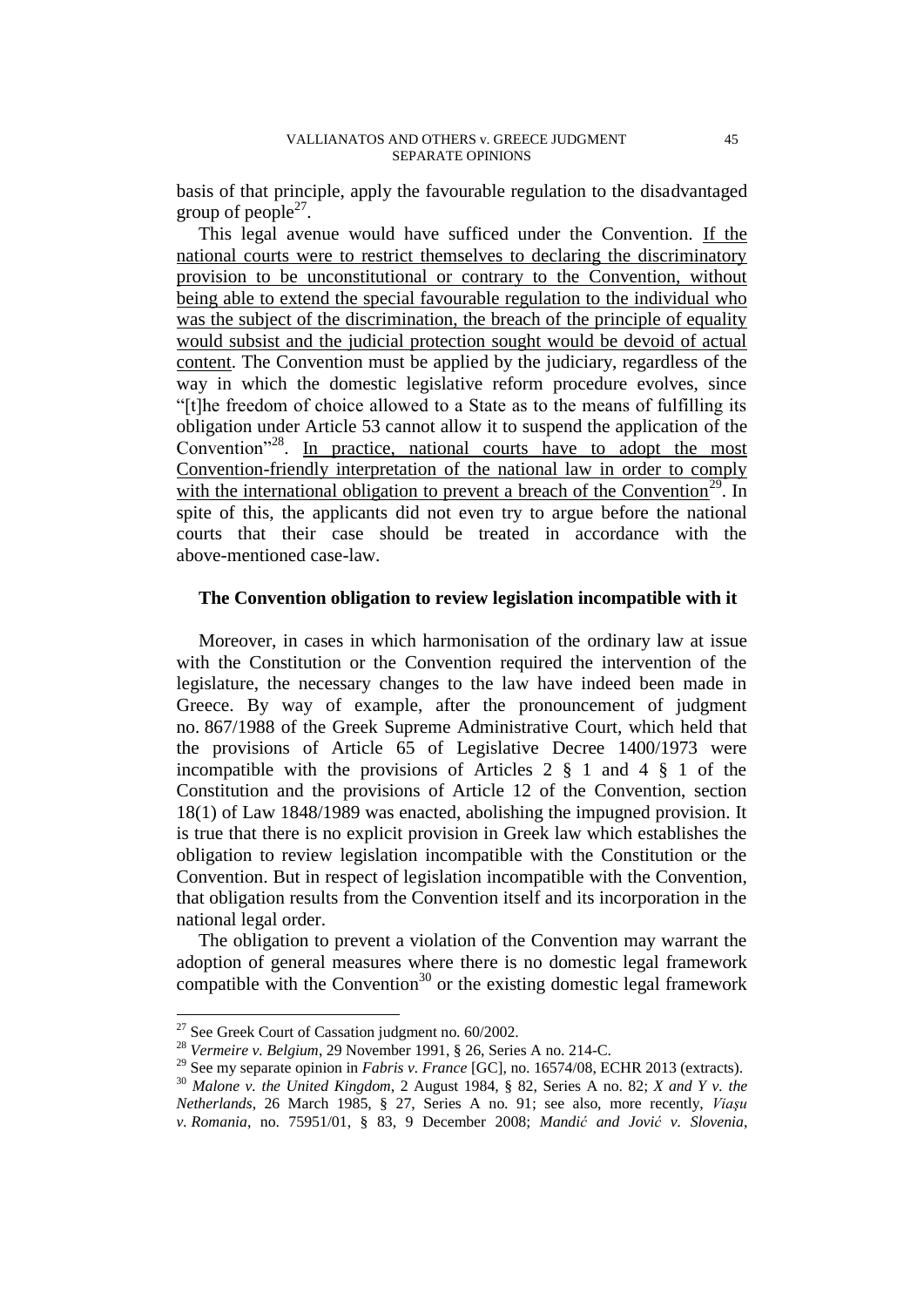#### 46 VALLIANATOS AND OTHERS v. GREECE JUDGMENT SEPARATE OPINIONS

or administrative practice is contrary to the Convention<sup>31</sup>. In some cases even the national Constitution may have to be amended, since the Convention "makes no distinction as to the type of rule or measure concerned and does not exclude any part of the member States' 'jurisdiction' from scrutiny under the Convention"<sup>32</sup>. In fact, both the principle of the *effet utile* of the Convention and the principle of subsidiarity imply that any breaches of the Convention, including those perpetrated by the legislature, must be addressed at the national level as soon as they have been definitively established by the national courts. In the event of total inaction on the part of the legislature after a final judicial finding that a legal provision breached the Convention, a complaint based on the non-enforcement of a final court ruling can be raised under Article 6 of the Convention. Thus, Article 6 read in the light of the *effet utile* of the Convention and the principle of subsidiarity imposes on the States Parties an obligation to review any law or regulation when a final judicial finding of its non-compliance with the Convention has been reached at the national level. The applicants ignored this additional legal avenue<sup>33</sup>.

nos. 5774/10 and 5985/10, § 128, 20 October 2011; and *Pulatlı v. Turkey*, no. 38665/07, § 39, 26 April 2011. The Court has also considered legislative developments subsequent to the alleged violations and criticised the insufficient nature of those developments (see, for example, *Odièvre v. France* [GC], no. 42326/98, §§ 15-17, ECHR 2003-III; *Brauer v. Germany*, no. 3545/04, § 24, 28 May 2009; and *Dumitru Popescu v. Romania (no. 2)*, no. 71525/01, §§ 82-84, 26 April 2007).

<sup>31</sup> *Dudgeon*, cited above, §§ 41 and 63; *Johnston and Others*, cited above, § 42; *Norris*, cited above, § 38; or *Manoussakis and Others v. Greece*, 26 September 1996, § 45, *Reports*  1996-IV. In some cases, the Court details with particular care the legislative measures to be taken (*M. and Others v. Bulgaria*, no. 41416/08, § 138, 26 July 2011). An administrative practice such as the practice of weekly routine strip-searches in a prison may also require general measures to be taken (see *Salah v. the Netherlands*, no. 8196/02, §§ 77-79, ECHR 2006-IX (extracts)). This is not an oddity of the European system of human rights protection. The Human Rights Committee has already recommended that legislation be amended in *Ballantyne, Davidson and McIntyre v. Canada*, communications nos. 359/1989 and 385/1989, 31 March 1993, paragraph 13, and in *Toonen v. Australia*, communication no. 488/1992, 31 March 1994, paragraph 10. In its General Comment no. 24, 2 November 1994, paragraph 17, the Committee rejected any exception to this obligation as contradictory to the Covenant's purpose and object.

<sup>32</sup> *United Communist Party of Turkey and Others v. Turkey*, 30 January 1998, §§ 29-30, *Reports* 1998-I, and, even more explicitly, *Dumitru Popescu (no. 2)*, cited above, § 103. Not only the Court's practice, but also the States Parties' acceptance, confirm this understanding (see the constitutional amendments achieved following the judgment of 27 August 1991 in *Demicoli v. Malta*, Series A No. 210, and the subsequent Resolution DH (95) 211 of 11 September 1995; the judgment of 29 October 1992 in *Open Door and Dublin Well Woman v. Ireland*, Series A no. 246-A, and the subsequent Resolution DH (96) 368 of 26 June 1996; and the judgment of 23 October 1995 in *Palaoro v. Austria*, Series A no. 329-B, and the subsequent Resolution DH (96) 150 of 15 May 1996).

<sup>&</sup>lt;sup>33</sup> The mere fact that doubts may exist in respect of the effectiveness of this remedy is not a valid reason for not pursuing it (*Akdivar and Others v. Turkey*, 16 September 1996, § 71, *Reports* 1996-IV).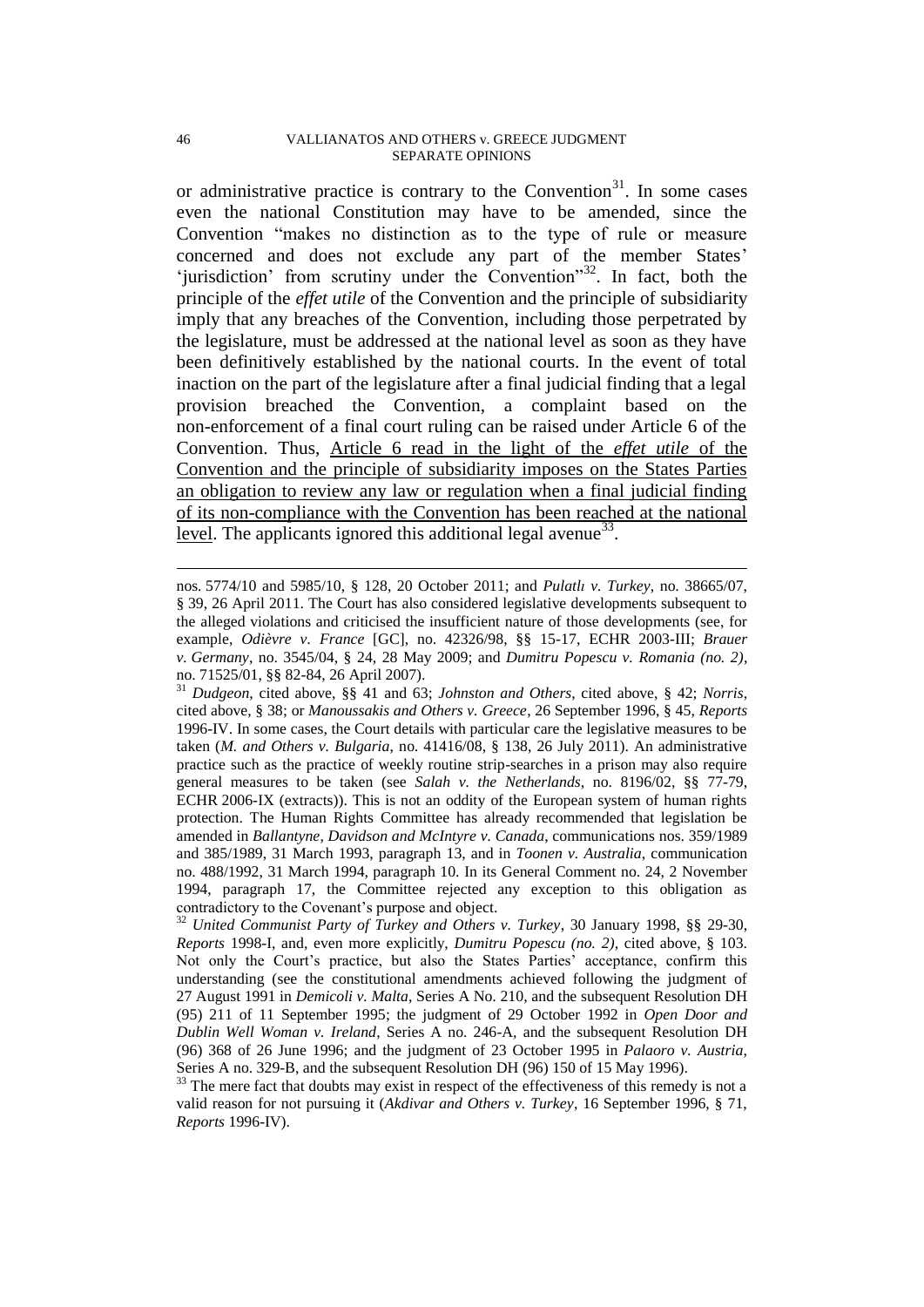#### VALLIANATOS AND OTHERS v. GREECE JUDGMENT 47 SEPARATE OPINIONS

Nonetheless, the Grand Chamber was prepared to embark on an examination of the Greek legislature's "primary" intentions above and beyond their "declared" ones (paragraph 87 of the judgment) and to criticise them, and did not refrain from dictating to the respondent State a legislative alternative (paragraph 89). After "pilot-judgment" procedures<sup>34</sup> and "Article" 46 judgments" (or so-called "quasi-pilot judgments")<sup>35</sup>, the Grand Chamber has inaugurated a novel remedy in the present judgment, which posits a specific legislative solution to a social problem that has allegedly not been solved by the national legislator after the persons concerned have taken direct action before the Court. The Court is no longer a mere "negative legislator": it assumes the role of a supra-national "positive legislator" which intervenes directly in the face of a supposed legislative omission by a State Party.

## **Conclusion**

 $\overline{a}$ 

In view of all the foregoing, the applicants failed to use the remedies that would have enabled the Greek courts to examine their allegations of a violation of the Convention. Consequently, the Grand Chamber of the Court should not have addressed the merits of the case, which it did as a European Constitutional Court functioning as a "positive legislator" at the direct request of the persons concerned. Not even Hans Kelsen, the architect of the

<sup>34</sup> See the ground-breaking case of *Broniowski v. Poland* ([GC], no. 31443/96, ECHR 2004-V), based on a "malfunctioning of Polish legislation and administrative practice". This procedure has been enshrined in Rule 61 of the Rules of Court. Recently, in *Ananyev and Others v. Russia* (nos. 42525/07 and 60800/08, 10 January 2012, §§ 191-240 and point 7 of the operative part), the Court raised the potential of this new procedure still further by ordering the presentation by the respondent State, within six months, of an action plan to implement a long list of preventive and compensatory measures stipulated by the Court.

<sup>&</sup>lt;sup>35</sup> In "quasi-pilot judgments", the Court identifies systemic problems in the national legal system or practice which may be a source of repeated breaches of the Convention, but does not normally prescribe general measures in the operative part of the judgment. In some cases the Court has gone so far as to include these obligations in the operative part of the judgment, without any mention of the "pilot" nature of the judgment (see, for example, *Lukenda v. Slovenia*, no. 23032/02, § 98, ECHR 2005-X, and *Xenides-Zarestis v. Turkey*, no. 46347/99, § 40, 22 December 2005). In other cases, the obligation was included solely in the judgment's reasoning, without any reference in its operative part (see, for instance, *Hasan and Eylem Zengin v. Turkey*, no. 1448/04, § 84, 9 October 2007, and *Manole and Others v. Moldova*, no. 13936/02, § 117, ECHR 2009 (extracts)). The Court has also stipulated a deadline for the adoption of the necessary measures (see *Xenides-Arestis*, cited above, § 40, and *Burdov v. Russia (no. 2)*, no. 33509/04, § 141, ECHR 2009), or affirmed their "urgency" (see *Ramadhi and Others v. Albania*, no. 38222/02, § 94, 13 November 2007). On one occasion, the Court even declared retrospectively as a "pilot" judgment a judgment which affected the admissibility of another application (see *İçyer v. Turkey*  (dec.), no. 18888/02, § 67, ECHR 2006-I, referring to *Doğan and Others v. Turkey*, nos. 8803-8811/02, 8813/02 and 8815-8819/02, ECHR 2004-VI (extracts)).